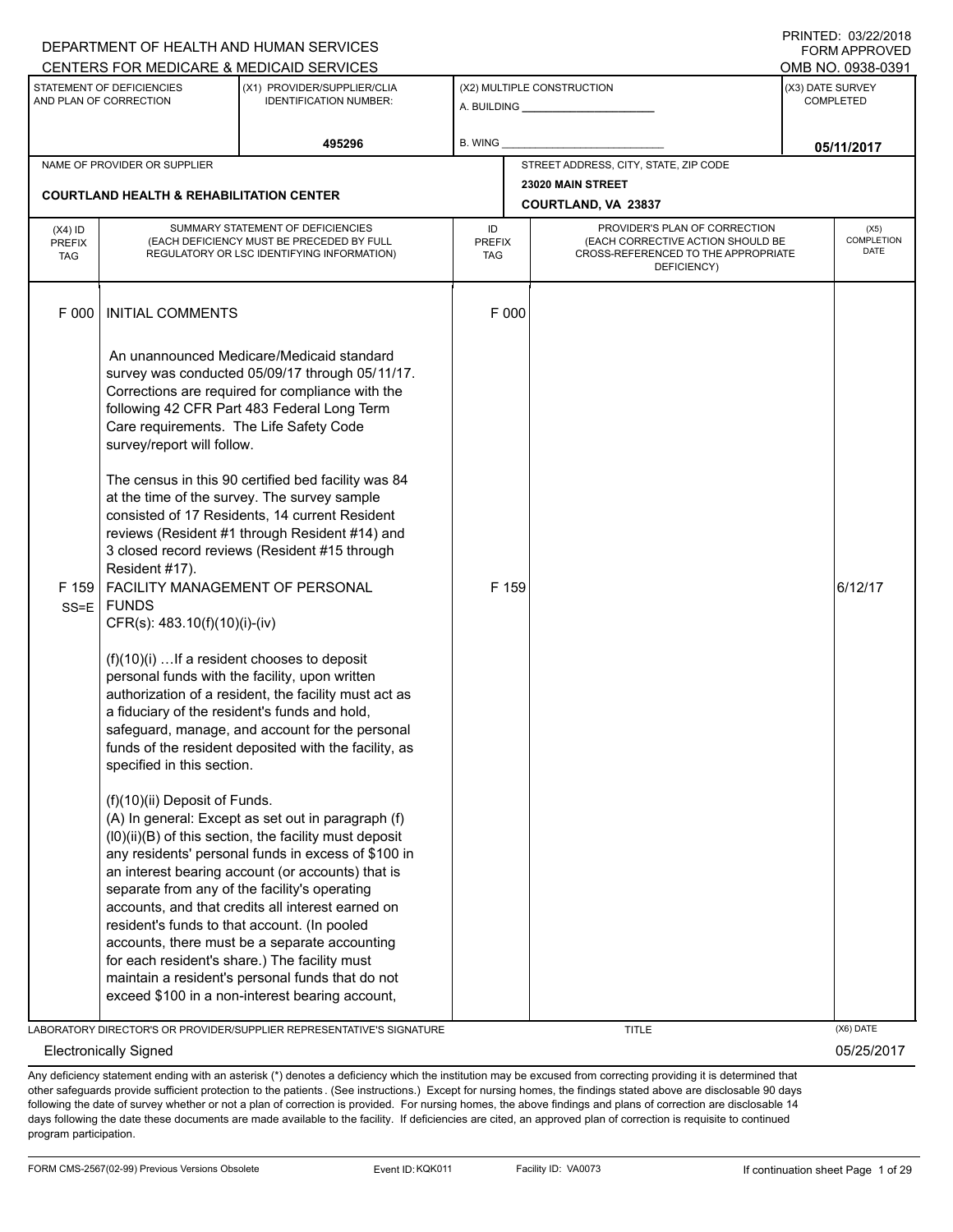|                             |                                                     | DEPARTMENT OF HEALTH AND HUMAN SERVICES                                                              |                      |       |                                                                          |                  | 11111111122.0072212010<br>FORM APPROVED |
|-----------------------------|-----------------------------------------------------|------------------------------------------------------------------------------------------------------|----------------------|-------|--------------------------------------------------------------------------|------------------|-----------------------------------------|
|                             | STATEMENT OF DEFICIENCIES                           | CENTERS FOR MEDICARE & MEDICAID SERVICES<br>(X1) PROVIDER/SUPPLIER/CLIA                              |                      |       | (X2) MULTIPLE CONSTRUCTION                                               | (X3) DATE SURVEY | OMB NO. 0938-0391                       |
|                             | AND PLAN OF CORRECTION                              | <b>IDENTIFICATION NUMBER:</b>                                                                        |                      |       |                                                                          |                  | <b>COMPLETED</b>                        |
|                             |                                                     | 495296                                                                                               | B. WING              |       |                                                                          |                  |                                         |
|                             | NAME OF PROVIDER OR SUPPLIER                        |                                                                                                      |                      |       | STREET ADDRESS, CITY, STATE, ZIP CODE                                    |                  | 05/11/2017                              |
|                             |                                                     |                                                                                                      |                      |       | 23020 MAIN STREET                                                        |                  |                                         |
|                             | <b>COURTLAND HEALTH &amp; REHABILITATION CENTER</b> |                                                                                                      |                      |       | COURTLAND, VA 23837                                                      |                  |                                         |
| $(X4)$ ID                   |                                                     | SUMMARY STATEMENT OF DEFICIENCIES                                                                    | ID                   |       | PROVIDER'S PLAN OF CORRECTION                                            |                  | (X5)                                    |
| <b>PREFIX</b><br><b>TAG</b> |                                                     | (EACH DEFICIENCY MUST BE PRECEDED BY FULL<br>REGULATORY OR LSC IDENTIFYING INFORMATION)              | <b>PREFIX</b><br>TAG |       | (EACH CORRECTIVE ACTION SHOULD BE<br>CROSS-REFERENCED TO THE APPROPRIATE |                  | COMPLETION<br>DATE                      |
|                             |                                                     |                                                                                                      |                      |       | DEFICIENCY)                                                              |                  |                                         |
|                             |                                                     |                                                                                                      |                      |       |                                                                          |                  |                                         |
| F 159                       | Continued From page 1                               |                                                                                                      |                      | F 159 |                                                                          |                  |                                         |
|                             |                                                     | interest-bearing account, or petty cash fund.                                                        |                      |       |                                                                          |                  |                                         |
|                             |                                                     | (B) Residents whose care is funded by Medicaid:                                                      |                      |       |                                                                          |                  |                                         |
|                             |                                                     | The facility must deposit the residents' personal                                                    |                      |       |                                                                          |                  |                                         |
|                             |                                                     | funds in excess of \$50 in an interest bearing<br>account (or accounts) that is separate from any of |                      |       |                                                                          |                  |                                         |
|                             |                                                     | the facility's operating accounts, and that credits                                                  |                      |       |                                                                          |                  |                                         |
|                             |                                                     | all interest earned on resident's funds to that                                                      |                      |       |                                                                          |                  |                                         |
|                             |                                                     | account. (In pooled accounts, there must be a<br>separate accounting for each resident's share.)     |                      |       |                                                                          |                  |                                         |
|                             |                                                     | The facility must maintain personal funds that do                                                    |                      |       |                                                                          |                  |                                         |
|                             |                                                     | not exceed \$50 in a noninterest bearing account,                                                    |                      |       |                                                                          |                  |                                         |
|                             |                                                     | interest-bearing account, or petty cash fund.                                                        |                      |       |                                                                          |                  |                                         |
|                             | (f)(10)(iii) Accounting and records.                |                                                                                                      |                      |       |                                                                          |                  |                                         |
|                             |                                                     | (A) The facility must establish and maintain a                                                       |                      |       |                                                                          |                  |                                         |
|                             |                                                     | system that assures a full and complete and                                                          |                      |       |                                                                          |                  |                                         |
|                             |                                                     | separate accounting, according to generally<br>accepted accounting principles, of each resident's    |                      |       |                                                                          |                  |                                         |
|                             |                                                     | personal funds entrusted to the facility on the                                                      |                      |       |                                                                          |                  |                                         |
|                             | resident's behalf.                                  |                                                                                                      |                      |       |                                                                          |                  |                                         |
|                             |                                                     | (B) The system must preclude any commingling                                                         |                      |       |                                                                          |                  |                                         |
|                             |                                                     | of resident funds with facility funds or with the                                                    |                      |       |                                                                          |                  |                                         |
|                             |                                                     | funds of any person other than another resident.                                                     |                      |       |                                                                          |                  |                                         |
|                             | (C)The individual financial record must be          |                                                                                                      |                      |       |                                                                          |                  |                                         |
|                             | available to the resident through quarterly         |                                                                                                      |                      |       |                                                                          |                  |                                         |
|                             | statements and upon request.                        |                                                                                                      |                      |       |                                                                          |                  |                                         |
|                             |                                                     | (f)(10)(iv) Notice of certain balances. The facility                                                 |                      |       |                                                                          |                  |                                         |
|                             |                                                     | must notify each resident that receives Medicaid                                                     |                      |       |                                                                          |                  |                                         |
|                             | benefits-                                           |                                                                                                      |                      |       |                                                                          |                  |                                         |
|                             |                                                     | (A) When the amount in the resident's account<br>reaches \$200 less than the SSI resource limit for  |                      |       |                                                                          |                  |                                         |
|                             |                                                     | one person, specified in section 1611(a)(3)(B) of                                                    |                      |       |                                                                          |                  |                                         |
|                             | the Act; and                                        |                                                                                                      |                      |       |                                                                          |                  |                                         |
|                             |                                                     |                                                                                                      |                      |       |                                                                          |                  |                                         |

FORM CMS-2567(02-99) Previous Versions Obsolete Event ID:KQK011 Facility ID: VA0073 If continuation sheet Page 2 of 29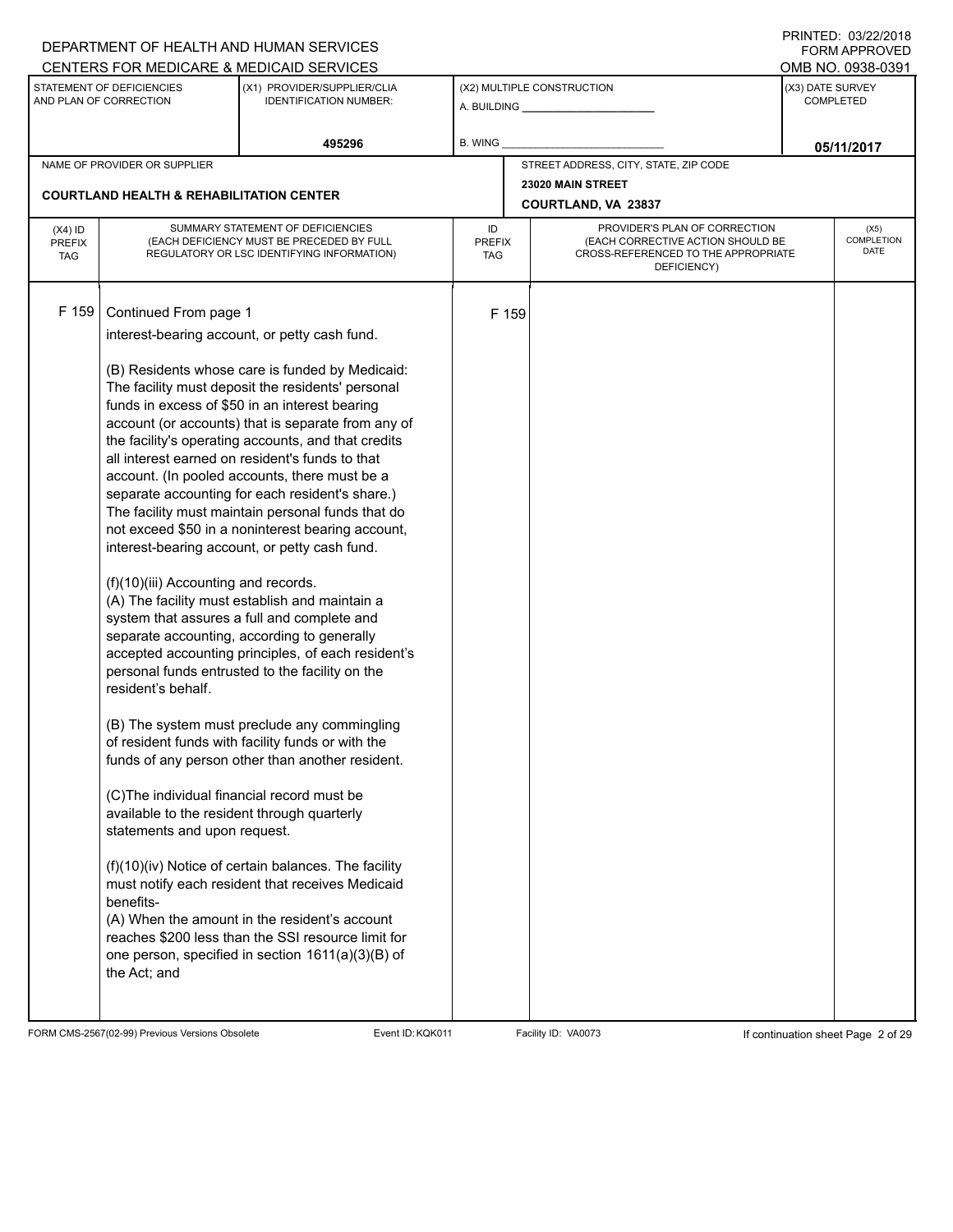|                                          |                                                                                                                                                                                                                                             | DEPARTMENT OF HEALTH AND HUMAN SERVICES<br>CENTERS FOR MEDICARE & MEDICAID SERVICES                                                                                                                                                                                                                                                                                                                                                                                                                                                                                                                                                                                                                                                                                                                                                                                                                                                                                                                                                                                                                                                                                                                                                                                                                                                                                                                   |                                   |                                                                                                                                                                                                                                                                                                                                                                                                                                                                                                                                                                                                                                                                                                                                                                                                                                                                                                                                                                                                                                                                                                                                                                                                                                                   | <b>FININILU. VJIZZIZVIO</b><br><b>FORM APPROVED</b><br>OMB NO. 0938-0391 |  |  |
|------------------------------------------|---------------------------------------------------------------------------------------------------------------------------------------------------------------------------------------------------------------------------------------------|-------------------------------------------------------------------------------------------------------------------------------------------------------------------------------------------------------------------------------------------------------------------------------------------------------------------------------------------------------------------------------------------------------------------------------------------------------------------------------------------------------------------------------------------------------------------------------------------------------------------------------------------------------------------------------------------------------------------------------------------------------------------------------------------------------------------------------------------------------------------------------------------------------------------------------------------------------------------------------------------------------------------------------------------------------------------------------------------------------------------------------------------------------------------------------------------------------------------------------------------------------------------------------------------------------------------------------------------------------------------------------------------------------|-----------------------------------|---------------------------------------------------------------------------------------------------------------------------------------------------------------------------------------------------------------------------------------------------------------------------------------------------------------------------------------------------------------------------------------------------------------------------------------------------------------------------------------------------------------------------------------------------------------------------------------------------------------------------------------------------------------------------------------------------------------------------------------------------------------------------------------------------------------------------------------------------------------------------------------------------------------------------------------------------------------------------------------------------------------------------------------------------------------------------------------------------------------------------------------------------------------------------------------------------------------------------------------------------|--------------------------------------------------------------------------|--|--|
|                                          | STATEMENT OF DEFICIENCIES<br>AND PLAN OF CORRECTION                                                                                                                                                                                         | (X1) PROVIDER/SUPPLIER/CLIA<br><b>IDENTIFICATION NUMBER:</b>                                                                                                                                                                                                                                                                                                                                                                                                                                                                                                                                                                                                                                                                                                                                                                                                                                                                                                                                                                                                                                                                                                                                                                                                                                                                                                                                          |                                   | (X2) MULTIPLE CONSTRUCTION                                                                                                                                                                                                                                                                                                                                                                                                                                                                                                                                                                                                                                                                                                                                                                                                                                                                                                                                                                                                                                                                                                                                                                                                                        | (X3) DATE SURVEY<br>COMPLETED                                            |  |  |
|                                          |                                                                                                                                                                                                                                             | 495296                                                                                                                                                                                                                                                                                                                                                                                                                                                                                                                                                                                                                                                                                                                                                                                                                                                                                                                                                                                                                                                                                                                                                                                                                                                                                                                                                                                                | <b>B. WING</b>                    |                                                                                                                                                                                                                                                                                                                                                                                                                                                                                                                                                                                                                                                                                                                                                                                                                                                                                                                                                                                                                                                                                                                                                                                                                                                   | 05/11/2017                                                               |  |  |
|                                          | NAME OF PROVIDER OR SUPPLIER                                                                                                                                                                                                                |                                                                                                                                                                                                                                                                                                                                                                                                                                                                                                                                                                                                                                                                                                                                                                                                                                                                                                                                                                                                                                                                                                                                                                                                                                                                                                                                                                                                       |                                   | STREET ADDRESS, CITY, STATE, ZIP CODE                                                                                                                                                                                                                                                                                                                                                                                                                                                                                                                                                                                                                                                                                                                                                                                                                                                                                                                                                                                                                                                                                                                                                                                                             |                                                                          |  |  |
|                                          | <b>COURTLAND HEALTH &amp; REHABILITATION CENTER</b>                                                                                                                                                                                         |                                                                                                                                                                                                                                                                                                                                                                                                                                                                                                                                                                                                                                                                                                                                                                                                                                                                                                                                                                                                                                                                                                                                                                                                                                                                                                                                                                                                       |                                   | 23020 MAIN STREET<br>COURTLAND, VA 23837                                                                                                                                                                                                                                                                                                                                                                                                                                                                                                                                                                                                                                                                                                                                                                                                                                                                                                                                                                                                                                                                                                                                                                                                          |                                                                          |  |  |
| $(X4)$ ID<br><b>PREFIX</b><br><b>TAG</b> |                                                                                                                                                                                                                                             | SUMMARY STATEMENT OF DEFICIENCIES<br>(EACH DEFICIENCY MUST BE PRECEDED BY FULL<br>REGULATORY OR LSC IDENTIFYING INFORMATION)                                                                                                                                                                                                                                                                                                                                                                                                                                                                                                                                                                                                                                                                                                                                                                                                                                                                                                                                                                                                                                                                                                                                                                                                                                                                          | ID<br><b>PREFIX</b><br><b>TAG</b> | PROVIDER'S PLAN OF CORRECTION<br>(EACH CORRECTIVE ACTION SHOULD BE<br>CROSS-REFERENCED TO THE APPROPRIATE<br>DEFICIENCY)                                                                                                                                                                                                                                                                                                                                                                                                                                                                                                                                                                                                                                                                                                                                                                                                                                                                                                                                                                                                                                                                                                                          | (X5)<br>COMPLETION<br><b>DATE</b>                                        |  |  |
| $F$ 159                                  | Continued From page 2<br>person, the resident may lose eligibility for<br>Medicaid or SSI.<br>by:<br>Based on Resident Group Interview, staff<br>The findings included:<br>front desk would be down. The surveyor<br>assistance. Thank you. | (B) That, if the amount in the account, in addition<br>to the value of the resident's other nonexempt<br>resources, reaches the SSI resource limit for one<br>This REQUIREMENT is not met as evidenced<br>interviews and facility documentation the facility<br>staff failed to ensure Residents had access to<br>their personal fund account 7 days a week.<br>The facility staff failed to ensure that Residents<br>had daily access to their patient fund account.<br>On 05/10/17 at approximately 10:00 a.m., a group<br>interview was held with 7 residents. During the<br>group interview the residents were asked if they<br>had daily access to their personal fund account.<br>Three out of the seven residents stated they are<br>unable to get money on the weekends; they<br>would go to the front desk and the blind at the<br>informed the residents they are entitled to have<br>access to their personal funds 7 days a week.<br>Locatd in the front lobby was a posting that reads:<br>Resident Banking Hours: Mon. - Fri. (9:00 a.m. -<br>11:00 a.m.) and Sat & Sun (1:00 p.m. - 3:00<br>p.m.). Please see secretary at front desk for<br>An interview was conducted with the Business<br>Office Manager on 05/10/17 at approximately<br>11:25 a.m., who stated "I work Monday - Friday<br>and every other weekend. The resident has<br>access to the funds anytime Monday - Friday | F 159                             | The statements included are not an<br>admission and do not constitute<br>agreement with the alleged deficiencies<br>herein. The plan of correction is<br>completed in the compliance of state and<br>federal regulations as outlined. To remain<br>in compliance with all federal and state<br>regulations the center has taken or will<br>take the actions set forth in the following<br>plan of correction. The following plan of<br>correction constitutes the centers<br>allegation of compliance. All alleged<br>deficiencies cited have been or will be<br>completed by the dates indicated.<br>F 159<br>1-Residents have daily access to their<br>patient fund account.<br>2-The Business Office Manager<br>implemented a schedule for business<br>office staff to provide residents daily<br>access to their patient fund account.<br>3-The Business Office Manager provided<br>education to business office staff on the<br>schedule and office hours to provide<br>residents daily access to their patient fund<br>account.<br>4-The Business Office Manager or<br>designee will review the as-worked<br>schedule to verify that office hours were<br>provided for residents to access their<br>patient fund accounts on a daily basis. |                                                                          |  |  |

FORM CMS-2567(02-99) Previous Versions Obsolete Event ID: KQK011 Facility ID: VA0073 If continuation sheet Page 3 of 29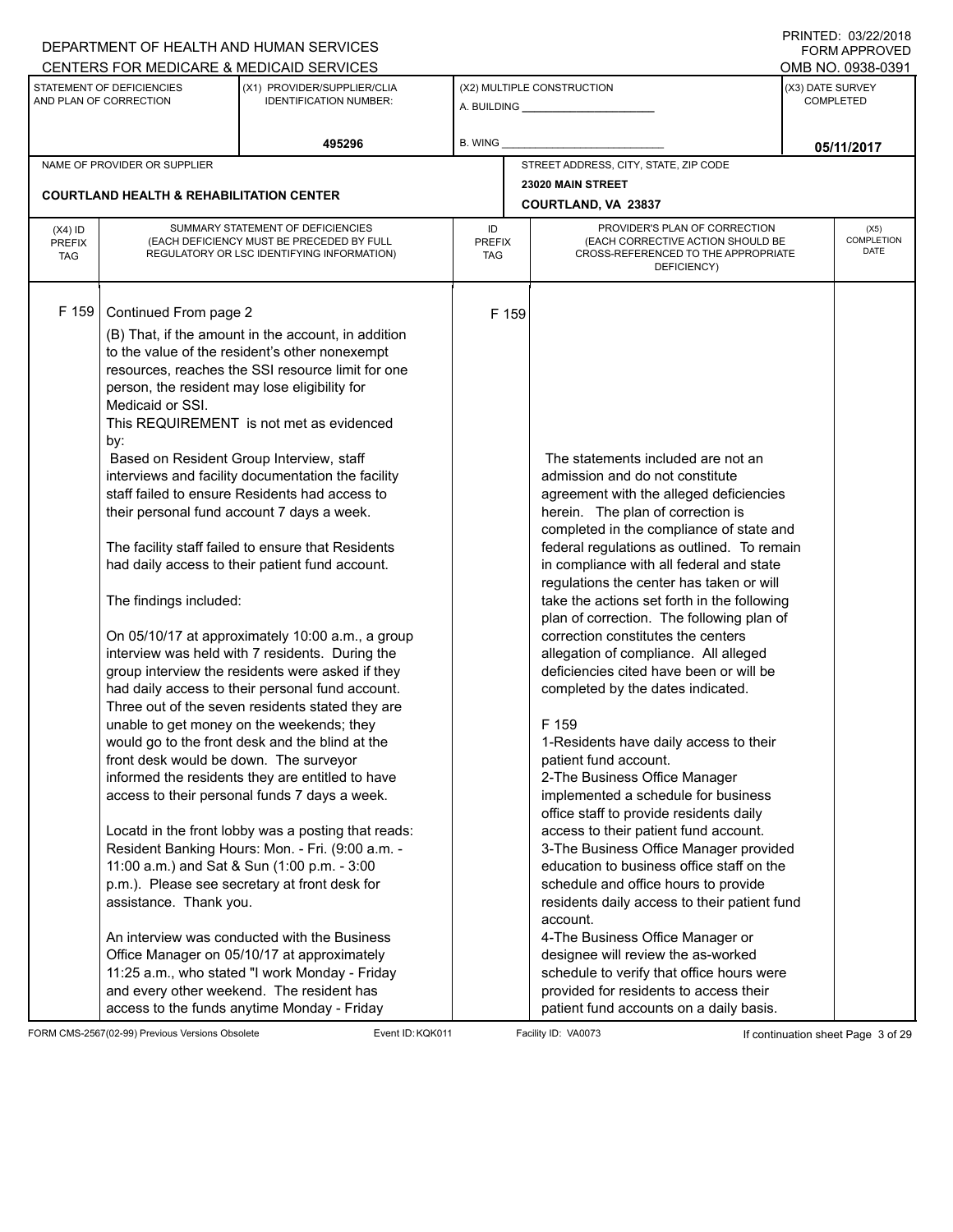|                                                                                                                                                                                                                                                                                                                                                                                                                                                                                                                                                                                                                                                                                                                                                                                                                                                                                                                                                                                                                                                                                                                                                                                                                                                                                                                                                                                                                                                                                                                                                                                                                                                                                                                                                                                     | DEPARTMENT OF HEALTH AND HUMAN SERVICES                      |                            |       |                                                                                                                                   |                   | FORM APPROVED              |  |
|-------------------------------------------------------------------------------------------------------------------------------------------------------------------------------------------------------------------------------------------------------------------------------------------------------------------------------------------------------------------------------------------------------------------------------------------------------------------------------------------------------------------------------------------------------------------------------------------------------------------------------------------------------------------------------------------------------------------------------------------------------------------------------------------------------------------------------------------------------------------------------------------------------------------------------------------------------------------------------------------------------------------------------------------------------------------------------------------------------------------------------------------------------------------------------------------------------------------------------------------------------------------------------------------------------------------------------------------------------------------------------------------------------------------------------------------------------------------------------------------------------------------------------------------------------------------------------------------------------------------------------------------------------------------------------------------------------------------------------------------------------------------------------------|--------------------------------------------------------------|----------------------------|-------|-----------------------------------------------------------------------------------------------------------------------------------|-------------------|----------------------------|--|
| CENTERS FOR MEDICARE & MEDICAID SERVICES                                                                                                                                                                                                                                                                                                                                                                                                                                                                                                                                                                                                                                                                                                                                                                                                                                                                                                                                                                                                                                                                                                                                                                                                                                                                                                                                                                                                                                                                                                                                                                                                                                                                                                                                            |                                                              |                            |       |                                                                                                                                   | OMB NO. 0938-0391 |                            |  |
| STATEMENT OF DEFICIENCIES<br>AND PLAN OF CORRECTION                                                                                                                                                                                                                                                                                                                                                                                                                                                                                                                                                                                                                                                                                                                                                                                                                                                                                                                                                                                                                                                                                                                                                                                                                                                                                                                                                                                                                                                                                                                                                                                                                                                                                                                                 | (X1) PROVIDER/SUPPLIER/CLIA<br><b>IDENTIFICATION NUMBER:</b> |                            |       | (X2) MULTIPLE CONSTRUCTION                                                                                                        | (X3) DATE SURVEY  | <b>COMPLETED</b>           |  |
|                                                                                                                                                                                                                                                                                                                                                                                                                                                                                                                                                                                                                                                                                                                                                                                                                                                                                                                                                                                                                                                                                                                                                                                                                                                                                                                                                                                                                                                                                                                                                                                                                                                                                                                                                                                     | 495296                                                       | B. WING                    |       |                                                                                                                                   |                   | 05/11/2017                 |  |
| NAME OF PROVIDER OR SUPPLIER                                                                                                                                                                                                                                                                                                                                                                                                                                                                                                                                                                                                                                                                                                                                                                                                                                                                                                                                                                                                                                                                                                                                                                                                                                                                                                                                                                                                                                                                                                                                                                                                                                                                                                                                                        |                                                              |                            |       | STREET ADDRESS, CITY, STATE, ZIP CODE                                                                                             |                   |                            |  |
|                                                                                                                                                                                                                                                                                                                                                                                                                                                                                                                                                                                                                                                                                                                                                                                                                                                                                                                                                                                                                                                                                                                                                                                                                                                                                                                                                                                                                                                                                                                                                                                                                                                                                                                                                                                     |                                                              |                            |       | 23020 MAIN STREET                                                                                                                 |                   |                            |  |
| <b>COURTLAND HEALTH &amp; REHABILITATION CENTER</b>                                                                                                                                                                                                                                                                                                                                                                                                                                                                                                                                                                                                                                                                                                                                                                                                                                                                                                                                                                                                                                                                                                                                                                                                                                                                                                                                                                                                                                                                                                                                                                                                                                                                                                                                 |                                                              |                            |       | COURTLAND, VA 23837                                                                                                               |                   |                            |  |
| SUMMARY STATEMENT OF DEFICIENCIES<br>$(X4)$ ID<br>(EACH DEFICIENCY MUST BE PRECEDED BY FULL<br><b>PREFIX</b><br>REGULATORY OR LSC IDENTIFYING INFORMATION)<br><b>TAG</b>                                                                                                                                                                                                                                                                                                                                                                                                                                                                                                                                                                                                                                                                                                                                                                                                                                                                                                                                                                                                                                                                                                                                                                                                                                                                                                                                                                                                                                                                                                                                                                                                            |                                                              | ID<br><b>PREFIX</b><br>TAG |       | PROVIDER'S PLAN OF CORRECTION<br>(EACH CORRECTIVE ACTION SHOULD BE<br>CROSS-REFERENCED TO THE APPROPRIATE<br>DEFICIENCY)          |                   | (X5)<br>COMPLETION<br>DATE |  |
| F 159<br>Continued From page 3<br>when I'm here and the same for the weekends<br>when I work". The Business Office Manager<br>stated the Manager on Duty (MOD) will issue<br>residents their personal funds on the weekends<br>when she's not here.<br>An Interview was conducted with RN #1 on<br>5/10/17 at approximately 3:10 p.m., who stated, "I<br>don't have anything to do with issuing money to<br>the residents on the weekends when I'm MOD. I<br>don't have access to their funds; they have to get<br>their money Monday - Friday".<br>On 5/10/17 at approximately 4:45 p.m., an<br>interview was conducted with Discharge Planner<br>who stated when she is MOD her hours varies<br>but will try to get to the facility around 8:00 a.m.,<br>and will generally leave between 12 p.m. and 1<br>p.m. The Discharge Planner stated, "We only<br>have to be at the facility for 4 hours". The<br>surveyor asked if she was aware there was a<br>posting in the front lobby for resident banking<br>hours on Saturday and Sunday between 1:00<br>p.m. and 3:00 p.m., she replied "No, I didn't<br>realize there were resident banking hours for the<br>weekend". The surveyor then asked, "If you are<br>not here during resident banking hours on the<br>weekend, how are they able to receive personal<br>funds", she replied, "They can't".<br>An interview was conducted with the Business<br>Office Manager on 05/10/17 at approximately<br>5:05 p.m., The surveyor asked "If the MOD is not<br>here during the residents banking hours, how are<br>the resident able to receive funds between those<br>hours if the MOD has left for the day, she replied<br>"They can't, if the MOD is not here in the facility<br>during the resident baking hours, the residents |                                                              |                            | F 159 | The results of the audits will be presented<br>to the quarterly Quality Assurance<br>Committee for review and<br>recommendations. |                   |                            |  |

FORM CMS-2567(02-99) Previous Versions Obsolete Event ID:KQK011 Facility ID: VA0073 If continuation sheet Page 4 of 29

PRINTED: 03/22/2018 FORM APPROVED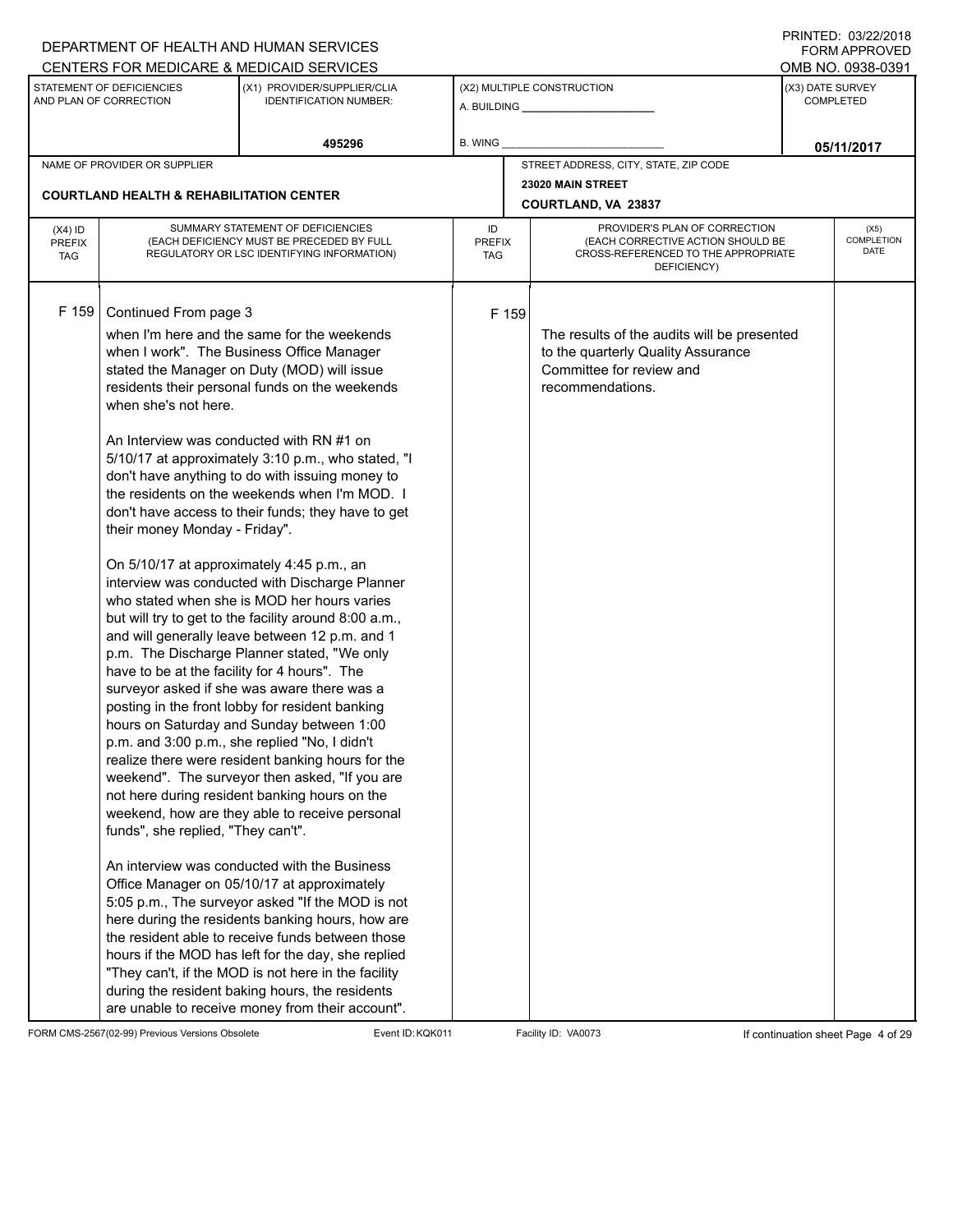|                                          |                                                                                            | DEPARTMENT OF HEALTH AND HUMAN SERVICES                                                                                                                                                                                                           |                                   |                                                                                                                                                                                     | 11111111122.0012212010<br><b>FORM APPROVED</b>            |
|------------------------------------------|--------------------------------------------------------------------------------------------|---------------------------------------------------------------------------------------------------------------------------------------------------------------------------------------------------------------------------------------------------|-----------------------------------|-------------------------------------------------------------------------------------------------------------------------------------------------------------------------------------|-----------------------------------------------------------|
|                                          | STATEMENT OF DEFICIENCIES<br>AND PLAN OF CORRECTION                                        | CENTERS FOR MEDICARE & MEDICAID SERVICES<br>(X1) PROVIDER/SUPPLIER/CLIA<br><b>IDENTIFICATION NUMBER:</b>                                                                                                                                          |                                   | (X2) MULTIPLE CONSTRUCTION                                                                                                                                                          | OMB NO. 0938-0391<br>(X3) DATE SURVEY<br><b>COMPLETED</b> |
|                                          |                                                                                            | 495296                                                                                                                                                                                                                                            | B. WING                           |                                                                                                                                                                                     | 05/11/2017                                                |
|                                          | NAME OF PROVIDER OR SUPPLIER                                                               |                                                                                                                                                                                                                                                   |                                   | STREET ADDRESS, CITY, STATE, ZIP CODE                                                                                                                                               |                                                           |
|                                          | <b>COURTLAND HEALTH &amp; REHABILITATION CENTER</b>                                        |                                                                                                                                                                                                                                                   |                                   | 23020 MAIN STREET<br>COURTLAND, VA 23837                                                                                                                                            |                                                           |
| $(X4)$ ID<br><b>PREFIX</b><br><b>TAG</b> |                                                                                            | SUMMARY STATEMENT OF DEFICIENCIES<br>(EACH DEFICIENCY MUST BE PRECEDED BY FULL<br>REGULATORY OR LSC IDENTIFYING INFORMATION)                                                                                                                      | ID<br><b>PREFIX</b><br><b>TAG</b> | PROVIDER'S PLAN OF CORRECTION<br>(EACH CORRECTIVE ACTION SHOULD BE<br>CROSS-REFERENCED TO THE APPROPRIATE<br>DEFICIENCY)                                                            | (X5)<br>COMPLETION<br>DATE                                |
| F 159                                    | Continued From page 4                                                                      |                                                                                                                                                                                                                                                   | F 159                             |                                                                                                                                                                                     |                                                           |
|                                          | findings.                                                                                  | The Administrator, DON and Nurse Consultant<br>were informed of the finding during a briefing on<br>05/11/17 at approximately 12:10 p.m. The facility<br>did not present any further information about the                                        |                                   |                                                                                                                                                                                     |                                                           |
|                                          | Date - 09/01/03).                                                                          | The facility's policy: Banking Hours (Effective                                                                                                                                                                                                   |                                   |                                                                                                                                                                                     |                                                           |
|                                          | their patient fund monies.                                                                 | Policy: The patients must have daily access to                                                                                                                                                                                                    |                                   |                                                                                                                                                                                     |                                                           |
| F 241<br>$SS = E$                        | time on Saturdays and Sundays.<br>CFR(s): 483.10(a)(1)                                     | Procedure: The Center will establish "banking<br>hours" to allow patients to have access to their<br>patient funds for at least two hours during regular<br>business working hours, and for a reasonable<br>DIGNITY AND RESPECT OF INDIVIDUALITY  | F 241                             |                                                                                                                                                                                     | 6/12/17                                                   |
|                                          | individuality. The facility must protect and<br>promote the rights of the resident.<br>by: | (a)(1) A facility must treat and care for each<br>resident in a manner and in an environment that<br>promotes maintenance or enhancement of his or<br>her quality of life recognizing each resident's<br>This REQUIREMENT is not met as evidenced |                                   |                                                                                                                                                                                     |                                                           |
|                                          | survey sample.                                                                             | Based on observation, resident interview, staff<br>interviews and facility documentation the facility<br>staff failed to put a Foley catheter in a dignity bag<br>for 1 out of 17 residents (Resident #13) in the                                 |                                   | F 241<br>1- Resident #13 now has a privacy<br>cover attached to the Foley catheter<br>drainage bag.<br>2- The DON reviewed residents with<br>Foley catheters to ensure that the bag |                                                           |
|                                          | a dignity bag.                                                                             | The facility staff failed to put a Foley catheter into                                                                                                                                                                                            |                                   | was covered appropriately.<br>3- The DON or designee provided<br>education to Licensed Nursing staff and                                                                            |                                                           |

FORM CMS-2567(02-99) Previous Versions Obsolete Event ID:KQK011 Facility ID: VA0073 If continuation sheet Page 5 of 29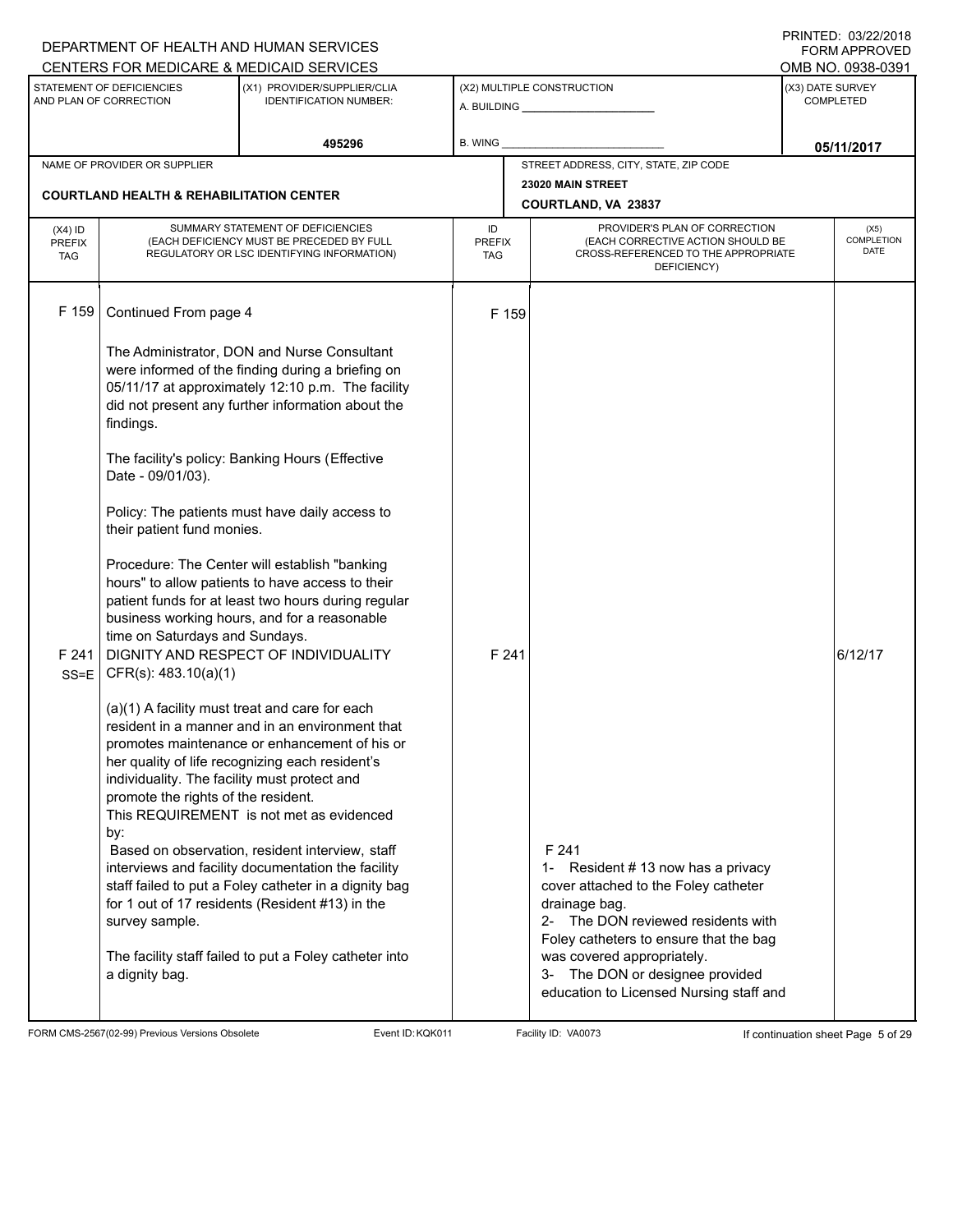|                                          |                                                                                                                                                                                                                                                                                                                                                                                        | DEPARTMENT OF HEALTH AND HUMAN SERVICES                                                                                                                                                                                                                                                                                                                                                                                                                                                                                                                                                                                                                                                                                                                                                                                                                                                                                                                                                                                                                                                                                                                                                                                                          |                            |                                                                                                                                                                                                                                                                                                                                                                     | FORM APPROVED                        |                            |
|------------------------------------------|----------------------------------------------------------------------------------------------------------------------------------------------------------------------------------------------------------------------------------------------------------------------------------------------------------------------------------------------------------------------------------------|--------------------------------------------------------------------------------------------------------------------------------------------------------------------------------------------------------------------------------------------------------------------------------------------------------------------------------------------------------------------------------------------------------------------------------------------------------------------------------------------------------------------------------------------------------------------------------------------------------------------------------------------------------------------------------------------------------------------------------------------------------------------------------------------------------------------------------------------------------------------------------------------------------------------------------------------------------------------------------------------------------------------------------------------------------------------------------------------------------------------------------------------------------------------------------------------------------------------------------------------------|----------------------------|---------------------------------------------------------------------------------------------------------------------------------------------------------------------------------------------------------------------------------------------------------------------------------------------------------------------------------------------------------------------|--------------------------------------|----------------------------|
|                                          |                                                                                                                                                                                                                                                                                                                                                                                        | CENTERS FOR MEDICARE & MEDICAID SERVICES                                                                                                                                                                                                                                                                                                                                                                                                                                                                                                                                                                                                                                                                                                                                                                                                                                                                                                                                                                                                                                                                                                                                                                                                         |                            |                                                                                                                                                                                                                                                                                                                                                                     | OMB NO. 0938-0391                    |                            |
|                                          | STATEMENT OF DEFICIENCIES<br>AND PLAN OF CORRECTION                                                                                                                                                                                                                                                                                                                                    | (X1) PROVIDER/SUPPLIER/CLIA<br><b>IDENTIFICATION NUMBER:</b>                                                                                                                                                                                                                                                                                                                                                                                                                                                                                                                                                                                                                                                                                                                                                                                                                                                                                                                                                                                                                                                                                                                                                                                     |                            | (X2) MULTIPLE CONSTRUCTION                                                                                                                                                                                                                                                                                                                                          | (X3) DATE SURVEY<br><b>COMPLETED</b> |                            |
|                                          |                                                                                                                                                                                                                                                                                                                                                                                        | 495296                                                                                                                                                                                                                                                                                                                                                                                                                                                                                                                                                                                                                                                                                                                                                                                                                                                                                                                                                                                                                                                                                                                                                                                                                                           | <b>B. WING</b>             |                                                                                                                                                                                                                                                                                                                                                                     | 05/11/2017                           |                            |
|                                          | NAME OF PROVIDER OR SUPPLIER                                                                                                                                                                                                                                                                                                                                                           |                                                                                                                                                                                                                                                                                                                                                                                                                                                                                                                                                                                                                                                                                                                                                                                                                                                                                                                                                                                                                                                                                                                                                                                                                                                  |                            | STREET ADDRESS, CITY, STATE, ZIP CODE                                                                                                                                                                                                                                                                                                                               |                                      |                            |
|                                          |                                                                                                                                                                                                                                                                                                                                                                                        |                                                                                                                                                                                                                                                                                                                                                                                                                                                                                                                                                                                                                                                                                                                                                                                                                                                                                                                                                                                                                                                                                                                                                                                                                                                  |                            | 23020 MAIN STREET                                                                                                                                                                                                                                                                                                                                                   |                                      |                            |
|                                          | <b>COURTLAND HEALTH &amp; REHABILITATION CENTER</b>                                                                                                                                                                                                                                                                                                                                    |                                                                                                                                                                                                                                                                                                                                                                                                                                                                                                                                                                                                                                                                                                                                                                                                                                                                                                                                                                                                                                                                                                                                                                                                                                                  |                            | COURTLAND, VA 23837                                                                                                                                                                                                                                                                                                                                                 |                                      |                            |
| $(X4)$ ID<br><b>PREFIX</b><br><b>TAG</b> |                                                                                                                                                                                                                                                                                                                                                                                        | SUMMARY STATEMENT OF DEFICIENCIES<br>(EACH DEFICIENCY MUST BE PRECEDED BY FULL<br>REGULATORY OR LSC IDENTIFYING INFORMATION)                                                                                                                                                                                                                                                                                                                                                                                                                                                                                                                                                                                                                                                                                                                                                                                                                                                                                                                                                                                                                                                                                                                     | ID<br><b>PREFIX</b><br>TAG | PROVIDER'S PLAN OF CORRECTION<br>(EACH CORRECTIVE ACTION SHOULD BE<br>CROSS-REFERENCED TO THE APPROPRIATE<br>DEFICIENCY)                                                                                                                                                                                                                                            |                                      | (X5)<br>COMPLETION<br>DATE |
| F 241                                    | Continued From page 5<br>The findings included:<br>(1).<br>(BIMS) scoring a 15 out of a possible 15<br>the MDS coded Resident requiring limited<br>for indwelling catheter (Foley) 2 for use of<br>appliances.<br>During the initial tour on 05/09/15 at<br>was without a dignity bag (cover).<br>On 05/10/17 at approximately 10:05 a.m.,<br>05/10/17 at approximately 2:35 p.m., who | 1. Resident #13 was admitted to the nursing<br>facility on 01/31/16. The diagnoses for Resident<br>#13 included but are not limited to Neuromuscular<br>Dysfunction of the bladder (Neurogenic Bladder)<br>Resident #13 Minimum Data Set (MDS) with an<br>Assessment Reference Date of 02/07/17 coded<br>Resident #13 Brief Interview for Mental Status<br>indicating no cognitive impairment. In addition<br>assistance of one with hygiene and bathing.<br>Under section H (Bladder and Bowel) was coded<br>approximately 12:00 p.m., Resident #13 was<br>observed in her room sitting up in her wheel chair<br>with her Foley catheter hanging on the right side<br>of her wheel chair. Resident #13's Foley catheter<br>Resident #13 was observed propelling herself in<br>the hallway with her Foley bag hanging on the<br>right side of her wheel chair. The Foley bag was<br>turned with the white side facing outward but was<br>able to see urine from the side. Resident #13<br>had a blanket trying to cover her Foley bag.<br>An interview was conducted with Resident #13 on<br>expressed concerns that her Foley catheter did<br>not have a dignity cover. Resident #13 stated,<br>"I've had my catheter for over 10 years because | F 241                      | CNA□s on providing appropriate<br>coverage to Foley catheter drainage bags.<br>4- The Unit Manager or designee will<br>conduct weekly audits to ensure that<br>resident Foley catheter drainage bags are<br>appropriately covered. The results of the<br>audits will be presented to the quarterly<br>Quality Assurance Committee for review<br>and recommendations |                                      |                            |

FORM CMS-2567(02-99) Previous Versions Obsolete Event ID:KQK011 Facility ID: VA0073 If continuation sheet Page 6 of 29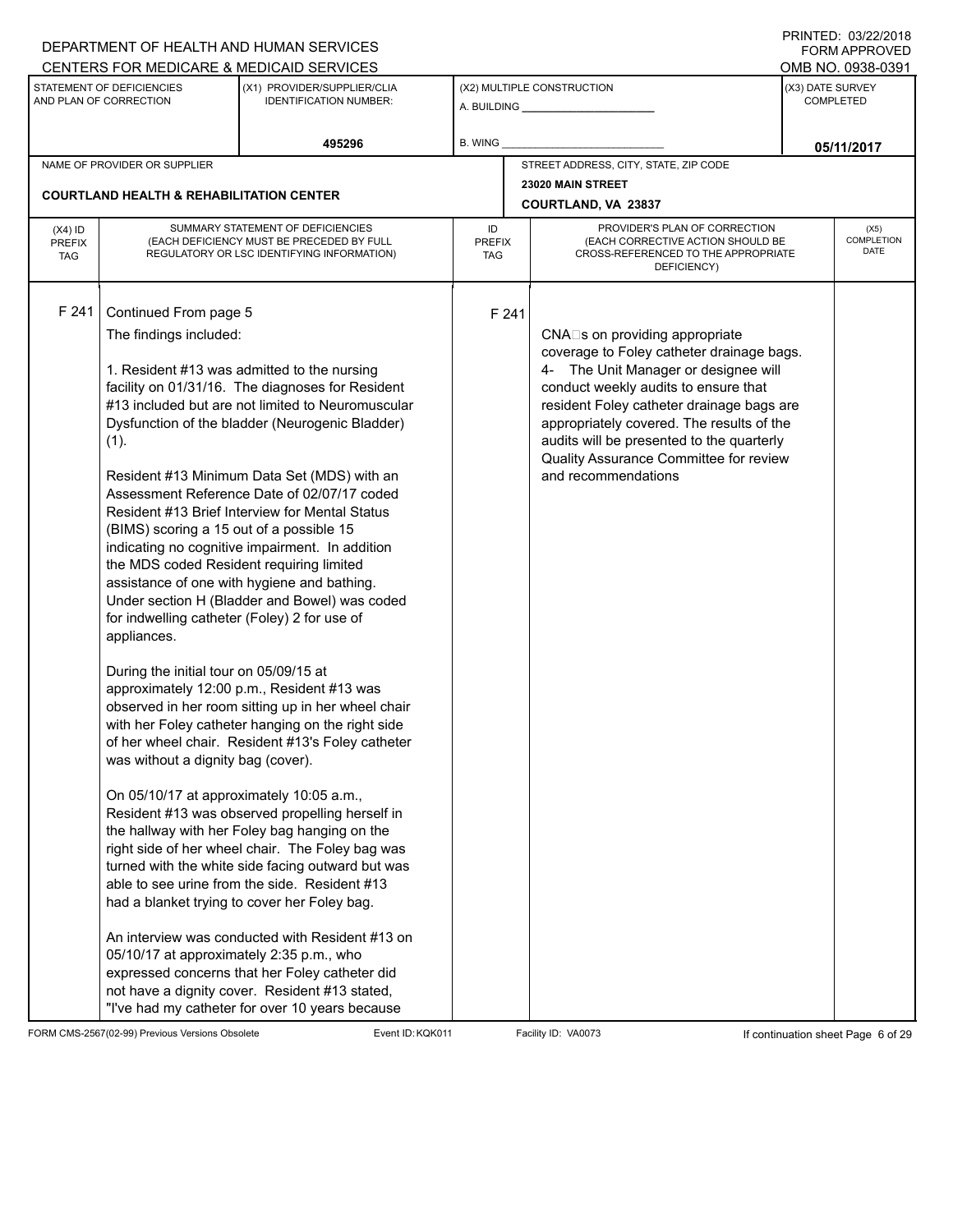|                                   |                                                                                                                                                                                                                                            | DEPARTMENT OF HEALTH AND HUMAN SERVICES                                                                                                                                                                                                                                                                                                                                                                                                                                                                                                                                                                                                                                                                                                                                                                                                                                                                                                                                                                                                                                                                                                                                                                                                                                                                                                                                                                                                                                                                                                                                    |                            |       |                                                                                                                          |                  | <b>FORM APPROVED</b>       |
|-----------------------------------|--------------------------------------------------------------------------------------------------------------------------------------------------------------------------------------------------------------------------------------------|----------------------------------------------------------------------------------------------------------------------------------------------------------------------------------------------------------------------------------------------------------------------------------------------------------------------------------------------------------------------------------------------------------------------------------------------------------------------------------------------------------------------------------------------------------------------------------------------------------------------------------------------------------------------------------------------------------------------------------------------------------------------------------------------------------------------------------------------------------------------------------------------------------------------------------------------------------------------------------------------------------------------------------------------------------------------------------------------------------------------------------------------------------------------------------------------------------------------------------------------------------------------------------------------------------------------------------------------------------------------------------------------------------------------------------------------------------------------------------------------------------------------------------------------------------------------------|----------------------------|-------|--------------------------------------------------------------------------------------------------------------------------|------------------|----------------------------|
|                                   |                                                                                                                                                                                                                                            | CENTERS FOR MEDICARE & MEDICAID SERVICES                                                                                                                                                                                                                                                                                                                                                                                                                                                                                                                                                                                                                                                                                                                                                                                                                                                                                                                                                                                                                                                                                                                                                                                                                                                                                                                                                                                                                                                                                                                                   |                            |       |                                                                                                                          |                  | OMB NO. 0938-0391          |
| AND PLAN OF CORRECTION            | STATEMENT OF DEFICIENCIES                                                                                                                                                                                                                  | (X1) PROVIDER/SUPPLIER/CLIA<br><b>IDENTIFICATION NUMBER:</b>                                                                                                                                                                                                                                                                                                                                                                                                                                                                                                                                                                                                                                                                                                                                                                                                                                                                                                                                                                                                                                                                                                                                                                                                                                                                                                                                                                                                                                                                                                               |                            |       | (X2) MULTIPLE CONSTRUCTION                                                                                               | (X3) DATE SURVEY | <b>COMPLETED</b>           |
|                                   |                                                                                                                                                                                                                                            | 495296                                                                                                                                                                                                                                                                                                                                                                                                                                                                                                                                                                                                                                                                                                                                                                                                                                                                                                                                                                                                                                                                                                                                                                                                                                                                                                                                                                                                                                                                                                                                                                     | B. WING                    |       |                                                                                                                          |                  | 05/11/2017                 |
|                                   | NAME OF PROVIDER OR SUPPLIER                                                                                                                                                                                                               |                                                                                                                                                                                                                                                                                                                                                                                                                                                                                                                                                                                                                                                                                                                                                                                                                                                                                                                                                                                                                                                                                                                                                                                                                                                                                                                                                                                                                                                                                                                                                                            |                            |       | STREET ADDRESS, CITY, STATE, ZIP CODE                                                                                    |                  |                            |
|                                   | <b>COURTLAND HEALTH &amp; REHABILITATION CENTER</b>                                                                                                                                                                                        |                                                                                                                                                                                                                                                                                                                                                                                                                                                                                                                                                                                                                                                                                                                                                                                                                                                                                                                                                                                                                                                                                                                                                                                                                                                                                                                                                                                                                                                                                                                                                                            |                            |       | 23020 MAIN STREET                                                                                                        |                  |                            |
|                                   |                                                                                                                                                                                                                                            |                                                                                                                                                                                                                                                                                                                                                                                                                                                                                                                                                                                                                                                                                                                                                                                                                                                                                                                                                                                                                                                                                                                                                                                                                                                                                                                                                                                                                                                                                                                                                                            |                            |       | COURTLAND, VA 23837                                                                                                      |                  |                            |
| $(X4)$ ID<br>PREFIX<br><b>TAG</b> |                                                                                                                                                                                                                                            | SUMMARY STATEMENT OF DEFICIENCIES<br>(EACH DEFICIENCY MUST BE PRECEDED BY FULL<br>REGULATORY OR LSC IDENTIFYING INFORMATION)                                                                                                                                                                                                                                                                                                                                                                                                                                                                                                                                                                                                                                                                                                                                                                                                                                                                                                                                                                                                                                                                                                                                                                                                                                                                                                                                                                                                                                               | ID<br><b>PREFIX</b><br>TAG |       | PROVIDER'S PLAN OF CORRECTION<br>(EACH CORRECTIVE ACTION SHOULD BE<br>CROSS-REFERENCED TO THE APPROPRIATE<br>DEFICIENCY) |                  | (X5)<br>COMPLETION<br>DATE |
| F 241                             | Continued From page 6<br>I can do to get a black bag". Resident #13<br>blanket but I don't have a choice.<br>An interview was conducted with the Unit<br>put her Foley catheter in".<br>findings.<br>Nursing Assistants, Seventh Edition). | of my urine problems and I've always had a black<br>bag to put my catheter in until I came to this<br>facility. Resident #13 stated, "Please tell me what<br>proceeds to say, I use my personal blanket to<br>thrown over my catheter bag so no one can see<br>the urine in my bag. Resident #13 demonstrated<br>how she used her personal blanket to cover up<br>her catheter: Resident removed the catheter<br>from the right side of her wheel chair and stated,<br>"Let me show you how I do this". Resident #13<br>turned the catheter bag having the white side<br>facing out so you can see the urine, I then take<br>my personal blanket and through it across the<br>arm of the wheel chair covering the catheter bag<br>so you can't see it". Resident stated, if you could<br>get me a black bag to put my catheter in it, I<br>would truly appreciate it, I don't like using my<br>Manager (Unit C) on 05/10/17 at approximately<br>3:25 p.m., who stated "We dropped the ball,<br>Resident #13, really should have a dignity bag to<br>The Administrator, DON and Nurse Consultant<br>were informed of the finding during a briefing on<br>05/11/17 at approximately 12:10 p.m. The facility<br>did not present any further information about the<br>The DON provided the following information for<br>Caring for Persons with Indwelling Catheters on<br>05/11/17 at approximately 11:25 a.m. (a) when<br>transporting the person in a wheelchair, place the<br>drainage bag in a cover or holder to promote<br>dignity (Mosby's Textbook for Long Term Care |                            | F 241 |                                                                                                                          |                  |                            |

FORM CMS-2567(02-99) Previous Versions Obsolete Event ID:KQK011 Facility ID: VA0073 If continuation sheet Page 7 of 29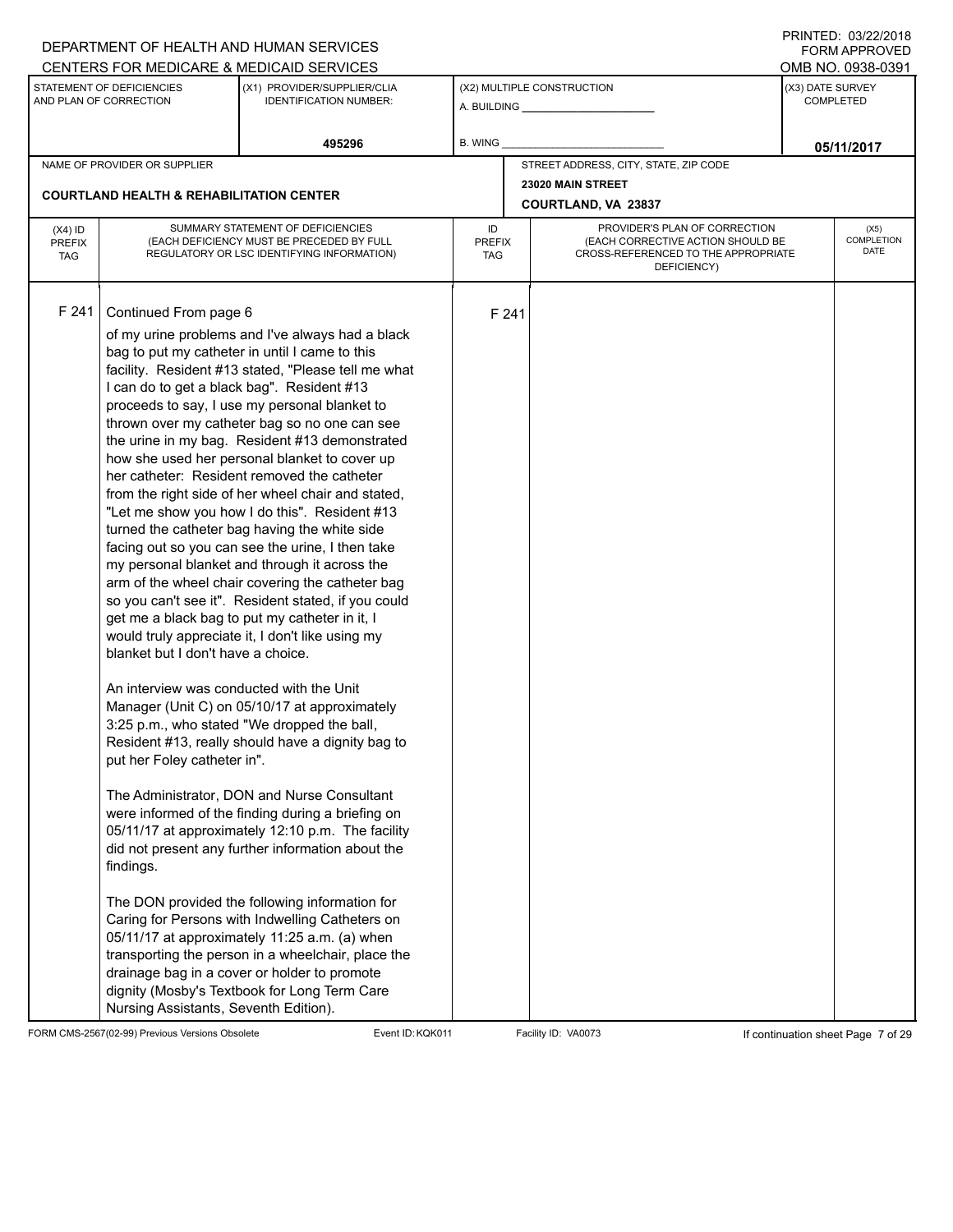|                                          |                                                                                                                                                                                                                                                                                                           | DEPARTMENT OF HEALTH AND HUMAN SERVICES<br>CENTERS FOR MEDICARE & MEDICAID SERVICES                                                                                                                                                                                                                                                                                                                                                                                                                                                                                                                                                                                                                                                                                                                                                                                                                                                                                                                                                                  |                                   |                |                                                                                                                          |                  | I INITILLY. 09/44/4010<br>FORM APPROVED |
|------------------------------------------|-----------------------------------------------------------------------------------------------------------------------------------------------------------------------------------------------------------------------------------------------------------------------------------------------------------|------------------------------------------------------------------------------------------------------------------------------------------------------------------------------------------------------------------------------------------------------------------------------------------------------------------------------------------------------------------------------------------------------------------------------------------------------------------------------------------------------------------------------------------------------------------------------------------------------------------------------------------------------------------------------------------------------------------------------------------------------------------------------------------------------------------------------------------------------------------------------------------------------------------------------------------------------------------------------------------------------------------------------------------------------|-----------------------------------|----------------|--------------------------------------------------------------------------------------------------------------------------|------------------|-----------------------------------------|
|                                          | STATEMENT OF DEFICIENCIES<br>AND PLAN OF CORRECTION                                                                                                                                                                                                                                                       | (X1) PROVIDER/SUPPLIER/CLIA<br><b>IDENTIFICATION NUMBER:</b>                                                                                                                                                                                                                                                                                                                                                                                                                                                                                                                                                                                                                                                                                                                                                                                                                                                                                                                                                                                         |                                   |                | (X2) MULTIPLE CONSTRUCTION<br>A. BUILDING A. BUILDING                                                                    | (X3) DATE SURVEY | OMB NO. 0938-0391<br><b>COMPLETED</b>   |
|                                          |                                                                                                                                                                                                                                                                                                           | 495296                                                                                                                                                                                                                                                                                                                                                                                                                                                                                                                                                                                                                                                                                                                                                                                                                                                                                                                                                                                                                                               | B. WING                           |                |                                                                                                                          |                  | 05/11/2017                              |
|                                          | NAME OF PROVIDER OR SUPPLIER                                                                                                                                                                                                                                                                              |                                                                                                                                                                                                                                                                                                                                                                                                                                                                                                                                                                                                                                                                                                                                                                                                                                                                                                                                                                                                                                                      |                                   |                | STREET ADDRESS, CITY, STATE, ZIP CODE                                                                                    |                  |                                         |
|                                          | <b>COURTLAND HEALTH &amp; REHABILITATION CENTER</b>                                                                                                                                                                                                                                                       |                                                                                                                                                                                                                                                                                                                                                                                                                                                                                                                                                                                                                                                                                                                                                                                                                                                                                                                                                                                                                                                      |                                   |                | 23020 MAIN STREET<br>COURTLAND, VA 23837                                                                                 |                  |                                         |
| $(X4)$ ID<br><b>PREFIX</b><br><b>TAG</b> |                                                                                                                                                                                                                                                                                                           | SUMMARY STATEMENT OF DEFICIENCIES<br>(EACH DEFICIENCY MUST BE PRECEDED BY FULL<br>REGULATORY OR LSC IDENTIFYING INFORMATION)                                                                                                                                                                                                                                                                                                                                                                                                                                                                                                                                                                                                                                                                                                                                                                                                                                                                                                                         | ID<br><b>PREFIX</b><br><b>TAG</b> |                | PROVIDER'S PLAN OF CORRECTION<br>(EACH CORRECTIVE ACTION SHOULD BE<br>CROSS-REFERENCED TO THE APPROPRIATE<br>DEFICIENCY) |                  | (X5)<br>COMPLETION<br>DATE              |
| F 241<br>F 252<br>SS=E                   | Continued From page 7<br>urine until you are ready to empty it. Nerve<br>right time<br>html).<br>drain and collect urine from the bladder<br>html).<br><b>ENVIRONMENT</b><br>CFR(s): 483.10(e)(2)(i)(1)(i)(ii)<br>(e)(2) The right to retain and use personal<br>residents.<br>The facility must provide- | (1) Neuromuscular dysfunction of the bladder<br>(Neurogenic bladder) is a problem in which a<br>person lacks bladder control due to a brain, spinal<br>cord, or nerve condition. Several muscles and<br>nerves must work together for the bladder to hold<br>messages go back and forth between the brain<br>and the muscles that control bladder emptying. If<br>these nerves are damaged by illness or injury, the<br>muscles may not be able to tighten or relax at the<br>(https://medlineplus.gov/druginfo/meds/a682514.<br>(2) Foley catheter is a tube placed in the body to<br>(https://medlineplus.gov/druginfo/meds/a682514.<br>SAFE/CLEAN/COMFORTABLE/HOMELIKE<br>possessions, including furnishings, and clothing,<br>as space permits, unless to do so would infringe<br>upon the rights or health and safety of other<br>§483.10(i) Safe environment. The resident has a<br>right to a safe, clean, comfortable and homelike<br>environment, including but not limited to receiving<br>treatment and supports for daily living safely. |                                   | F 241<br>F 252 |                                                                                                                          |                  | 6/12/17                                 |
|                                          |                                                                                                                                                                                                                                                                                                           | (i)(1) A safe, clean, comfortable, and homelike<br>environment, allowing the resident to use his or<br>her personal belongings to the extent possible.                                                                                                                                                                                                                                                                                                                                                                                                                                                                                                                                                                                                                                                                                                                                                                                                                                                                                               |                                   |                |                                                                                                                          |                  |                                         |

FORM CMS-2567(02-99) Previous Versions Obsolete Event ID:KQK011 Facility ID: VA0073 If continuation sheet Page 8 of 29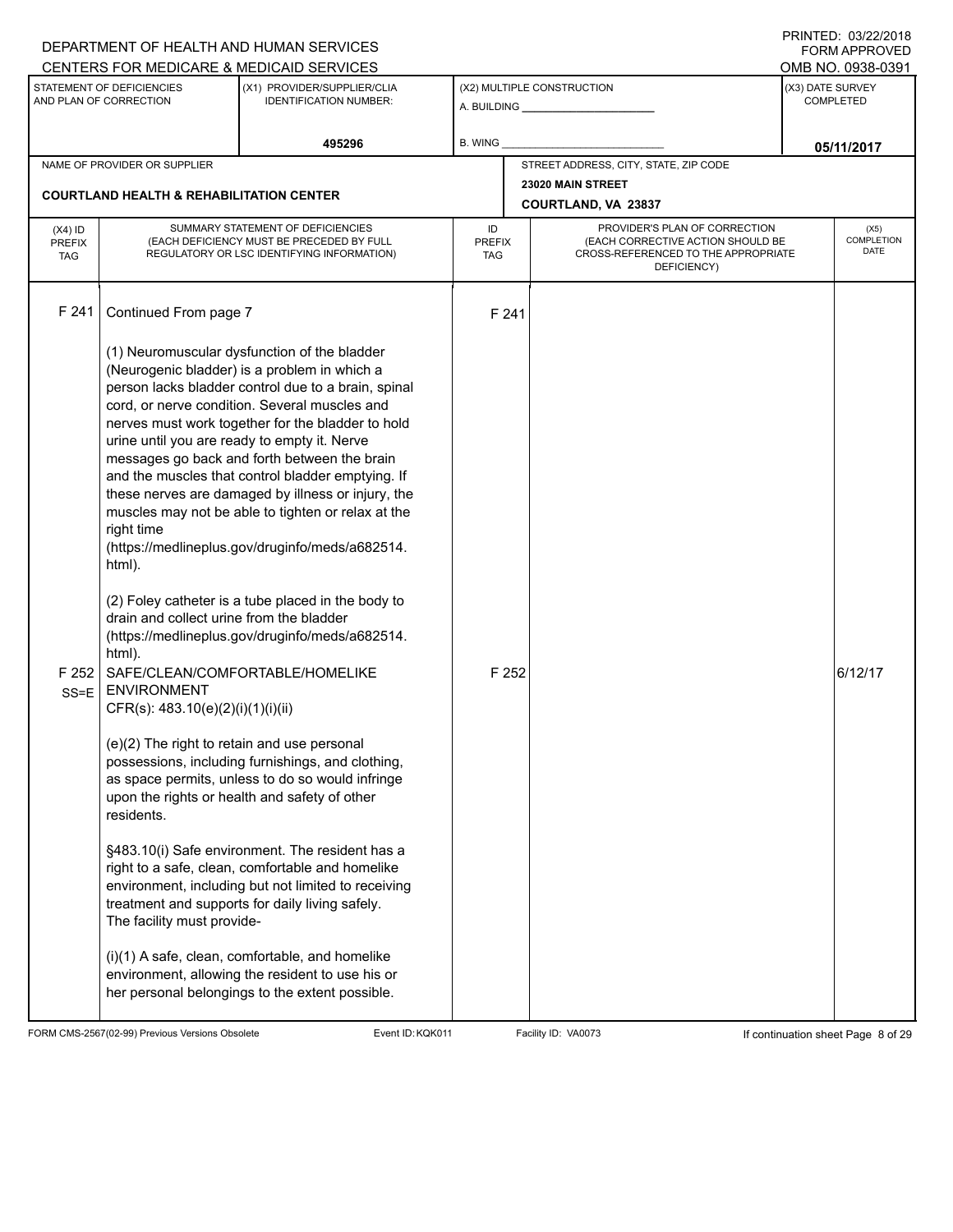|                                          |                                                                                                                                                                                                              | DEPARTMENT OF HEALTH AND HUMAN SERVICES                                                                                                                                                                                                                                                                                                                                                                                                                                                                                                                                                                                                                                                                                                                                                                                                                                                                                                                                                                                                                                                                                                                                                                                                                                                                                                                                              |                                   |       |                                                                                                                                                                                                                                                                                                                                                                                                                                                                                                                                                                                                                                                              |                  | <b>FININILU. VJIZZIZVIO</b><br><b>FORM APPROVED</b> |  |
|------------------------------------------|--------------------------------------------------------------------------------------------------------------------------------------------------------------------------------------------------------------|--------------------------------------------------------------------------------------------------------------------------------------------------------------------------------------------------------------------------------------------------------------------------------------------------------------------------------------------------------------------------------------------------------------------------------------------------------------------------------------------------------------------------------------------------------------------------------------------------------------------------------------------------------------------------------------------------------------------------------------------------------------------------------------------------------------------------------------------------------------------------------------------------------------------------------------------------------------------------------------------------------------------------------------------------------------------------------------------------------------------------------------------------------------------------------------------------------------------------------------------------------------------------------------------------------------------------------------------------------------------------------------|-----------------------------------|-------|--------------------------------------------------------------------------------------------------------------------------------------------------------------------------------------------------------------------------------------------------------------------------------------------------------------------------------------------------------------------------------------------------------------------------------------------------------------------------------------------------------------------------------------------------------------------------------------------------------------------------------------------------------------|------------------|-----------------------------------------------------|--|
|                                          | STATEMENT OF DEFICIENCIES<br>AND PLAN OF CORRECTION                                                                                                                                                          | CENTERS FOR MEDICARE & MEDICAID SERVICES<br>(X1) PROVIDER/SUPPLIER/CLIA<br><b>IDENTIFICATION NUMBER:</b>                                                                                                                                                                                                                                                                                                                                                                                                                                                                                                                                                                                                                                                                                                                                                                                                                                                                                                                                                                                                                                                                                                                                                                                                                                                                             |                                   |       | (X2) MULTIPLE CONSTRUCTION                                                                                                                                                                                                                                                                                                                                                                                                                                                                                                                                                                                                                                   | (X3) DATE SURVEY | OMB NO. 0938-0391<br><b>COMPLETED</b>               |  |
|                                          |                                                                                                                                                                                                              | 495296                                                                                                                                                                                                                                                                                                                                                                                                                                                                                                                                                                                                                                                                                                                                                                                                                                                                                                                                                                                                                                                                                                                                                                                                                                                                                                                                                                               | <b>B. WING</b>                    |       |                                                                                                                                                                                                                                                                                                                                                                                                                                                                                                                                                                                                                                                              |                  | 05/11/2017                                          |  |
|                                          | NAME OF PROVIDER OR SUPPLIER                                                                                                                                                                                 |                                                                                                                                                                                                                                                                                                                                                                                                                                                                                                                                                                                                                                                                                                                                                                                                                                                                                                                                                                                                                                                                                                                                                                                                                                                                                                                                                                                      |                                   |       | STREET ADDRESS, CITY, STATE, ZIP CODE                                                                                                                                                                                                                                                                                                                                                                                                                                                                                                                                                                                                                        |                  |                                                     |  |
|                                          |                                                                                                                                                                                                              |                                                                                                                                                                                                                                                                                                                                                                                                                                                                                                                                                                                                                                                                                                                                                                                                                                                                                                                                                                                                                                                                                                                                                                                                                                                                                                                                                                                      |                                   |       | 23020 MAIN STREET                                                                                                                                                                                                                                                                                                                                                                                                                                                                                                                                                                                                                                            |                  |                                                     |  |
|                                          | <b>COURTLAND HEALTH &amp; REHABILITATION CENTER</b>                                                                                                                                                          |                                                                                                                                                                                                                                                                                                                                                                                                                                                                                                                                                                                                                                                                                                                                                                                                                                                                                                                                                                                                                                                                                                                                                                                                                                                                                                                                                                                      |                                   |       | COURTLAND, VA 23837                                                                                                                                                                                                                                                                                                                                                                                                                                                                                                                                                                                                                                          |                  |                                                     |  |
| $(X4)$ ID<br><b>PREFIX</b><br><b>TAG</b> |                                                                                                                                                                                                              | SUMMARY STATEMENT OF DEFICIENCIES<br>(EACH DEFICIENCY MUST BE PRECEDED BY FULL<br>REGULATORY OR LSC IDENTIFYING INFORMATION)                                                                                                                                                                                                                                                                                                                                                                                                                                                                                                                                                                                                                                                                                                                                                                                                                                                                                                                                                                                                                                                                                                                                                                                                                                                         | ID<br><b>PREFIX</b><br><b>TAG</b> |       | PROVIDER'S PLAN OF CORRECTION<br>(EACH CORRECTIVE ACTION SHOULD BE<br>CROSS-REFERENCED TO THE APPROPRIATE<br>DEFICIENCY)                                                                                                                                                                                                                                                                                                                                                                                                                                                                                                                                     |                  | (X5)<br>COMPLETION<br><b>DATE</b>                   |  |
| F 252                                    | Continued From page 8                                                                                                                                                                                        |                                                                                                                                                                                                                                                                                                                                                                                                                                                                                                                                                                                                                                                                                                                                                                                                                                                                                                                                                                                                                                                                                                                                                                                                                                                                                                                                                                                      |                                   | F 252 |                                                                                                                                                                                                                                                                                                                                                                                                                                                                                                                                                                                                                                                              |                  |                                                     |  |
|                                          | or theft.<br>by:<br>facility staff failed to provide a homelike<br>nursing units, Unit C.<br>The findings included:<br>with sofa and chairs. In the adjacent<br>dining/activity room, there was a lift and a | (i) This includes ensuring that the resident can<br>receive care and services safely and that the<br>physical layout of the facility maximizes resident<br>independence and does not pose a safety risk.<br>(ii) The facility shall exercise reasonable care for<br>the protection of the resident's property from loss<br>This REQUIREMENT is not met as evidenced<br>Based on observation and staff interview, the<br>environment for the residents in one of the two<br>During the initial tour on 5/9/17 at 12:00 pm, 4<br>residents in wheelchairs were observed in the<br>sitting room watching TV (television). There were<br>various types of equipment stored in the sitting<br>room, such as, a standing/chair scale directly<br>underneath the wall-mounted TV screen, 2<br>mechanical lifts (1), a folded privacy screen and a<br>large (brand name) positioning and mobility chair.<br>The size of the room was 15 x 18 feet, furnished<br>wheelchair stored along the wall right behind the<br>4 residents who were having lunch at the time.<br>Unfolded lift slings were hanging off the lifts. The<br>dining/activity room was 24 x 16 feet in size.<br>There was a large table at the center of the room<br>that could sit 8 residents and there were some<br>activity supplies stored on one side of the room.<br>On 5/9/17 at 5:55 pm, there was a resident in a |                                   |       | F 252<br>1-The equipment was removed from the<br>dining/activity room on 5/10/17.<br>2-The DON checked the dining/activity<br>rooms for any equipment.<br>3- The DON or designee will educate<br>facility staff on proper storage of<br>equipment in designated areas and not in<br>the dayroom/activity room.<br>4- The Unit Manager or Designee will<br>check the dining/activity room on a weekly<br>basis to ensure that there is no equipment<br>stored in this area and is stored<br>appropriately elsewhere. The<br>the results of the audits will be presented<br>to the quarterly Quality Assurance<br>Committee for review and<br>recommendations. |                  |                                                     |  |

FORM CMS-2567(02-99) Previous Versions Obsolete Event ID:KQK011 Facility ID: VA0073 If continuation sheet Page 9 of 29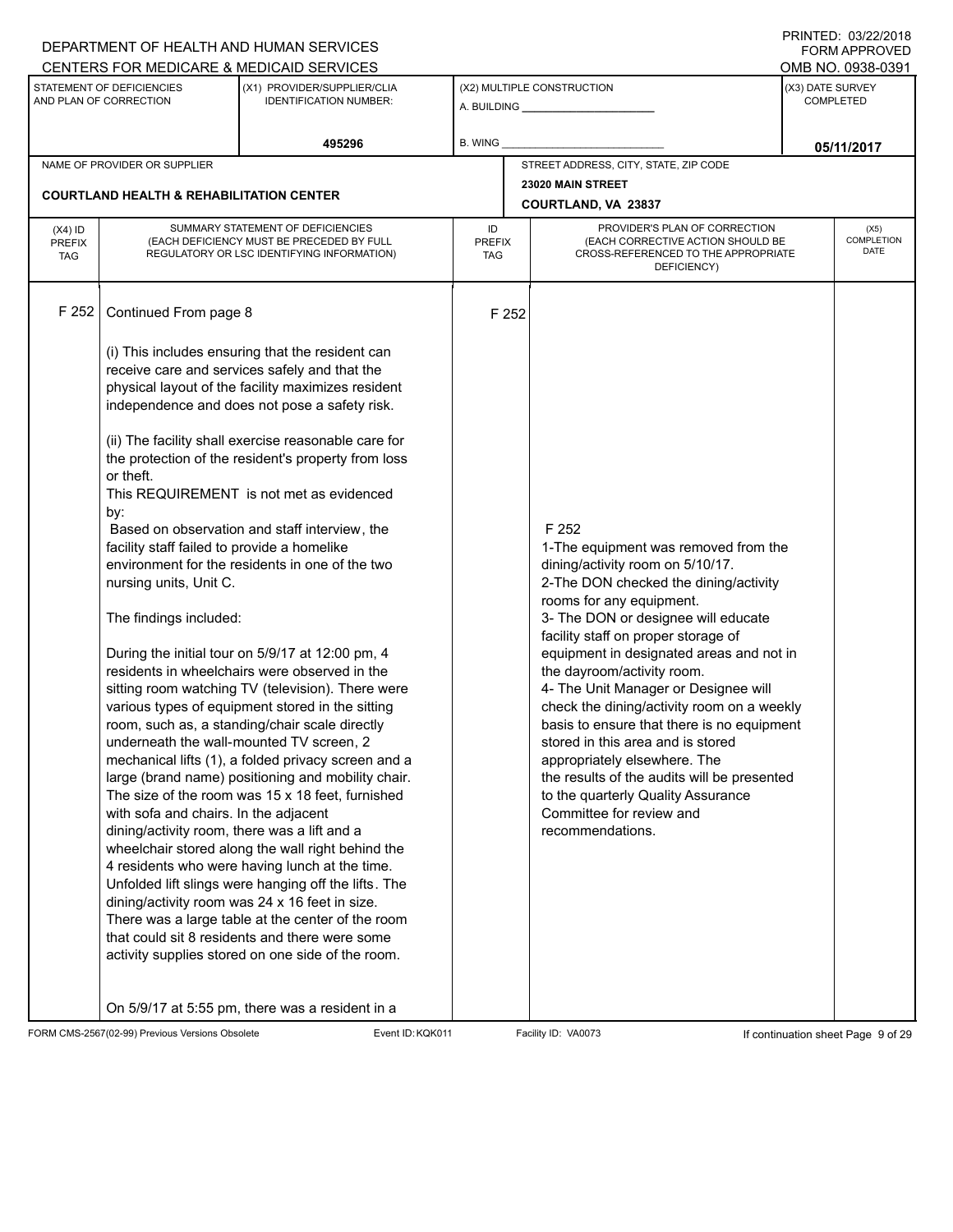|                                          |                                                                                                                                                                                                                                                                                                                                                                         | DEPARTMENT OF HEALTH AND HUMAN SERVICES                                                                                                                                                                                                                                                                                                                                                                                                                                                                                                                                                                                                                                                                                                                                                                                                                                                                                                                                                                                                                                                                                                                                                                                                                                                                                                                                                                                                                                                                                                                        |                            |                                                                                                                          |                  | <b>FORM APPROVED</b>              |
|------------------------------------------|-------------------------------------------------------------------------------------------------------------------------------------------------------------------------------------------------------------------------------------------------------------------------------------------------------------------------------------------------------------------------|----------------------------------------------------------------------------------------------------------------------------------------------------------------------------------------------------------------------------------------------------------------------------------------------------------------------------------------------------------------------------------------------------------------------------------------------------------------------------------------------------------------------------------------------------------------------------------------------------------------------------------------------------------------------------------------------------------------------------------------------------------------------------------------------------------------------------------------------------------------------------------------------------------------------------------------------------------------------------------------------------------------------------------------------------------------------------------------------------------------------------------------------------------------------------------------------------------------------------------------------------------------------------------------------------------------------------------------------------------------------------------------------------------------------------------------------------------------------------------------------------------------------------------------------------------------|----------------------------|--------------------------------------------------------------------------------------------------------------------------|------------------|-----------------------------------|
|                                          |                                                                                                                                                                                                                                                                                                                                                                         | CENTERS FOR MEDICARE & MEDICAID SERVICES                                                                                                                                                                                                                                                                                                                                                                                                                                                                                                                                                                                                                                                                                                                                                                                                                                                                                                                                                                                                                                                                                                                                                                                                                                                                                                                                                                                                                                                                                                                       |                            |                                                                                                                          |                  | OMB NO. 0938-0391                 |
|                                          | STATEMENT OF DEFICIENCIES<br>AND PLAN OF CORRECTION                                                                                                                                                                                                                                                                                                                     | (X1) PROVIDER/SUPPLIER/CLIA<br><b>IDENTIFICATION NUMBER:</b>                                                                                                                                                                                                                                                                                                                                                                                                                                                                                                                                                                                                                                                                                                                                                                                                                                                                                                                                                                                                                                                                                                                                                                                                                                                                                                                                                                                                                                                                                                   |                            | (X2) MULTIPLE CONSTRUCTION                                                                                               | (X3) DATE SURVEY | <b>COMPLETED</b>                  |
|                                          |                                                                                                                                                                                                                                                                                                                                                                         | 495296                                                                                                                                                                                                                                                                                                                                                                                                                                                                                                                                                                                                                                                                                                                                                                                                                                                                                                                                                                                                                                                                                                                                                                                                                                                                                                                                                                                                                                                                                                                                                         | B. WING                    |                                                                                                                          |                  | 05/11/2017                        |
|                                          | NAME OF PROVIDER OR SUPPLIER                                                                                                                                                                                                                                                                                                                                            |                                                                                                                                                                                                                                                                                                                                                                                                                                                                                                                                                                                                                                                                                                                                                                                                                                                                                                                                                                                                                                                                                                                                                                                                                                                                                                                                                                                                                                                                                                                                                                |                            | STREET ADDRESS, CITY, STATE, ZIP CODE                                                                                    |                  |                                   |
|                                          |                                                                                                                                                                                                                                                                                                                                                                         |                                                                                                                                                                                                                                                                                                                                                                                                                                                                                                                                                                                                                                                                                                                                                                                                                                                                                                                                                                                                                                                                                                                                                                                                                                                                                                                                                                                                                                                                                                                                                                |                            | 23020 MAIN STREET                                                                                                        |                  |                                   |
|                                          | <b>COURTLAND HEALTH &amp; REHABILITATION CENTER</b>                                                                                                                                                                                                                                                                                                                     |                                                                                                                                                                                                                                                                                                                                                                                                                                                                                                                                                                                                                                                                                                                                                                                                                                                                                                                                                                                                                                                                                                                                                                                                                                                                                                                                                                                                                                                                                                                                                                |                            | COURTLAND, VA 23837                                                                                                      |                  |                                   |
| $(X4)$ ID<br><b>PREFIX</b><br><b>TAG</b> |                                                                                                                                                                                                                                                                                                                                                                         | SUMMARY STATEMENT OF DEFICIENCIES<br>(EACH DEFICIENCY MUST BE PRECEDED BY FULL<br>REGULATORY OR LSC IDENTIFYING INFORMATION)                                                                                                                                                                                                                                                                                                                                                                                                                                                                                                                                                                                                                                                                                                                                                                                                                                                                                                                                                                                                                                                                                                                                                                                                                                                                                                                                                                                                                                   | ID<br><b>PREFIX</b><br>TAG | PROVIDER'S PLAN OF CORRECTION<br>(EACH CORRECTIVE ACTION SHOULD BE<br>CROSS-REFERENCED TO THE APPROPRIATE<br>DEFICIENCY) |                  | (X5)<br><b>COMPLETION</b><br>DATE |
| F 252                                    | Continued From page 9<br>privacy screen and a large (brand name)<br>the wall of the dining/activity room.<br>chair stored in the sitting room. In the<br>a wheelchair and a Geri chair.<br>On 5/10/17 at 9:20 am, an interview was<br>in the room. When asked if the sitting and<br>for the equipment, LPN #1 (Unit Manager)<br>When asked if she would consider this a | wheelchair in the sitting room and 6 residents<br>having dinner in the dining/activity room. There<br>were 2 mechanical lifts, a standing/chair scale, a<br>positioning and mobility chair stored in the sitting<br>room. There were 3 mechanical lifts stored along<br>On 5/10/17 at 9:15 am, there was a resident in<br>the sitting room and 3 residents in wheelchairs in<br>the dining/activity room. There were 2 mechanical<br>lifts, a standing/chair scale, a privacy screen and<br>a large (brand name) positioning and mobility<br>dining/activity room, there were 2 mechanical lifts,<br>conducted with Licensed Practical Nurse (LPN)<br>#1 (Unit Manager) in the dining/activity room. She<br>stated that the dining/activity room is used for<br>activities and for residents who did not want to eat<br>in their room nor the large dining room. The<br>sitting/lounge area is used by the residents and<br>also used by the podiatrist (foot doctor) when<br>treating residents, thus the privacy screen stored<br>dining/activity rooms were used as storage area<br>replied, "Yes, we use it as a storage area". She<br>added that there is nowhere else to store them.<br>homelike environment for the residents, she<br>stated, "Not with these equipment here". When<br>asked if the standing/chair scale could distract<br>the residents watching TV, she stated, "Yes, most<br>definitely a disruption when they're watching TV".<br>She stated that storing the equipment in the<br>dining/activity room would also be considered not | F 252                      |                                                                                                                          |                  |                                   |

FORM CMS-2567(02-99) Previous Versions Obsolete Event ID:KQK011 Facility ID: VA0073 If continuation sheet Page 10 of 29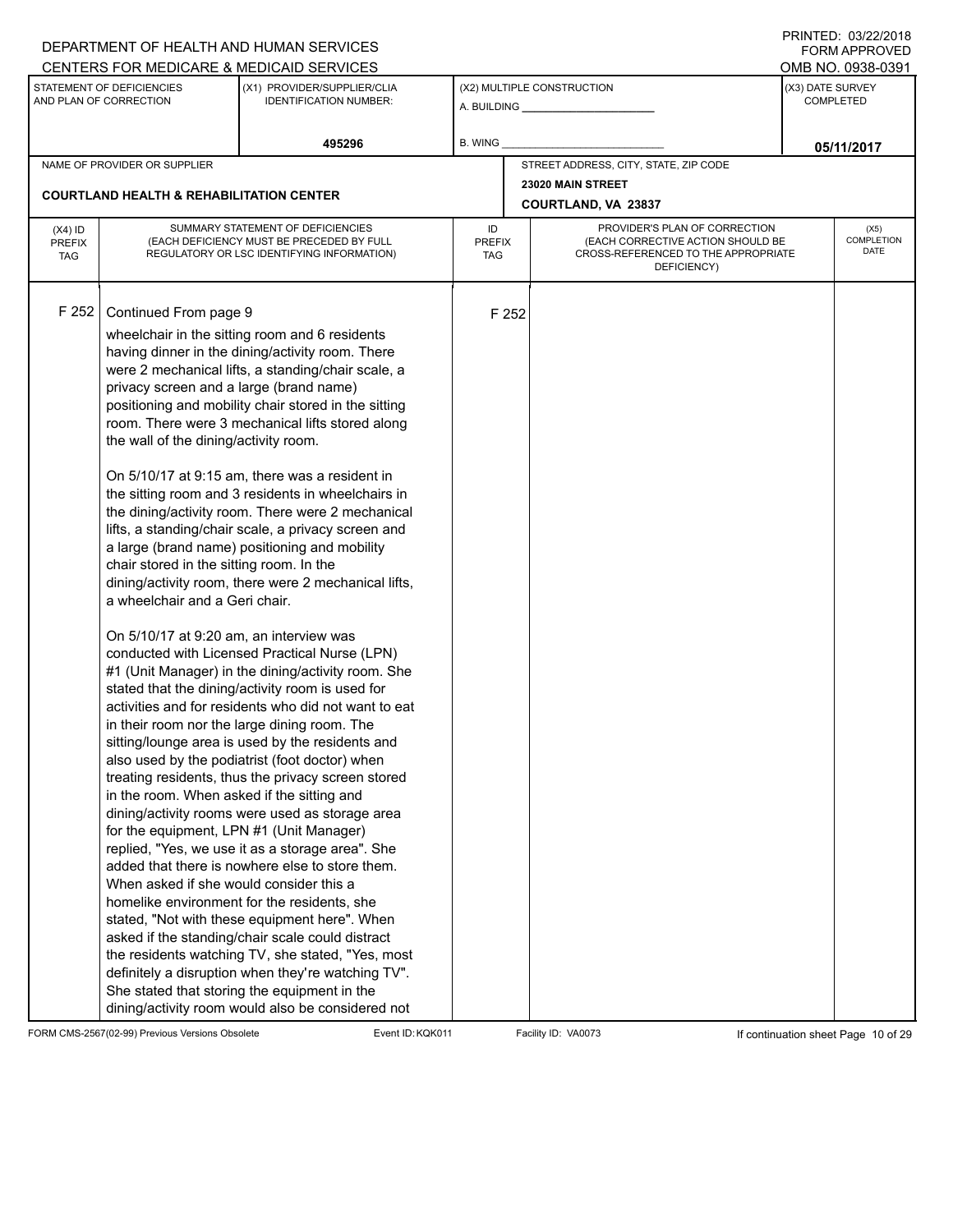|                                          |                                                                                                                                                                                                                                                                                                                                                                                                                                               | DEPARTMENT OF HEALTH AND HUMAN SERVICES                                                                                                                                                                                                                                                                                                                                                                                                                                                                                                                                                                                                                                                                                                                                                                                                                                                                                                                                                                                                                                                                                                                                                                                                                 |                            |       |                                                                                                                          | 11111111122.0072212010<br><b>FORM APPROVED</b><br>OMB NO. 0938-0391 |
|------------------------------------------|-----------------------------------------------------------------------------------------------------------------------------------------------------------------------------------------------------------------------------------------------------------------------------------------------------------------------------------------------------------------------------------------------------------------------------------------------|---------------------------------------------------------------------------------------------------------------------------------------------------------------------------------------------------------------------------------------------------------------------------------------------------------------------------------------------------------------------------------------------------------------------------------------------------------------------------------------------------------------------------------------------------------------------------------------------------------------------------------------------------------------------------------------------------------------------------------------------------------------------------------------------------------------------------------------------------------------------------------------------------------------------------------------------------------------------------------------------------------------------------------------------------------------------------------------------------------------------------------------------------------------------------------------------------------------------------------------------------------|----------------------------|-------|--------------------------------------------------------------------------------------------------------------------------|---------------------------------------------------------------------|
|                                          | STATEMENT OF DEFICIENCIES                                                                                                                                                                                                                                                                                                                                                                                                                     | CENTERS FOR MEDICARE & MEDICAID SERVICES<br>(X1) PROVIDER/SUPPLIER/CLIA                                                                                                                                                                                                                                                                                                                                                                                                                                                                                                                                                                                                                                                                                                                                                                                                                                                                                                                                                                                                                                                                                                                                                                                 |                            |       | (X2) MULTIPLE CONSTRUCTION                                                                                               | (X3) DATE SURVEY                                                    |
|                                          | AND PLAN OF CORRECTION                                                                                                                                                                                                                                                                                                                                                                                                                        | <b>IDENTIFICATION NUMBER:</b>                                                                                                                                                                                                                                                                                                                                                                                                                                                                                                                                                                                                                                                                                                                                                                                                                                                                                                                                                                                                                                                                                                                                                                                                                           |                            |       | A. BUILDING A. BUILDING                                                                                                  | <b>COMPLETED</b>                                                    |
|                                          |                                                                                                                                                                                                                                                                                                                                                                                                                                               | 495296                                                                                                                                                                                                                                                                                                                                                                                                                                                                                                                                                                                                                                                                                                                                                                                                                                                                                                                                                                                                                                                                                                                                                                                                                                                  | B. WING                    |       |                                                                                                                          | 05/11/2017                                                          |
|                                          | NAME OF PROVIDER OR SUPPLIER                                                                                                                                                                                                                                                                                                                                                                                                                  |                                                                                                                                                                                                                                                                                                                                                                                                                                                                                                                                                                                                                                                                                                                                                                                                                                                                                                                                                                                                                                                                                                                                                                                                                                                         |                            |       | STREET ADDRESS, CITY, STATE, ZIP CODE                                                                                    |                                                                     |
|                                          | <b>COURTLAND HEALTH &amp; REHABILITATION CENTER</b>                                                                                                                                                                                                                                                                                                                                                                                           |                                                                                                                                                                                                                                                                                                                                                                                                                                                                                                                                                                                                                                                                                                                                                                                                                                                                                                                                                                                                                                                                                                                                                                                                                                                         |                            |       | 23020 MAIN STREET<br>COURTLAND, VA 23837                                                                                 |                                                                     |
| $(X4)$ ID<br><b>PREFIX</b><br><b>TAG</b> |                                                                                                                                                                                                                                                                                                                                                                                                                                               | SUMMARY STATEMENT OF DEFICIENCIES<br>(EACH DEFICIENCY MUST BE PRECEDED BY FULL<br>REGULATORY OR LSC IDENTIFYING INFORMATION)                                                                                                                                                                                                                                                                                                                                                                                                                                                                                                                                                                                                                                                                                                                                                                                                                                                                                                                                                                                                                                                                                                                            | ID<br><b>PREFIX</b><br>TAG |       | PROVIDER'S PLAN OF CORRECTION<br>(EACH CORRECTIVE ACTION SHOULD BE<br>CROSS-REFERENCED TO THE APPROPRIATE<br>DEFICIENCY) | (X5)<br>COMPLETION<br><b>DATE</b>                                   |
| F 252                                    | Continued From page 10<br>homelike. When asked how this should be<br>corrected, she stated, "We will place the<br>within the residents' eyesight to make it<br>homelike."<br>asked to check the sitting room and the<br>be kept in the big shower room".<br>have a policy.<br>shared with the Administrator, DON and<br>information was provided.<br>a chair or other similar resting places.<br>(https://en.wikipedia.org/wiki/Patient_lift) | equipment in a storage area where they are not<br>On 5/10/17 at 9:30 am, the Administrator was<br>dining/activity room and was asked what made<br>the environment in the rooms not homelike and<br>she stated, "The equipment". On the same day,<br>the rooms were cleared of all the resident care<br>equipment mentioned above. LPN #1 (Unit<br>Manager) offered an inservice training for staff for<br>proper storage of the equipment. A copy of the<br>inservice training record was provided by the<br>facility and documented that 25 staff members<br>had attended the training program. The summary<br>of the training stated, "Mechanical lifts will no<br>longer be stored in the Activity Parlor. They are to<br>On 5//10 /17, a copy of the policy and procedure<br>on the provision of homelike environment for the<br>residents was requested and according to the<br>Director of Nursing (DON), the facility did not<br>On 5/11/17 at 12:10 pm, the above findings were<br>Corporate Nurse Consultant and no further<br>(1) Mechanical lift - a patient lift that is used as an<br>assistive device that allows patients in hospitals<br>and nursing homes and people receiving home<br>health care to be transferred between a bed and |                            | F 252 |                                                                                                                          |                                                                     |

FORM CMS-2567(02-99) Previous Versions Obsolete Event ID:KQK011 Facility ID: VA0073 If continuation sheet Page 11 of 29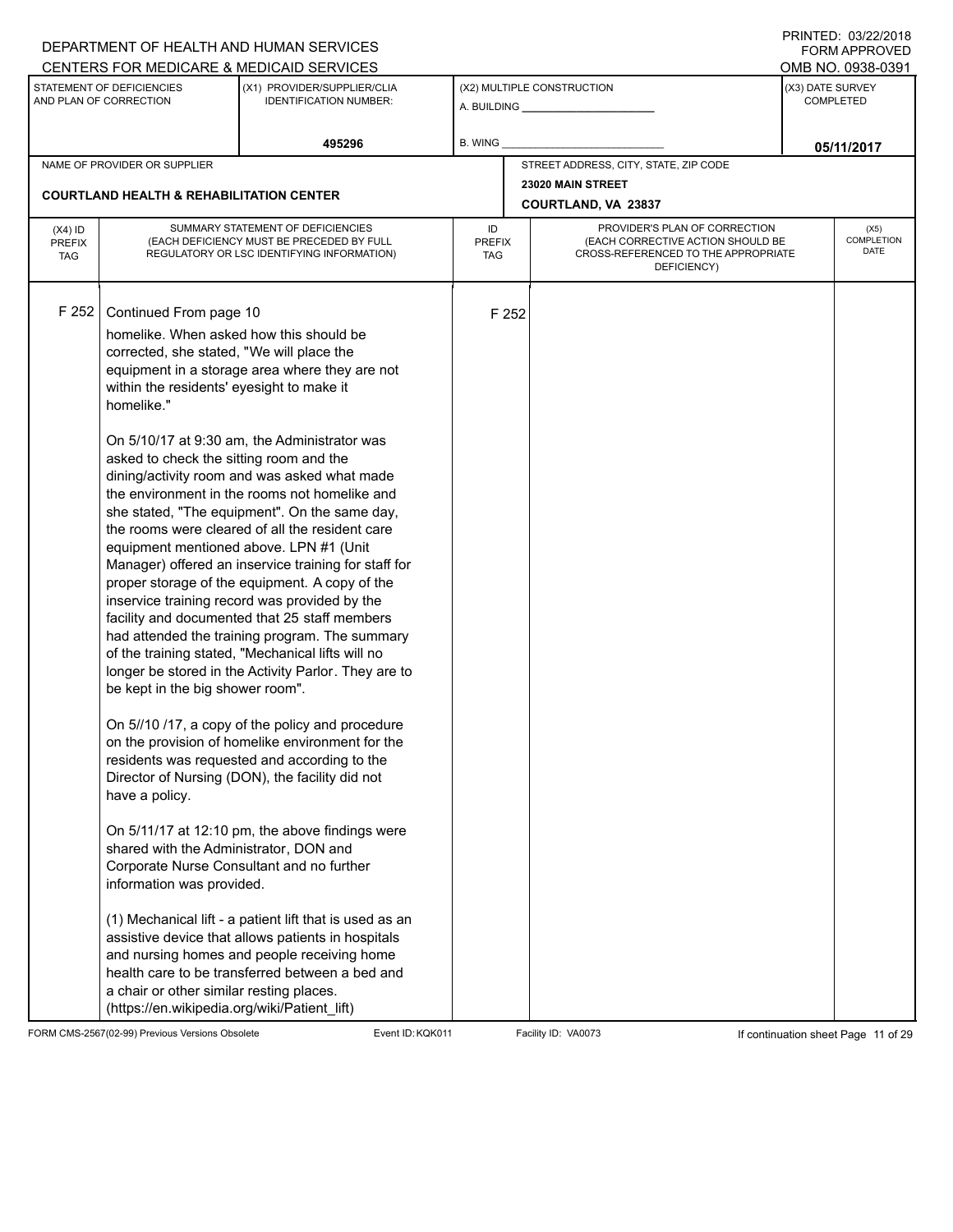| CENTERS FOR MEDICARE & MEDICAID SERVICES<br>OMB NO. 0938-0391<br>(X3) DATE SURVEY<br>STATEMENT OF DEFICIENCIES<br>(X1) PROVIDER/SUPPLIER/CLIA<br>(X2) MULTIPLE CONSTRUCTION<br>AND PLAN OF CORRECTION<br><b>COMPLETED</b><br><b>IDENTIFICATION NUMBER:</b><br>495296<br>B. WING<br>05/11/2017<br>STREET ADDRESS, CITY, STATE, ZIP CODE<br>NAME OF PROVIDER OR SUPPLIER<br>23020 MAIN STREET<br><b>COURTLAND HEALTH &amp; REHABILITATION CENTER</b><br>COURTLAND, VA 23837<br>SUMMARY STATEMENT OF DEFICIENCIES<br>PROVIDER'S PLAN OF CORRECTION<br>ID<br>$(X4)$ ID<br>(X5)<br>(EACH DEFICIENCY MUST BE PRECEDED BY FULL<br>(EACH CORRECTIVE ACTION SHOULD BE<br><b>PREFIX</b><br>PREFIX<br>DATE<br>CROSS-REFERENCED TO THE APPROPRIATE<br>REGULATORY OR LSC IDENTIFYING INFORMATION)<br><b>TAG</b><br><b>TAG</b><br>DEFICIENCY)<br>F 309<br>F 309<br>PROVIDE CARE/SERVICES FOR HIGHEST<br>6/12/17<br><b>WELL BEING</b><br>$SS=E$<br>CFR(s): 483.24, 483.25(k)(l)<br>483.24 Quality of life<br>Quality of life is a fundamental principle that<br>applies to all care and services provided to facility<br>residents. Each resident must receive and the<br>facility must provide the necessary care and<br>services to attain or maintain the highest<br>practicable physical, mental, and psychosocial<br>well-being, consistent with the resident's<br>comprehensive assessment and plan of care.<br>483.25 Quality of care<br>Quality of care is a fundamental principle that<br>applies to all treatment and care provided to<br>facility residents. Based on the comprehensive<br>assessment of a resident, the facility must ensure<br>that residents receive treatment and care in<br>accordance with professional standards of<br>practice, the comprehensive person-centered<br>care plan, and the residents' choices, including |  | DEPARTMENT OF HEALTH AND HUMAN SERVICES |  |  | I INITILD. 00/ <i>LLIL</i> 0 IO<br><b>FORM APPROVED</b> |
|-------------------------------------------------------------------------------------------------------------------------------------------------------------------------------------------------------------------------------------------------------------------------------------------------------------------------------------------------------------------------------------------------------------------------------------------------------------------------------------------------------------------------------------------------------------------------------------------------------------------------------------------------------------------------------------------------------------------------------------------------------------------------------------------------------------------------------------------------------------------------------------------------------------------------------------------------------------------------------------------------------------------------------------------------------------------------------------------------------------------------------------------------------------------------------------------------------------------------------------------------------------------------------------------------------------------------------------------------------------------------------------------------------------------------------------------------------------------------------------------------------------------------------------------------------------------------------------------------------------------------------------------------------------------------------------------------------------------------------------------------------------------------------------------------------------------------------------------|--|-----------------------------------------|--|--|---------------------------------------------------------|
|                                                                                                                                                                                                                                                                                                                                                                                                                                                                                                                                                                                                                                                                                                                                                                                                                                                                                                                                                                                                                                                                                                                                                                                                                                                                                                                                                                                                                                                                                                                                                                                                                                                                                                                                                                                                                                           |  |                                         |  |  |                                                         |
|                                                                                                                                                                                                                                                                                                                                                                                                                                                                                                                                                                                                                                                                                                                                                                                                                                                                                                                                                                                                                                                                                                                                                                                                                                                                                                                                                                                                                                                                                                                                                                                                                                                                                                                                                                                                                                           |  |                                         |  |  |                                                         |
|                                                                                                                                                                                                                                                                                                                                                                                                                                                                                                                                                                                                                                                                                                                                                                                                                                                                                                                                                                                                                                                                                                                                                                                                                                                                                                                                                                                                                                                                                                                                                                                                                                                                                                                                                                                                                                           |  |                                         |  |  |                                                         |
|                                                                                                                                                                                                                                                                                                                                                                                                                                                                                                                                                                                                                                                                                                                                                                                                                                                                                                                                                                                                                                                                                                                                                                                                                                                                                                                                                                                                                                                                                                                                                                                                                                                                                                                                                                                                                                           |  |                                         |  |  |                                                         |
|                                                                                                                                                                                                                                                                                                                                                                                                                                                                                                                                                                                                                                                                                                                                                                                                                                                                                                                                                                                                                                                                                                                                                                                                                                                                                                                                                                                                                                                                                                                                                                                                                                                                                                                                                                                                                                           |  |                                         |  |  |                                                         |
|                                                                                                                                                                                                                                                                                                                                                                                                                                                                                                                                                                                                                                                                                                                                                                                                                                                                                                                                                                                                                                                                                                                                                                                                                                                                                                                                                                                                                                                                                                                                                                                                                                                                                                                                                                                                                                           |  |                                         |  |  | COMPLETION                                              |
| but not limited to the following:<br>(k) Pain Management.<br>The facility must ensure that pain management is<br>provided to residents who require such services,<br>consistent with professional standards of practice,<br>the comprehensive person-centered care plan,<br>and the residents' goals and preferences.<br>(I) Dialysis. The facility must ensure that<br>residents who require dialysis receive such<br>services, consistent with professional standards<br>of practice, the comprehensive person-centered<br>care plan, and the residents' goals and<br>preferences.<br>This REQUIREMENT is not met as evidenced                                                                                                                                                                                                                                                                                                                                                                                                                                                                                                                                                                                                                                                                                                                                                                                                                                                                                                                                                                                                                                                                                                                                                                                                          |  |                                         |  |  |                                                         |

FORM CMS-2567(02-99) Previous Versions Obsolete Event ID:KQK011 Facility ID: VA0073 If continuation sheet Page 12 of 29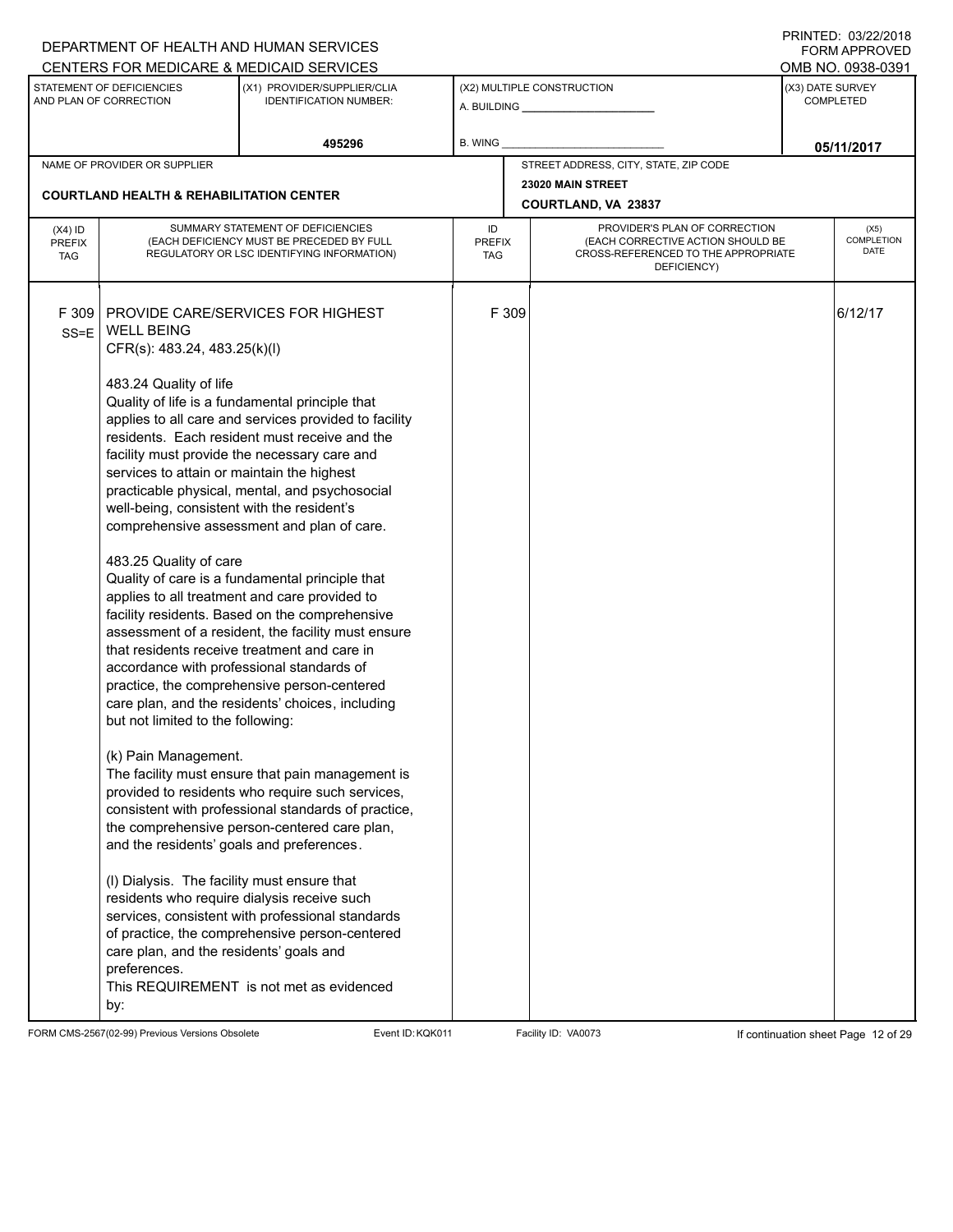|                                          |                                                                                                                                                                                                                                                                                                                                                                            | DEPARTMENT OF HEALTH AND HUMAN SERVICES                                                                                                                                                                                                                                                                                                                                                                                                                                                                                                                                                                                                                                                                                                                                                                                                                                                                                                                                                                                                                                                                                                                                                                                                                  |                            |       |                                                                                                                                                                                                                                                                                                                                                                                                                                                                                                                                                                                                                                                                                                                                                                                                                                                                                                                                                                                                          |                                      | 11111111127.0072212010<br>FORM APPROVED |
|------------------------------------------|----------------------------------------------------------------------------------------------------------------------------------------------------------------------------------------------------------------------------------------------------------------------------------------------------------------------------------------------------------------------------|----------------------------------------------------------------------------------------------------------------------------------------------------------------------------------------------------------------------------------------------------------------------------------------------------------------------------------------------------------------------------------------------------------------------------------------------------------------------------------------------------------------------------------------------------------------------------------------------------------------------------------------------------------------------------------------------------------------------------------------------------------------------------------------------------------------------------------------------------------------------------------------------------------------------------------------------------------------------------------------------------------------------------------------------------------------------------------------------------------------------------------------------------------------------------------------------------------------------------------------------------------|----------------------------|-------|----------------------------------------------------------------------------------------------------------------------------------------------------------------------------------------------------------------------------------------------------------------------------------------------------------------------------------------------------------------------------------------------------------------------------------------------------------------------------------------------------------------------------------------------------------------------------------------------------------------------------------------------------------------------------------------------------------------------------------------------------------------------------------------------------------------------------------------------------------------------------------------------------------------------------------------------------------------------------------------------------------|--------------------------------------|-----------------------------------------|
|                                          |                                                                                                                                                                                                                                                                                                                                                                            | CENTERS FOR MEDICARE & MEDICAID SERVICES                                                                                                                                                                                                                                                                                                                                                                                                                                                                                                                                                                                                                                                                                                                                                                                                                                                                                                                                                                                                                                                                                                                                                                                                                 |                            |       |                                                                                                                                                                                                                                                                                                                                                                                                                                                                                                                                                                                                                                                                                                                                                                                                                                                                                                                                                                                                          | OMB NO. 0938-0391                    |                                         |
|                                          | STATEMENT OF DEFICIENCIES<br>AND PLAN OF CORRECTION                                                                                                                                                                                                                                                                                                                        | (X1) PROVIDER/SUPPLIER/CLIA<br><b>IDENTIFICATION NUMBER:</b>                                                                                                                                                                                                                                                                                                                                                                                                                                                                                                                                                                                                                                                                                                                                                                                                                                                                                                                                                                                                                                                                                                                                                                                             | (X2) MULTIPLE CONSTRUCTION |       |                                                                                                                                                                                                                                                                                                                                                                                                                                                                                                                                                                                                                                                                                                                                                                                                                                                                                                                                                                                                          | (X3) DATE SURVEY<br><b>COMPLETED</b> |                                         |
|                                          |                                                                                                                                                                                                                                                                                                                                                                            | 495296                                                                                                                                                                                                                                                                                                                                                                                                                                                                                                                                                                                                                                                                                                                                                                                                                                                                                                                                                                                                                                                                                                                                                                                                                                                   | B. WING                    |       |                                                                                                                                                                                                                                                                                                                                                                                                                                                                                                                                                                                                                                                                                                                                                                                                                                                                                                                                                                                                          |                                      | 05/11/2017                              |
|                                          | NAME OF PROVIDER OR SUPPLIER                                                                                                                                                                                                                                                                                                                                               |                                                                                                                                                                                                                                                                                                                                                                                                                                                                                                                                                                                                                                                                                                                                                                                                                                                                                                                                                                                                                                                                                                                                                                                                                                                          |                            |       | STREET ADDRESS, CITY, STATE, ZIP CODE                                                                                                                                                                                                                                                                                                                                                                                                                                                                                                                                                                                                                                                                                                                                                                                                                                                                                                                                                                    |                                      |                                         |
|                                          | <b>COURTLAND HEALTH &amp; REHABILITATION CENTER</b>                                                                                                                                                                                                                                                                                                                        |                                                                                                                                                                                                                                                                                                                                                                                                                                                                                                                                                                                                                                                                                                                                                                                                                                                                                                                                                                                                                                                                                                                                                                                                                                                          |                            |       | 23020 MAIN STREET                                                                                                                                                                                                                                                                                                                                                                                                                                                                                                                                                                                                                                                                                                                                                                                                                                                                                                                                                                                        |                                      |                                         |
|                                          |                                                                                                                                                                                                                                                                                                                                                                            |                                                                                                                                                                                                                                                                                                                                                                                                                                                                                                                                                                                                                                                                                                                                                                                                                                                                                                                                                                                                                                                                                                                                                                                                                                                          |                            |       | COURTLAND, VA 23837                                                                                                                                                                                                                                                                                                                                                                                                                                                                                                                                                                                                                                                                                                                                                                                                                                                                                                                                                                                      |                                      |                                         |
| $(X4)$ ID<br><b>PREFIX</b><br><b>TAG</b> |                                                                                                                                                                                                                                                                                                                                                                            | SUMMARY STATEMENT OF DEFICIENCIES<br>(EACH DEFICIENCY MUST BE PRECEDED BY FULL<br>REGULATORY OR LSC IDENTIFYING INFORMATION)                                                                                                                                                                                                                                                                                                                                                                                                                                                                                                                                                                                                                                                                                                                                                                                                                                                                                                                                                                                                                                                                                                                             | ID<br><b>PREFIX</b><br>TAG |       | PROVIDER'S PLAN OF CORRECTION<br>(EACH CORRECTIVE ACTION SHOULD BE<br>CROSS-REFERENCED TO THE APPROPRIATE<br>DEFICIENCY)                                                                                                                                                                                                                                                                                                                                                                                                                                                                                                                                                                                                                                                                                                                                                                                                                                                                                 |                                      | (X5)<br><b>COMPLETION</b><br>DATE       |
| F 309                                    | Continued From page 12<br>review the facility staff failed to provide the<br>from April 12, 2017 through May 6, 2017.<br>The findings included:<br>Resident #3 was admitted to the facility on<br>4/11/17 with diagnoses to include insulin<br>dependent diabetes, and left diabetic foot<br>therapy.<br>look back period.<br>diabetes. One of the interventions listed to | Based on staff interviews and clinical record<br>necessary care and services to attain or maintain<br>their highest practical physical well being for 1 of<br>17 residents in the survey sample, Resident #3.<br>The facility staff failed to follow the physician<br>orders for the management of Resident #3's<br>diabetes. The staff failed to call the physician<br>when the resident's blood sugar was above the<br>set parameter of 401 on eleven (11) occasions<br>infection requiring intravenous (IV) antibiotic<br>The admission MDS (Minimum Data Set) with an<br>assessment reference date of 4/18/17 coded the<br>resident as scoring a 12 out of a possible 15 on<br>the Brief Interview for Mental Status (BIMS),<br>indicating the resident's cognition was moderately<br>impaired. The resident was coded as having<br>received insulin injections for 7 of 7 days of the<br>The Comprehensive Resident Centered Plan of<br>Care identified as a Focus area the resident's<br>diabetes; refuses blood sugar checks and was<br>non-compliant with diet. The goal was that the<br>resident will have no complications related to the<br>achieve and maintain the goal was to administer<br>diabetes medications as ordered by the doctor. |                            | F 309 | F 309<br>1- The physician reviewed the blood<br>sugars for Resident # 3 on 5/11/17 and no<br>changes or recommendations were<br>provided at that time.<br>2- The DON reviewed residents receiving<br>sliding scale insulin to ensure that the<br>orders were followed appropriately and<br>that the physician was notified when<br>necessary per the physician ordered<br>parameters.<br>3- The DON educated licensed nursing<br>staff on following sliding scale insulin<br>physician orders and notifying the<br>physician as necessary when above or<br>below set blood sugar parameters.<br>4- The Unit Manager or Designee will<br>audit blood sugar results on a weekly<br>basis to ensure that sliding scale insulin<br>orders are followed appropriately and that<br>the physician is notified of blood sugar<br>results outside of the ordered parameters.<br>The results of the audits will be presented<br>to the quarterly Quality Assurance<br>Committee for review and<br>recommendations. |                                      |                                         |

FORM CMS-2567(02-99) Previous Versions Obsolete Event ID:KQK011 Facility ID: VA0073 If continuation sheet Page 13 of 29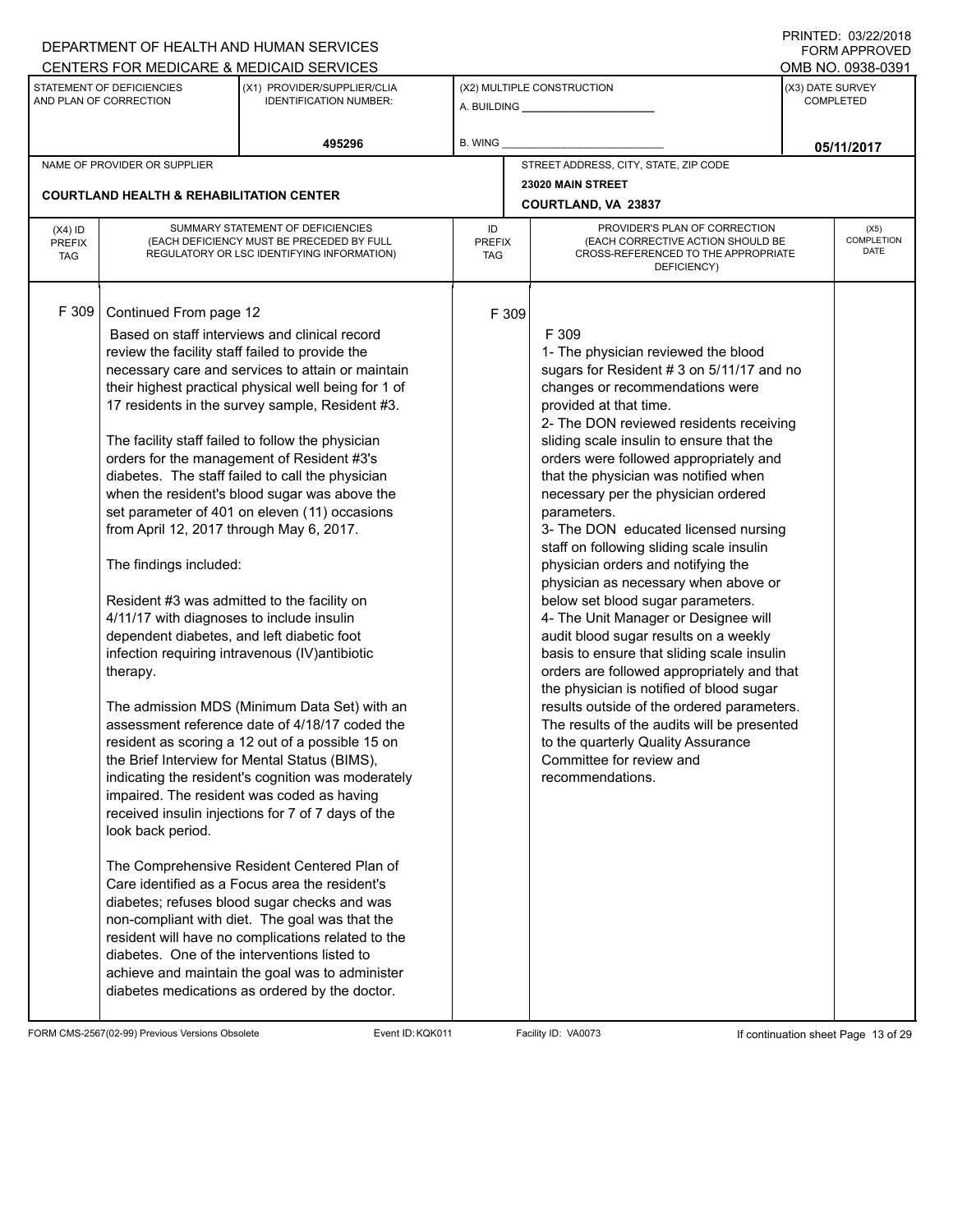|                             |                                                                           | DEPARTMENT OF HEALTH AND HUMAN SERVICES                                                       |                      |       |                                                                          |                  | 11111111127.0012212010<br>FORM APPROVED |
|-----------------------------|---------------------------------------------------------------------------|-----------------------------------------------------------------------------------------------|----------------------|-------|--------------------------------------------------------------------------|------------------|-----------------------------------------|
|                             | STATEMENT OF DEFICIENCIES                                                 | CENTERS FOR MEDICARE & MEDICAID SERVICES<br>(X1) PROVIDER/SUPPLIER/CLIA                       |                      |       | (X2) MULTIPLE CONSTRUCTION                                               | (X3) DATE SURVEY | OMB NO. 0938-0391                       |
|                             | AND PLAN OF CORRECTION                                                    | <b>IDENTIFICATION NUMBER:</b>                                                                 |                      |       | A. BUILDING <b>A.</b> BUILDING                                           |                  | <b>COMPLETED</b>                        |
|                             |                                                                           | 495296                                                                                        | B. WING              |       |                                                                          |                  | 05/11/2017                              |
|                             | NAME OF PROVIDER OR SUPPLIER                                              |                                                                                               |                      |       | STREET ADDRESS, CITY, STATE, ZIP CODE                                    |                  |                                         |
|                             | <b>COURTLAND HEALTH &amp; REHABILITATION CENTER</b>                       |                                                                                               |                      |       | 23020 MAIN STREET                                                        |                  |                                         |
|                             |                                                                           |                                                                                               |                      |       | COURTLAND, VA 23837                                                      |                  |                                         |
| $(X4)$ ID                   |                                                                           | SUMMARY STATEMENT OF DEFICIENCIES                                                             | ID                   |       | PROVIDER'S PLAN OF CORRECTION                                            |                  | (X5)                                    |
| <b>PREFIX</b><br><b>TAG</b> |                                                                           | (EACH DEFICIENCY MUST BE PRECEDED BY FULL<br>REGULATORY OR LSC IDENTIFYING INFORMATION)       | <b>PREFIX</b><br>TAG |       | (EACH CORRECTIVE ACTION SHOULD BE<br>CROSS-REFERENCED TO THE APPROPRIATE |                  | COMPLETION<br>DATE                      |
|                             |                                                                           |                                                                                               |                      |       | DEFICIENCY)                                                              |                  |                                         |
|                             |                                                                           |                                                                                               |                      |       |                                                                          |                  |                                         |
| F 309                       | Continued From page 13                                                    |                                                                                               |                      | F 309 |                                                                          |                  |                                         |
|                             | The physician orders dated 4/11/17 for the                                |                                                                                               |                      |       |                                                                          |                  |                                         |
|                             |                                                                           | management of the residents diabetes included                                                 |                      |       |                                                                          |                  |                                         |
|                             |                                                                           | blood sugar monitoring before meals and at<br>bedtime with an insulin (Novolog) sliding scale |                      |       |                                                                          |                  |                                         |
|                             | order as follows:                                                         |                                                                                               |                      |       |                                                                          |                  |                                         |
|                             | If 0-199=0 units                                                          |                                                                                               |                      |       |                                                                          |                  |                                         |
|                             | 200-250=2 units                                                           |                                                                                               |                      |       |                                                                          |                  |                                         |
|                             | 251-300=4 units                                                           |                                                                                               |                      |       |                                                                          |                  |                                         |
|                             | 301-350=6 units                                                           |                                                                                               |                      |       |                                                                          |                  |                                         |
|                             | 351-400=8 units<br>401+=10 units and call MD                              |                                                                                               |                      |       |                                                                          |                  |                                         |
|                             |                                                                           |                                                                                               |                      |       |                                                                          |                  |                                         |
|                             |                                                                           | The Medication Administration Records for April                                               |                      |       |                                                                          |                  |                                         |
|                             |                                                                           | and May 2017 evidenced there were eleven (11)                                                 |                      |       |                                                                          |                  |                                         |
|                             |                                                                           | occasions that the residents blood sugar was                                                  |                      |       |                                                                          |                  |                                         |
|                             |                                                                           | above the 401+ parameter, the staff administered                                              |                      |       |                                                                          |                  |                                         |
|                             | physician as follows:                                                     | the 10 units of Novolog but failed to notify the                                              |                      |       |                                                                          |                  |                                         |
|                             | 4/13/17 at 4:00 pm blood sugar=434                                        |                                                                                               |                      |       |                                                                          |                  |                                         |
|                             | 4/19/17 at 9:00 pm blood sugar=508                                        |                                                                                               |                      |       |                                                                          |                  |                                         |
|                             | 4/23/17 at 11:00 am blood sugar=425                                       |                                                                                               |                      |       |                                                                          |                  |                                         |
|                             | 4/26/17 at 4:00 am blood sugar=463                                        |                                                                                               |                      |       |                                                                          |                  |                                         |
|                             | 4/27/16 at 11:00 am blood sugar=484                                       |                                                                                               |                      |       |                                                                          |                  |                                         |
|                             | 4/28/17 at 11:00 am blood sugar=466<br>4/29/17 at 4:00 pm blood sugar=477 |                                                                                               |                      |       |                                                                          |                  |                                         |
|                             | 5/2/17 at 11:00 am blood sugar=434                                        |                                                                                               |                      |       |                                                                          |                  |                                         |
|                             | 5/3/17 at 4:00 pm blood sugar=477                                         |                                                                                               |                      |       |                                                                          |                  |                                         |
|                             | 5/6/17 at 11:00 am blood sugar=405                                        |                                                                                               |                      |       |                                                                          |                  |                                         |
|                             | 5/6/17 at 4:00 pm blood sugar=448                                         |                                                                                               |                      |       |                                                                          |                  |                                         |
|                             |                                                                           | The Director of Nursing (DON) reviewed the April                                              |                      |       |                                                                          |                  |                                         |
|                             | and May MARs, compared them with the                                      |                                                                                               |                      |       |                                                                          |                  |                                         |
|                             |                                                                           | physician orders and daily nursing notes and                                                  |                      |       |                                                                          |                  |                                         |
|                             | concurred that the facility staff failed to                               |                                                                                               |                      |       |                                                                          |                  |                                         |
|                             | consistently notify the physician when the                                |                                                                                               |                      |       |                                                                          |                  |                                         |
|                             |                                                                           | resident's blood sugar was outside the parameter                                              |                      |       |                                                                          |                  |                                         |
|                             | of 401 as noted above.                                                    |                                                                                               |                      |       |                                                                          |                  |                                         |
|                             |                                                                           | On 5/10/17 at 4:25 pm, the attending physician                                                |                      |       |                                                                          |                  |                                         |

FORM CMS-2567(02-99) Previous Versions Obsolete Event ID:KQK011 Facility ID: VA0073 If continuation sheet Page 14 of 29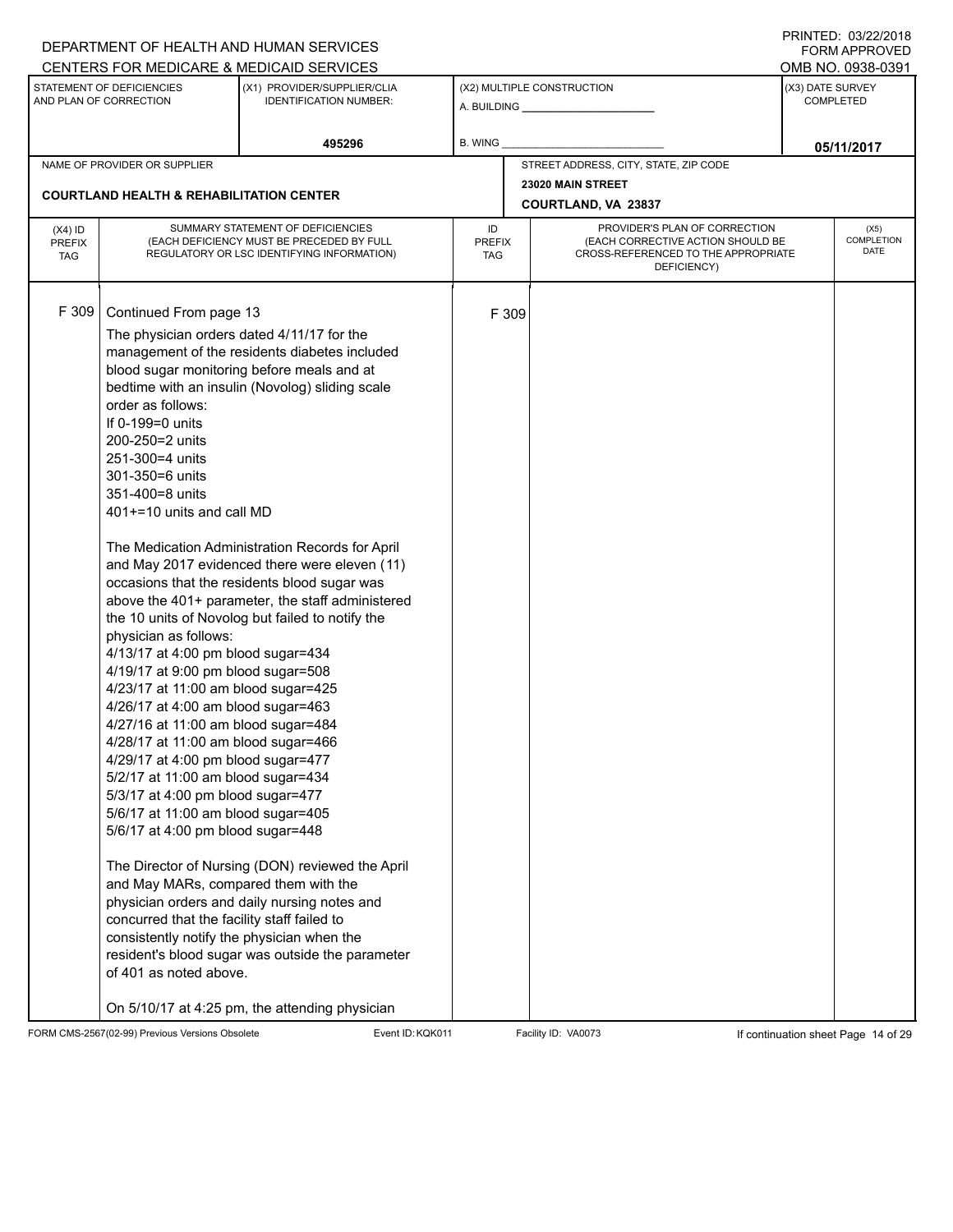| DEPARTMENT OF HEALTH AND HUMAN SERVICES |                                                                                                                                                                                                                                                                                                                                                                                                                                                                                                                                                                                                                                                                                                                                                                                                                                                                                                                                                                                                                                                                                                                                                                                                                                                                                                                                                                                                                                                                                                                                                                                                                     |                                 |                                                                                                                                                   | <b>FORM APPROVED</b>                                                                                      |
|-----------------------------------------|---------------------------------------------------------------------------------------------------------------------------------------------------------------------------------------------------------------------------------------------------------------------------------------------------------------------------------------------------------------------------------------------------------------------------------------------------------------------------------------------------------------------------------------------------------------------------------------------------------------------------------------------------------------------------------------------------------------------------------------------------------------------------------------------------------------------------------------------------------------------------------------------------------------------------------------------------------------------------------------------------------------------------------------------------------------------------------------------------------------------------------------------------------------------------------------------------------------------------------------------------------------------------------------------------------------------------------------------------------------------------------------------------------------------------------------------------------------------------------------------------------------------------------------------------------------------------------------------------------------------|---------------------------------|---------------------------------------------------------------------------------------------------------------------------------------------------|-----------------------------------------------------------------------------------------------------------|
|                                         |                                                                                                                                                                                                                                                                                                                                                                                                                                                                                                                                                                                                                                                                                                                                                                                                                                                                                                                                                                                                                                                                                                                                                                                                                                                                                                                                                                                                                                                                                                                                                                                                                     |                                 |                                                                                                                                                   | OMB NO. 0938-0391                                                                                         |
|                                         |                                                                                                                                                                                                                                                                                                                                                                                                                                                                                                                                                                                                                                                                                                                                                                                                                                                                                                                                                                                                                                                                                                                                                                                                                                                                                                                                                                                                                                                                                                                                                                                                                     |                                 | (X3) DATE SURVEY<br><b>COMPLETED</b>                                                                                                              |                                                                                                           |
| 495296                                  | B. WING                                                                                                                                                                                                                                                                                                                                                                                                                                                                                                                                                                                                                                                                                                                                                                                                                                                                                                                                                                                                                                                                                                                                                                                                                                                                                                                                                                                                                                                                                                                                                                                                             |                                 |                                                                                                                                                   | 05/11/2017                                                                                                |
|                                         |                                                                                                                                                                                                                                                                                                                                                                                                                                                                                                                                                                                                                                                                                                                                                                                                                                                                                                                                                                                                                                                                                                                                                                                                                                                                                                                                                                                                                                                                                                                                                                                                                     |                                 |                                                                                                                                                   |                                                                                                           |
|                                         |                                                                                                                                                                                                                                                                                                                                                                                                                                                                                                                                                                                                                                                                                                                                                                                                                                                                                                                                                                                                                                                                                                                                                                                                                                                                                                                                                                                                                                                                                                                                                                                                                     |                                 |                                                                                                                                                   |                                                                                                           |
|                                         | ID<br><b>TAG</b>                                                                                                                                                                                                                                                                                                                                                                                                                                                                                                                                                                                                                                                                                                                                                                                                                                                                                                                                                                                                                                                                                                                                                                                                                                                                                                                                                                                                                                                                                                                                                                                                    | DEFICIENCY)                     |                                                                                                                                                   | (X5)<br>COMPLETION<br>DATE                                                                                |
|                                         |                                                                                                                                                                                                                                                                                                                                                                                                                                                                                                                                                                                                                                                                                                                                                                                                                                                                                                                                                                                                                                                                                                                                                                                                                                                                                                                                                                                                                                                                                                                                                                                                                     |                                 |                                                                                                                                                   | 6/12/17                                                                                                   |
|                                         | CENTERS FOR MEDICARE & MEDICAID SERVICES<br>(X1) PROVIDER/SUPPLIER/CLIA<br><b>IDENTIFICATION NUMBER:</b><br><b>COURTLAND HEALTH &amp; REHABILITATION CENTER</b><br>SUMMARY STATEMENT OF DEFICIENCIES<br>(EACH DEFICIENCY MUST BE PRECEDED BY FULL<br>REGULATORY OR LSC IDENTIFYING INFORMATION)<br>was interviewed while inside the DON's office.<br>The above findings was shared. He was asked if<br>he expected the nursing staff to call him when the<br>resident's blood sugar was above 401. He<br>stated, "Yes". When asked why, he stated, "So<br>On 5/10/17 at 4:30 pm, the Registered Nurse<br>(RN) Unit B manager was interviewed. The<br>above findings was shared. She stated, "They<br>should be calling him, we can call him on his cell<br>phone or home phone". She stated she was<br>going to educate the nursing staff to follow the<br>physicians orders to call when the residents blood<br>sugar is outside the set parameter.<br>No additional information was provided prior to<br>NO CATHETER, PREVENT UTI, RESTORE<br>(1) The facility must ensure that resident who is<br>continent of bladder and bowel on admission<br>receives services and assistance to maintain<br>continence unless his or her clinical condition is<br>or becomes such that continence is not possible<br>(2) For a resident with urinary incontinence, based<br>on the resident's comprehensive assessment, the<br>(i) A resident who enters the facility without an<br>indwelling catheter is not catheterized unless the<br>resident's clinical condition demonstrates that<br>catheterization was necessary; | <b>PREFIX</b><br>F 309<br>F 315 | (X2) MULTIPLE CONSTRUCTION<br>A. BUILDING <b>A.</b> BUILDING<br>STREET ADDRESS, CITY, STATE, ZIP CODE<br>23020 MAIN STREET<br>COURTLAND, VA 23837 | PROVIDER'S PLAN OF CORRECTION<br>(EACH CORRECTIVE ACTION SHOULD BE<br>CROSS-REFERENCED TO THE APPROPRIATE |

FORM CMS-2567(02-99) Previous Versions Obsolete Event ID:KQK011 Facility ID: VA0073 If continuation sheet Page 15 of 29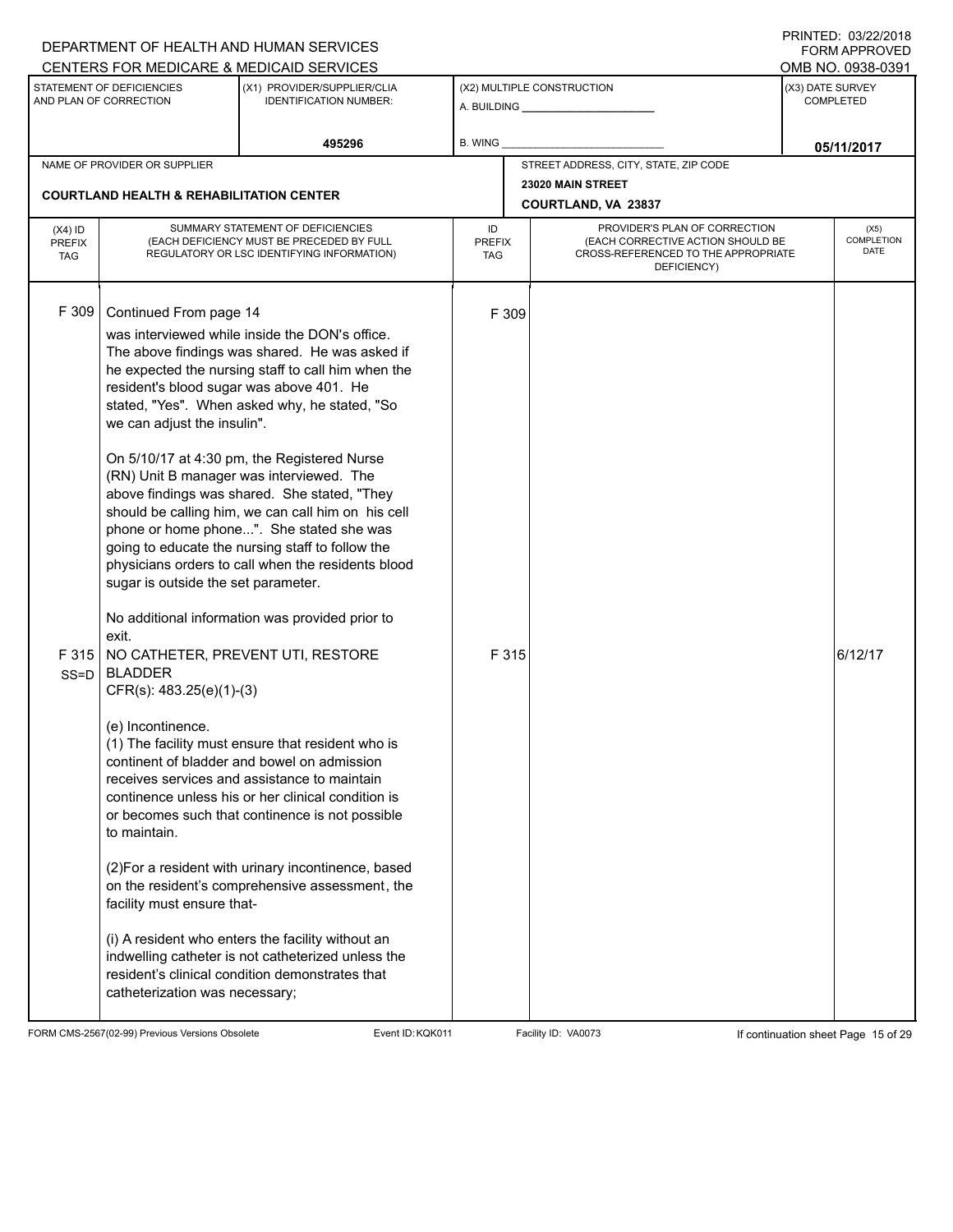|                                          |                                                                                                                                | DEPARTMENT OF HEALTH AND HUMAN SERVICES<br>CENTERS FOR MEDICARE & MEDICAID SERVICES                                                                                                                                                                              |                                   |                                                                                                                                                                                                                                                    |                                      | <b>FININILU. VJIZZIZVIO</b><br>FORM APPROVED<br>OMB NO. 0938-0391 |  |
|------------------------------------------|--------------------------------------------------------------------------------------------------------------------------------|------------------------------------------------------------------------------------------------------------------------------------------------------------------------------------------------------------------------------------------------------------------|-----------------------------------|----------------------------------------------------------------------------------------------------------------------------------------------------------------------------------------------------------------------------------------------------|--------------------------------------|-------------------------------------------------------------------|--|
|                                          | STATEMENT OF DEFICIENCIES<br>AND PLAN OF CORRECTION                                                                            | (X1) PROVIDER/SUPPLIER/CLIA<br><b>IDENTIFICATION NUMBER:</b>                                                                                                                                                                                                     |                                   | (X2) MULTIPLE CONSTRUCTION                                                                                                                                                                                                                         | (X3) DATE SURVEY<br><b>COMPLETED</b> |                                                                   |  |
|                                          |                                                                                                                                | 495296                                                                                                                                                                                                                                                           | <b>B. WING</b>                    |                                                                                                                                                                                                                                                    |                                      | 05/11/2017                                                        |  |
|                                          | NAME OF PROVIDER OR SUPPLIER                                                                                                   |                                                                                                                                                                                                                                                                  |                                   | STREET ADDRESS, CITY, STATE, ZIP CODE                                                                                                                                                                                                              |                                      |                                                                   |  |
|                                          | <b>COURTLAND HEALTH &amp; REHABILITATION CENTER</b>                                                                            |                                                                                                                                                                                                                                                                  |                                   | 23020 MAIN STREET<br><b>COURTLAND, VA 23837</b>                                                                                                                                                                                                    |                                      |                                                                   |  |
| $(X4)$ ID<br><b>PREFIX</b><br><b>TAG</b> |                                                                                                                                | SUMMARY STATEMENT OF DEFICIENCIES<br>(EACH DEFICIENCY MUST BE PRECEDED BY FULL<br>REGULATORY OR LSC IDENTIFYING INFORMATION)                                                                                                                                     | ID<br><b>PREFIX</b><br><b>TAG</b> | PROVIDER'S PLAN OF CORRECTION<br>(EACH CORRECTIVE ACTION SHOULD BE<br>CROSS-REFERENCED TO THE APPROPRIATE<br>DEFICIENCY)                                                                                                                           |                                      | (X5)<br><b>COMPLETION</b><br><b>DATE</b>                          |  |
| F 315                                    | Continued From page 15                                                                                                         |                                                                                                                                                                                                                                                                  | F 315                             |                                                                                                                                                                                                                                                    |                                      |                                                                   |  |
|                                          | and                                                                                                                            | (ii) A resident who enters the facility with an<br>indwelling catheter or subsequently receives one<br>is assessed for removal of the catheter as soon<br>as possible unless the resident's clinical condition<br>demonstrates that catheterization is necessary |                                   |                                                                                                                                                                                                                                                    |                                      |                                                                   |  |
|                                          | continence to the extent possible.                                                                                             | (iii) A resident who is incontinent of bladder<br>receives appropriate treatment and services to<br>prevent urinary tract infections and to restore                                                                                                              |                                   |                                                                                                                                                                                                                                                    |                                      |                                                                   |  |
|                                          | facility must ensure that a resident who is<br>incontinent of bowel receives appropriate<br>bowel function as possible.<br>by: | (3) For a resident with fecal incontinence, based<br>on the resident's comprehensive assessment, the<br>treatment and services to restore as much normal<br>This REQUIREMENT is not met as evidenced                                                             |                                   |                                                                                                                                                                                                                                                    |                                      |                                                                   |  |
|                                          | facility staff failed to ensure one resident<br>services to prevent complications.                                             | Based on observations, staff interviews, clinical<br>record review and facility document review the<br>(Resident #7) in the survey sample of 17, with a<br>Foley catheter received the appropriate care and                                                      |                                   | F 315<br>1- The indwelling Foley catheter for<br>Resident #7 is anchored to prevent<br>complications for the resident.<br>2-The DON checked residents with<br>indwelling Foley catheters to ensure that<br>the catheter is anchored appropriately. |                                      |                                                                   |  |
|                                          | trauma to the urethra (2).                                                                                                     | The facility staff failed to ensure the indwelling<br>Foley catheter (1) for Resident #7 was anchored<br>to prevent complications such as dislodgement or                                                                                                        |                                   | 3- The DON or designee will educate<br>licensed nursing staff on providing an<br>anchor for indwelling Foley catheters.<br>4- The Unit Manager or Designee will<br>complete weekly observations of                                                 |                                      |                                                                   |  |
|                                          | The findings included:<br>pressure ulcers (3) to the sacrum and right                                                          | Resident #7 was admitted to the facility on 4/7/17<br>with diagnoses to include Clostridium Difficile<br>infection (C-Diff-an infection of the colon) and two                                                                                                    |                                   | residents with indwelling Foley catheters<br>to ensure that they are anchored<br>appropriately. The results of the audits will<br>be presented to the quarterly Quality<br>Assurance Committee for review and<br>recommendations.                  |                                      |                                                                   |  |

FORM CMS-2567(02-99) Previous Versions Obsolete Event ID:KQK011 Facility ID: VA0073 If continuation sheet Page 16 of 29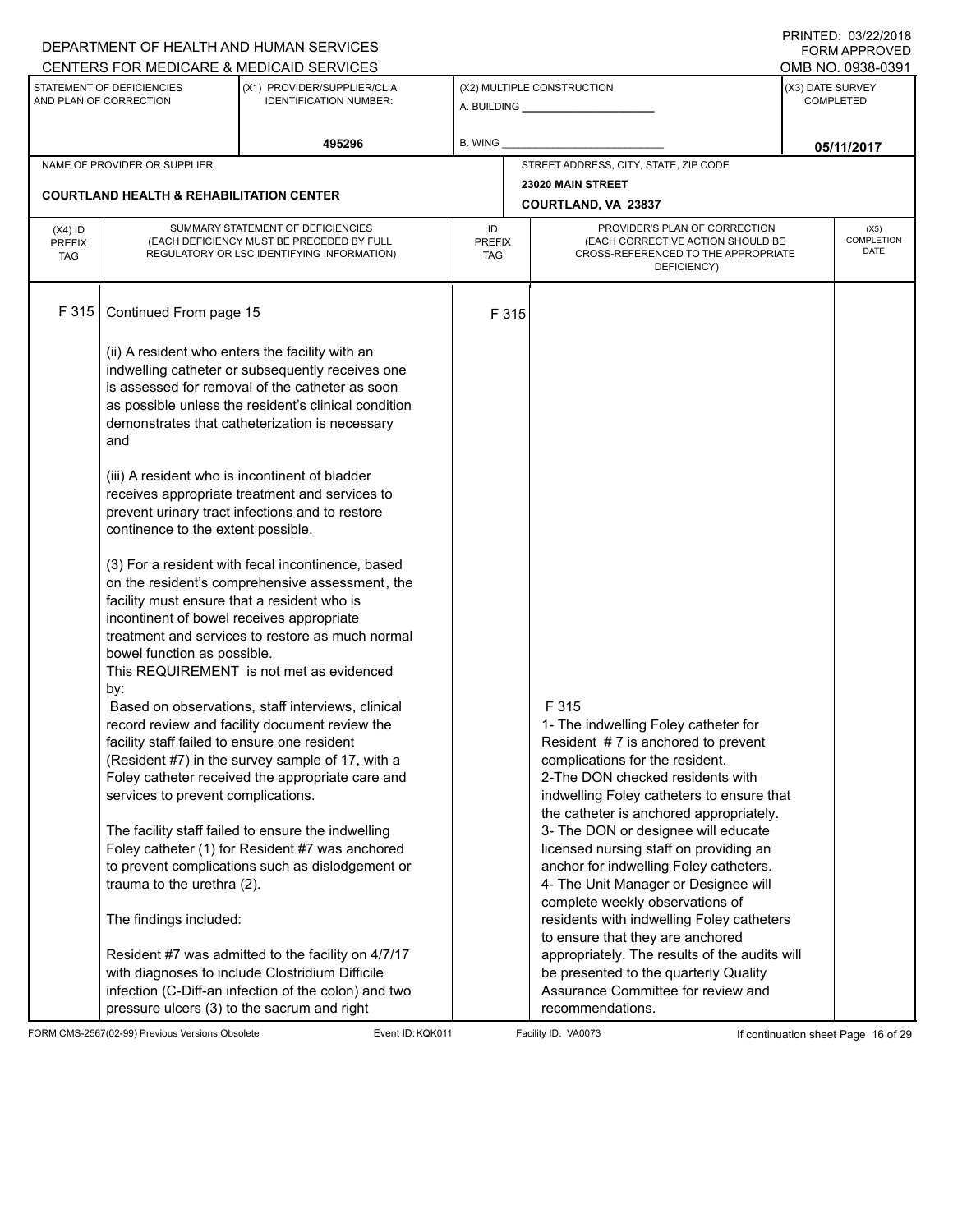|                                          |                                                                                                                                                                                              | DEPARTMENT OF HEALTH AND HUMAN SERVICES                                                                                                                                                                                                                                                                                                                                                                                                                                                                                                                                                                                                                                                                                                                                                                                                                                                                                                                                                    |                            |       |                                                                                                                          | I INITILD. 09/44/4010<br><b>FORM APPROVED</b> |
|------------------------------------------|----------------------------------------------------------------------------------------------------------------------------------------------------------------------------------------------|--------------------------------------------------------------------------------------------------------------------------------------------------------------------------------------------------------------------------------------------------------------------------------------------------------------------------------------------------------------------------------------------------------------------------------------------------------------------------------------------------------------------------------------------------------------------------------------------------------------------------------------------------------------------------------------------------------------------------------------------------------------------------------------------------------------------------------------------------------------------------------------------------------------------------------------------------------------------------------------------|----------------------------|-------|--------------------------------------------------------------------------------------------------------------------------|-----------------------------------------------|
|                                          |                                                                                                                                                                                              | CENTERS FOR MEDICARE & MEDICAID SERVICES                                                                                                                                                                                                                                                                                                                                                                                                                                                                                                                                                                                                                                                                                                                                                                                                                                                                                                                                                   |                            |       |                                                                                                                          | OMB NO. 0938-0391                             |
|                                          | STATEMENT OF DEFICIENCIES<br>AND PLAN OF CORRECTION                                                                                                                                          | (X1) PROVIDER/SUPPLIER/CLIA<br><b>IDENTIFICATION NUMBER:</b>                                                                                                                                                                                                                                                                                                                                                                                                                                                                                                                                                                                                                                                                                                                                                                                                                                                                                                                               |                            |       | (X2) MULTIPLE CONSTRUCTION                                                                                               | (X3) DATE SURVEY<br><b>COMPLETED</b>          |
|                                          |                                                                                                                                                                                              | 495296                                                                                                                                                                                                                                                                                                                                                                                                                                                                                                                                                                                                                                                                                                                                                                                                                                                                                                                                                                                     | B. WING                    |       |                                                                                                                          | 05/11/2017                                    |
|                                          | NAME OF PROVIDER OR SUPPLIER                                                                                                                                                                 |                                                                                                                                                                                                                                                                                                                                                                                                                                                                                                                                                                                                                                                                                                                                                                                                                                                                                                                                                                                            |                            |       | STREET ADDRESS, CITY, STATE, ZIP CODE                                                                                    |                                               |
|                                          | <b>COURTLAND HEALTH &amp; REHABILITATION CENTER</b>                                                                                                                                          |                                                                                                                                                                                                                                                                                                                                                                                                                                                                                                                                                                                                                                                                                                                                                                                                                                                                                                                                                                                            |                            |       | 23020 MAIN STREET<br>COURTLAND, VA 23837                                                                                 |                                               |
| $(X4)$ ID<br><b>PREFIX</b><br><b>TAG</b> |                                                                                                                                                                                              | SUMMARY STATEMENT OF DEFICIENCIES<br>(EACH DEFICIENCY MUST BE PRECEDED BY FULL<br>REGULATORY OR LSC IDENTIFYING INFORMATION)                                                                                                                                                                                                                                                                                                                                                                                                                                                                                                                                                                                                                                                                                                                                                                                                                                                               | ID<br><b>PREFIX</b><br>TAG |       | PROVIDER'S PLAN OF CORRECTION<br>(EACH CORRECTIVE ACTION SHOULD BE<br>CROSS-REFERENCED TO THE APPROPRIATE<br>DEFICIENCY) | (X5)<br><b>COMPLETION</b><br><b>DATE</b>      |
| F 315                                    | Continued From page 16<br>buttock.<br>having an indwelling Foley catheter.<br>was that the resident would be free from<br>date. One of the interventions included to<br>tubing.<br>anchored. | The admission MDS (Minimum Data Set) with an<br>assessment reference date of 4/15/17 coded the<br>resident as having long and short term memory<br>deficits with moderately impaired daily decision<br>making skills. The resident was assessed as<br>The Comprehensive Resident Centered Plan of<br>Care dated 4/12/17 included as a Focus the Foley<br>catheter to promote healing for the unstageable<br>pressure ulcer to the residents sacrum. The goal<br>catheter-related trauma through the next review<br>monitor/document for pain/discomfort due to<br>catheter and to position catheter bag and tubing<br>below the level of the bladder. The interventions<br>did not include anchoring the Foley catheter<br>On 5/9/17 at 5:30 pm, the resident was observed<br>in bed asleep. The Foley catheter was observed<br>attached to the right side of the bed frame inside<br>a dignity bag. The Foley catheter tubing was not<br>On 5/10/17 at 10:40 am, a dressing change of the |                            | F 315 |                                                                                                                          |                                               |
|                                          | observed. During the dressing change the<br>Practical Nurse #4) was asked if the Foley                                                                                                       | sacral and right buttock pressure ulcer was<br>resident was repositioned from the right side to<br>the left side and back again to the right side.<br>Each time the resident was repositioned the Foley<br>catheter was observed without slack creating<br>tension on the catheter. The nurse (Licensed<br>catheter should be anchored and stated, "Yes".                                                                                                                                                                                                                                                                                                                                                                                                                                                                                                                                                                                                                                  |                            |       |                                                                                                                          |                                               |

FORM CMS-2567(02-99) Previous Versions Obsolete Event ID:KQK011 Facility ID: VA0073 If continuation sheet Page 17 of 29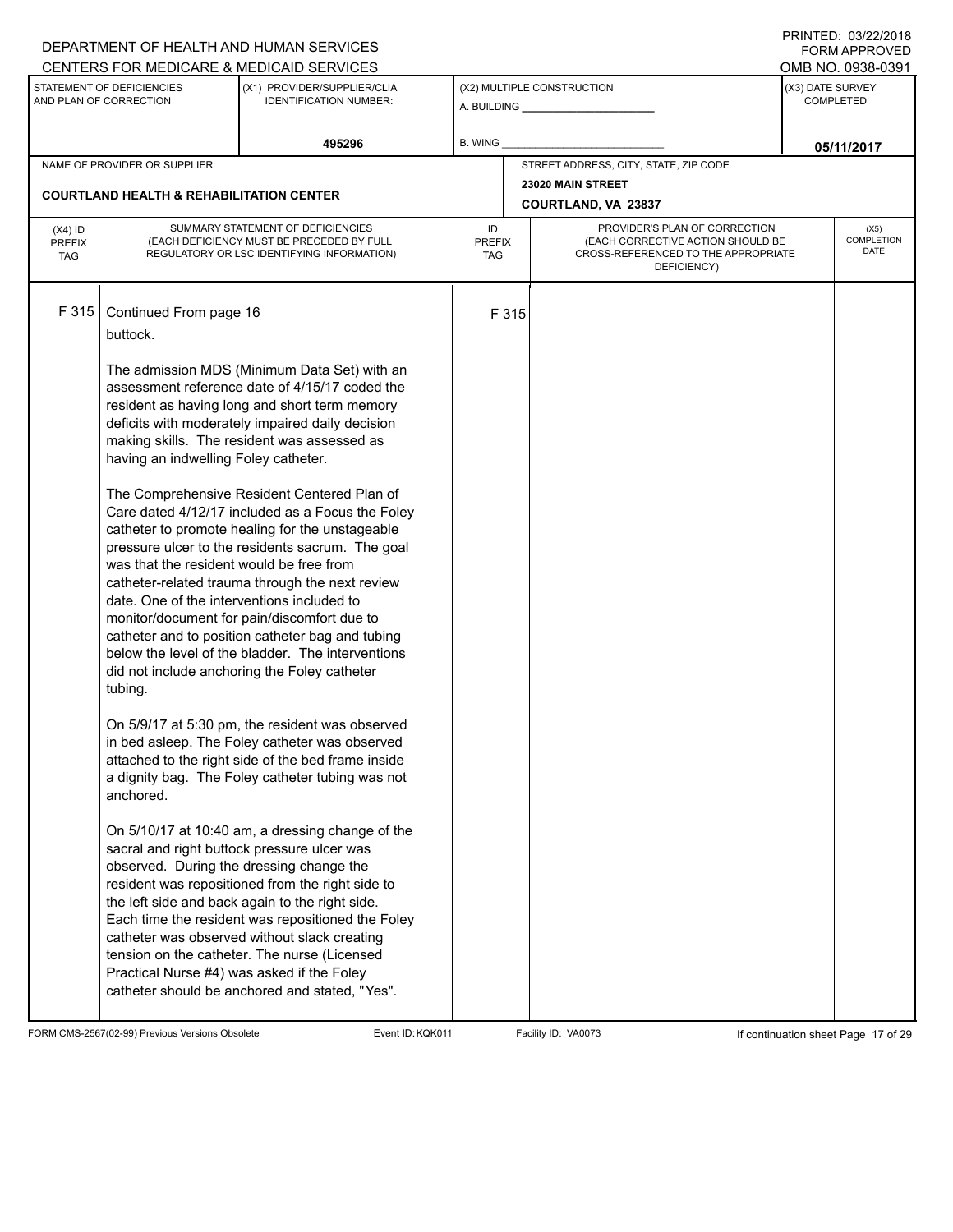|                                          |                                                                                                                                                                                                                                                                                                                                        | DEPARTMENT OF HEALTH AND HUMAN SERVICES                                                                                                                                                                                                                                                                                                                                                                                                                                                                                                                                                                                                                                                                                                                                                                                                                                                                                                                                                                                                                                                                                                                                                                                                 |                            |       |                                                                                                                          |                  | I INITILD. 09/44/4010<br><b>FORM APPROVED</b> |
|------------------------------------------|----------------------------------------------------------------------------------------------------------------------------------------------------------------------------------------------------------------------------------------------------------------------------------------------------------------------------------------|-----------------------------------------------------------------------------------------------------------------------------------------------------------------------------------------------------------------------------------------------------------------------------------------------------------------------------------------------------------------------------------------------------------------------------------------------------------------------------------------------------------------------------------------------------------------------------------------------------------------------------------------------------------------------------------------------------------------------------------------------------------------------------------------------------------------------------------------------------------------------------------------------------------------------------------------------------------------------------------------------------------------------------------------------------------------------------------------------------------------------------------------------------------------------------------------------------------------------------------------|----------------------------|-------|--------------------------------------------------------------------------------------------------------------------------|------------------|-----------------------------------------------|
|                                          |                                                                                                                                                                                                                                                                                                                                        | CENTERS FOR MEDICARE & MEDICAID SERVICES                                                                                                                                                                                                                                                                                                                                                                                                                                                                                                                                                                                                                                                                                                                                                                                                                                                                                                                                                                                                                                                                                                                                                                                                |                            |       |                                                                                                                          |                  | OMB NO. 0938-0391                             |
|                                          | STATEMENT OF DEFICIENCIES<br>AND PLAN OF CORRECTION                                                                                                                                                                                                                                                                                    | (X1) PROVIDER/SUPPLIER/CLIA<br><b>IDENTIFICATION NUMBER:</b>                                                                                                                                                                                                                                                                                                                                                                                                                                                                                                                                                                                                                                                                                                                                                                                                                                                                                                                                                                                                                                                                                                                                                                            |                            |       | (X2) MULTIPLE CONSTRUCTION                                                                                               | (X3) DATE SURVEY | <b>COMPLETED</b>                              |
|                                          |                                                                                                                                                                                                                                                                                                                                        | 495296                                                                                                                                                                                                                                                                                                                                                                                                                                                                                                                                                                                                                                                                                                                                                                                                                                                                                                                                                                                                                                                                                                                                                                                                                                  | B. WING                    |       |                                                                                                                          |                  | 05/11/2017                                    |
|                                          | NAME OF PROVIDER OR SUPPLIER                                                                                                                                                                                                                                                                                                           |                                                                                                                                                                                                                                                                                                                                                                                                                                                                                                                                                                                                                                                                                                                                                                                                                                                                                                                                                                                                                                                                                                                                                                                                                                         |                            |       | STREET ADDRESS, CITY, STATE, ZIP CODE                                                                                    |                  |                                               |
|                                          | <b>COURTLAND HEALTH &amp; REHABILITATION CENTER</b>                                                                                                                                                                                                                                                                                    |                                                                                                                                                                                                                                                                                                                                                                                                                                                                                                                                                                                                                                                                                                                                                                                                                                                                                                                                                                                                                                                                                                                                                                                                                                         |                            |       | 23020 MAIN STREET<br>COURTLAND, VA 23837                                                                                 |                  |                                               |
| $(X4)$ ID<br><b>PREFIX</b><br><b>TAG</b> |                                                                                                                                                                                                                                                                                                                                        | SUMMARY STATEMENT OF DEFICIENCIES<br>(EACH DEFICIENCY MUST BE PRECEDED BY FULL<br>REGULATORY OR LSC IDENTIFYING INFORMATION)                                                                                                                                                                                                                                                                                                                                                                                                                                                                                                                                                                                                                                                                                                                                                                                                                                                                                                                                                                                                                                                                                                            | ID<br><b>PREFIX</b><br>TAG |       | PROVIDER'S PLAN OF CORRECTION<br>(EACH CORRECTIVE ACTION SHOULD BE<br>CROSS-REFERENCED TO THE APPROPRIATE<br>DEFICIENCY) |                  | (X5)<br>COMPLETION<br>DATE                    |
| F 315                                    | Continued From page 17<br>the catheter.<br>page 362 read, in part:<br>or other devices as the nurse directs.<br>pressure on the urethra thus reducing the<br>Urinary Elimination page 1160.<br>Medical definitions:<br>Nursing 7th Edition.<br>(3) Pressure ulcer-Damage to the skin or<br>underlying structures as a result of tissue | On 5/11/17 at 10:40 am, the above information<br>was shared with the Director of Nursing (DON).<br>The DON stated, "It should be anchored, it's<br>standard of practiceyou don't need an order<br>(physician) for one". The DON was asked for a<br>policy for Foley catheter care and stated the<br>facility did not have one that speaks to anchoring<br>The facility provided for review a copy from<br>Mosby's Textbook for Long-Term Care Nursing<br>Assistants 7th Edition. Chapter 21 box 21-3<br>Caring for Persons With Indwelling Catheters<br>Secure the catheter to the inner thigh or secure it<br>to the man's abdomen. This prevents excess<br>catheter movement and friction at the insertion<br>site. Secure the catheter with a tube holder, tape,<br>Anchoring the catheter to the inner thigh reduces<br>possibility of tissue injury. Potter and Perry<br>Fundamentals of Nursing 7th Edition chapter 45<br>(1) Foley catheter-a tube inserted through the<br>urethra and into the bladder to facilitate urine<br>drainage. Potter and Perry Fundamentals of<br>(2) Urethra-the tube for the discharge of urine<br>extending from the bladder to the outside. Taber's<br>Cyclopedic Medical Dictionary Edition #20. |                            | F 315 |                                                                                                                          |                  |                                               |

FORM CMS-2567(02-99) Previous Versions Obsolete Event ID:KQK011 Facility ID: VA0073 If continuation sheet Page 18 of 29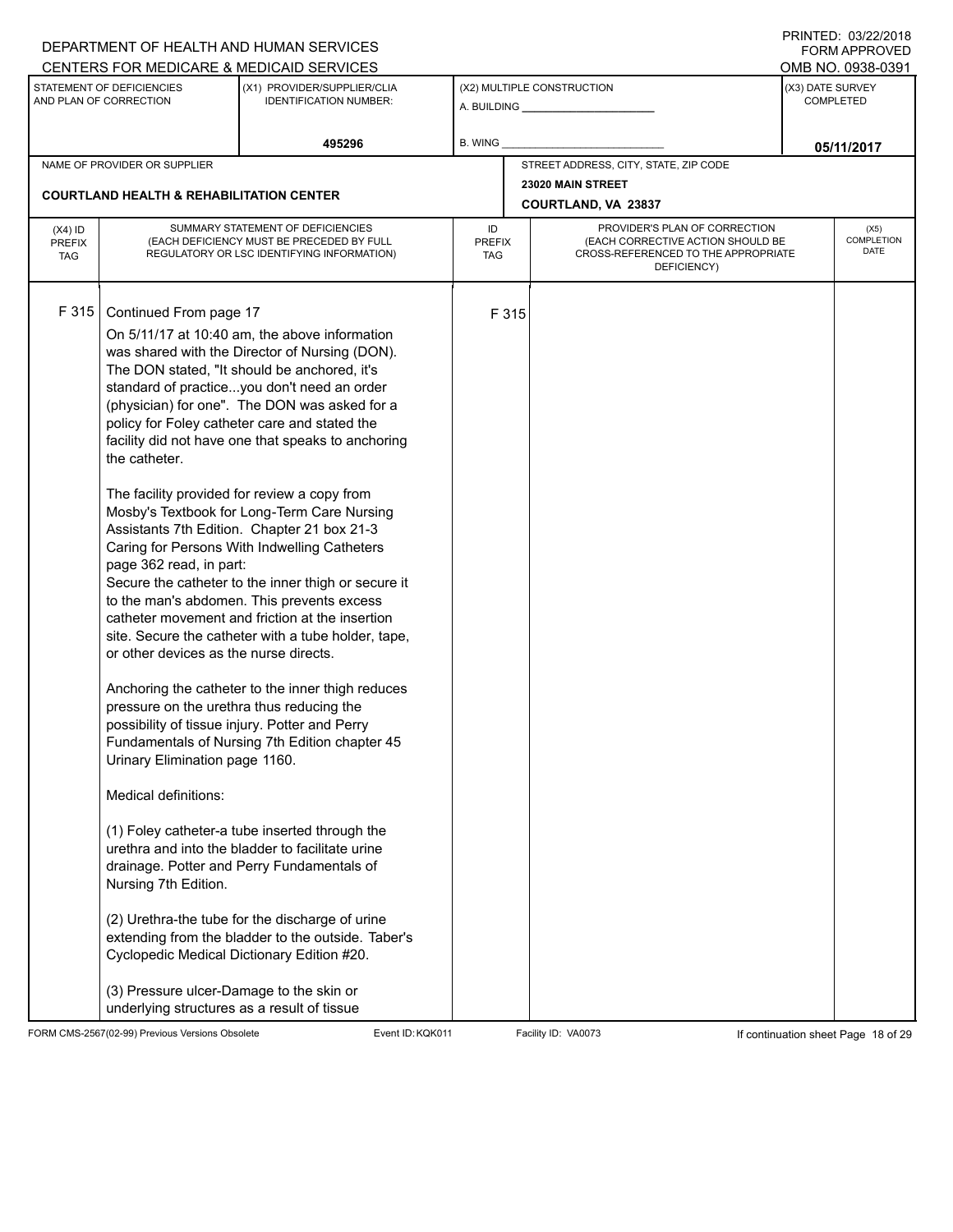|                                          | DEPARTMENT OF HEALTH AND HUMAN SERVICES<br>CENTERS FOR MEDICARE & MEDICAID SERVICES                                                                                                                                                                                                                                                                                                                                                                                                                                                                                     |                                                                                                                                                                                                                                                                                                                                                                                                                                                                                                                                                                                                                                                                                                                                                                                                                                                                                                                                                                             |                                   |                                                                                                                          | <b>FNINILU.</b> VJIZZI<br>FORM APPROVED<br>OMB NO. 0938-0391 |
|------------------------------------------|-------------------------------------------------------------------------------------------------------------------------------------------------------------------------------------------------------------------------------------------------------------------------------------------------------------------------------------------------------------------------------------------------------------------------------------------------------------------------------------------------------------------------------------------------------------------------|-----------------------------------------------------------------------------------------------------------------------------------------------------------------------------------------------------------------------------------------------------------------------------------------------------------------------------------------------------------------------------------------------------------------------------------------------------------------------------------------------------------------------------------------------------------------------------------------------------------------------------------------------------------------------------------------------------------------------------------------------------------------------------------------------------------------------------------------------------------------------------------------------------------------------------------------------------------------------------|-----------------------------------|--------------------------------------------------------------------------------------------------------------------------|--------------------------------------------------------------|
|                                          | STATEMENT OF DEFICIENCIES<br>AND PLAN OF CORRECTION                                                                                                                                                                                                                                                                                                                                                                                                                                                                                                                     | (X1) PROVIDER/SUPPLIER/CLIA<br><b>IDENTIFICATION NUMBER:</b>                                                                                                                                                                                                                                                                                                                                                                                                                                                                                                                                                                                                                                                                                                                                                                                                                                                                                                                |                                   | (X2) MULTIPLE CONSTRUCTION                                                                                               | (X3) DATE SURVEY<br><b>COMPLETED</b>                         |
|                                          |                                                                                                                                                                                                                                                                                                                                                                                                                                                                                                                                                                         | 495296                                                                                                                                                                                                                                                                                                                                                                                                                                                                                                                                                                                                                                                                                                                                                                                                                                                                                                                                                                      | <b>B. WING</b>                    |                                                                                                                          | 05/11/2017                                                   |
|                                          | NAME OF PROVIDER OR SUPPLIER                                                                                                                                                                                                                                                                                                                                                                                                                                                                                                                                            |                                                                                                                                                                                                                                                                                                                                                                                                                                                                                                                                                                                                                                                                                                                                                                                                                                                                                                                                                                             |                                   | STREET ADDRESS, CITY, STATE, ZIP CODE                                                                                    |                                                              |
|                                          | <b>COURTLAND HEALTH &amp; REHABILITATION CENTER</b>                                                                                                                                                                                                                                                                                                                                                                                                                                                                                                                     |                                                                                                                                                                                                                                                                                                                                                                                                                                                                                                                                                                                                                                                                                                                                                                                                                                                                                                                                                                             |                                   | 23020 MAIN STREET<br>COURTLAND, VA 23837                                                                                 |                                                              |
| $(X4)$ ID<br><b>PREFIX</b><br><b>TAG</b> |                                                                                                                                                                                                                                                                                                                                                                                                                                                                                                                                                                         | SUMMARY STATEMENT OF DEFICIENCIES<br>(EACH DEFICIENCY MUST BE PRECEDED BY FULL<br>REGULATORY OR LSC IDENTIFYING INFORMATION)                                                                                                                                                                                                                                                                                                                                                                                                                                                                                                                                                                                                                                                                                                                                                                                                                                                | ID<br><b>PREFIX</b><br><b>TAG</b> | PROVIDER'S PLAN OF CORRECTION<br>(EACH CORRECTIVE ACTION SHOULD BE<br>CROSS-REFERENCED TO THE APPROPRIATE<br>DEFICIENCY) | (X5)<br><b>COMPLETION</b><br><b>DATE</b>                     |
| F 315<br>F 328<br>SS=D                   | Continued From page 18<br>Cyclopedic Medical Dictionary Edition #20.<br>CFR(s): 483.25(b)(2)(f)(g)(5)(h)(i)(j)<br>and good foot health, the facility must:<br>medical condition(s) and<br>appointments with a qualified person, and<br>appointments<br>The facility must ensure that residents who<br>services, receive such care consistent with<br>professional standards of practice, the<br>the resident's goals and preferences.<br>diarrhea, vomiting, dehydration, metabolic<br>administered consistent with professional<br>physician orders, the comprehensive | compression and inadequate perfusion. Taber's<br>TREATMENT/CARE FOR SPECIAL NEEDS<br>(b)(2) Foot care. To ensure that residents receive<br>proper treatment and care to maintain mobility<br>(i) Provide foot care and treatment, in accordance<br>with professional standards of practice, including<br>to prevent complications from the resident's<br>(ii) If necessary, assist the resident in making<br>arranging for transportation to and from such<br>(f) Colostomy, ureterostomy, or ileostomy care.<br>require colostomy, ureterostomy, or ileostomy<br>comprehensive person-centered care plan, and<br>(g)(5) A resident who is fed by enteral means<br>receives the appropriate treatment and services<br>to  prevent complications of enteral feeding<br>including but not limited to aspiration pneumonia,<br>abnormalities, and nasal-pharyngeal ulcers.<br>(h) Parenteral Fluids. Parenteral fluids must be<br>standards of practice and in accordance with | F 315<br>F 328                    |                                                                                                                          | 6/12/17                                                      |

FORM CMS-2567(02-99) Previous Versions Obsolete Event ID:KQK011 Facility ID: VA0073 If continuation sheet Page 19 of 29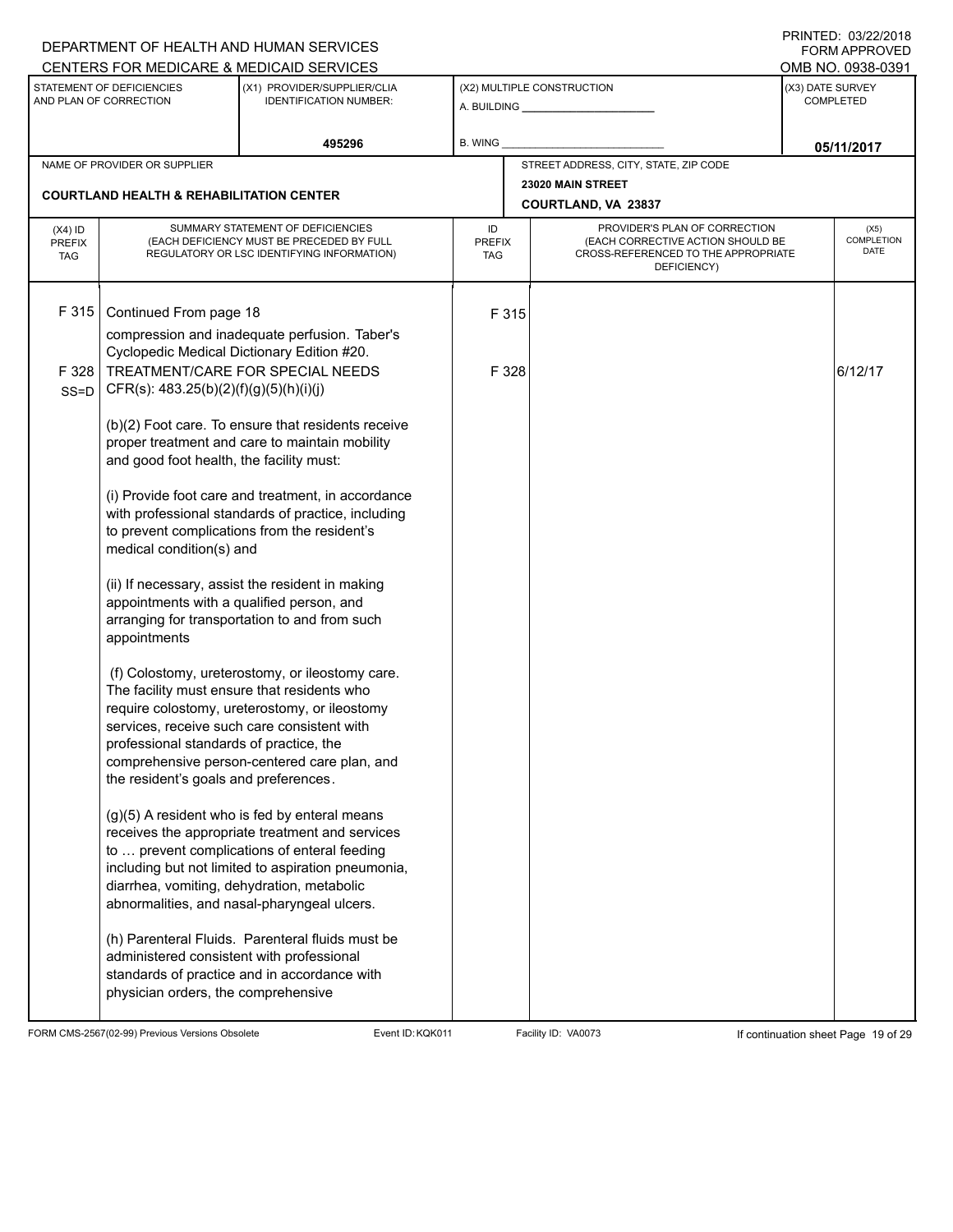|                                          |                                                                                                                                                                                                                                                                                                                                                                                                                                                                                                                                                                                                                               | DEPARTMENT OF HEALTH AND HUMAN SERVICES                                                                                                                                                                                                                                                                                                                                                                                                                                                                                                                                                                                                                                                                                                                                                                                                                                                    |                                   |       |                                                                                                                                                                                                                                                                                                                                                                                                                                                                                             |                                      | I INITILU. <i>001 LEI L</i> UIU<br><b>FORM APPROVED</b> |
|------------------------------------------|-------------------------------------------------------------------------------------------------------------------------------------------------------------------------------------------------------------------------------------------------------------------------------------------------------------------------------------------------------------------------------------------------------------------------------------------------------------------------------------------------------------------------------------------------------------------------------------------------------------------------------|--------------------------------------------------------------------------------------------------------------------------------------------------------------------------------------------------------------------------------------------------------------------------------------------------------------------------------------------------------------------------------------------------------------------------------------------------------------------------------------------------------------------------------------------------------------------------------------------------------------------------------------------------------------------------------------------------------------------------------------------------------------------------------------------------------------------------------------------------------------------------------------------|-----------------------------------|-------|---------------------------------------------------------------------------------------------------------------------------------------------------------------------------------------------------------------------------------------------------------------------------------------------------------------------------------------------------------------------------------------------------------------------------------------------------------------------------------------------|--------------------------------------|---------------------------------------------------------|
|                                          |                                                                                                                                                                                                                                                                                                                                                                                                                                                                                                                                                                                                                               | CENTERS FOR MEDICARE & MEDICAID SERVICES                                                                                                                                                                                                                                                                                                                                                                                                                                                                                                                                                                                                                                                                                                                                                                                                                                                   |                                   |       |                                                                                                                                                                                                                                                                                                                                                                                                                                                                                             |                                      | OMB NO. 0938-0391                                       |
|                                          | STATEMENT OF DEFICIENCIES<br>AND PLAN OF CORRECTION                                                                                                                                                                                                                                                                                                                                                                                                                                                                                                                                                                           | (X1) PROVIDER/SUPPLIER/CLIA<br><b>IDENTIFICATION NUMBER:</b>                                                                                                                                                                                                                                                                                                                                                                                                                                                                                                                                                                                                                                                                                                                                                                                                                               |                                   |       | (X2) MULTIPLE CONSTRUCTION<br>A. BUILDING <b>A.</b> BUILDING                                                                                                                                                                                                                                                                                                                                                                                                                                | (X3) DATE SURVEY<br><b>COMPLETED</b> |                                                         |
|                                          |                                                                                                                                                                                                                                                                                                                                                                                                                                                                                                                                                                                                                               | 495296                                                                                                                                                                                                                                                                                                                                                                                                                                                                                                                                                                                                                                                                                                                                                                                                                                                                                     | B. WING                           |       |                                                                                                                                                                                                                                                                                                                                                                                                                                                                                             |                                      | 05/11/2017                                              |
|                                          | NAME OF PROVIDER OR SUPPLIER                                                                                                                                                                                                                                                                                                                                                                                                                                                                                                                                                                                                  |                                                                                                                                                                                                                                                                                                                                                                                                                                                                                                                                                                                                                                                                                                                                                                                                                                                                                            |                                   |       | STREET ADDRESS, CITY, STATE, ZIP CODE                                                                                                                                                                                                                                                                                                                                                                                                                                                       |                                      |                                                         |
|                                          | <b>COURTLAND HEALTH &amp; REHABILITATION CENTER</b>                                                                                                                                                                                                                                                                                                                                                                                                                                                                                                                                                                           |                                                                                                                                                                                                                                                                                                                                                                                                                                                                                                                                                                                                                                                                                                                                                                                                                                                                                            |                                   |       | 23020 MAIN STREET                                                                                                                                                                                                                                                                                                                                                                                                                                                                           |                                      |                                                         |
|                                          |                                                                                                                                                                                                                                                                                                                                                                                                                                                                                                                                                                                                                               |                                                                                                                                                                                                                                                                                                                                                                                                                                                                                                                                                                                                                                                                                                                                                                                                                                                                                            |                                   |       | COURTLAND, VA 23837                                                                                                                                                                                                                                                                                                                                                                                                                                                                         |                                      |                                                         |
| $(X4)$ ID<br><b>PREFIX</b><br><b>TAG</b> |                                                                                                                                                                                                                                                                                                                                                                                                                                                                                                                                                                                                                               | SUMMARY STATEMENT OF DEFICIENCIES<br>(EACH DEFICIENCY MUST BE PRECEDED BY FULL<br>REGULATORY OR LSC IDENTIFYING INFORMATION)                                                                                                                                                                                                                                                                                                                                                                                                                                                                                                                                                                                                                                                                                                                                                               | ID<br><b>PREFIX</b><br><b>TAG</b> |       | PROVIDER'S PLAN OF CORRECTION<br>(EACH CORRECTIVE ACTION SHOULD BE<br>CROSS-REFERENCED TO THE APPROPRIATE<br>DEFICIENCY)                                                                                                                                                                                                                                                                                                                                                                    |                                      | (X5)<br>COMPLETION<br><b>DATE</b>                       |
| F 328                                    | Continued From page 19<br>goals and preferences.<br>that a resident who needs respiratory care,<br>including tracheostomy care and tracheal<br>professional standards of practice, the<br>this subpart.<br>standards of practice, the comprehensive<br>prosthetic device.<br>by:<br>facility staff failed to ensure one resident<br>(Resident #3) in the survey sample of 17,<br>services for a central catheter.<br>During the administration of an intermittent<br>provide care consistent with professional<br>standards of practice to maintain aseptic<br>technique to prevent the potential for cross<br>contamination. | person-centered care plan, and the resident's<br>(i) Respiratory care, including tracheostomy care<br>and tracheal suctioning. The facility must ensure<br>suctioning, is provided such care, consistent with<br>comprehensive person-centered care plan, the<br>residents' goals and preferences, and 483.65 of<br>(j) Prostheses. The facility must ensure that a<br>resident who has a prosthesis is provided care<br>and assistance, consistent with professional<br>person-centered care plan, the residents' goals<br>and preferences, to wear and be able to use the<br>This REQUIREMENT is not met as evidenced<br>Based on observation, staff interviews, clinical<br>record review and facility document review the<br>received the necessary care and specialized<br>intravenous (IV) antibiotic via a PICC (peripherally<br>inserted central catheter (1)) the nurse failed to |                                   | F 328 | F 328<br>1-Resident #3 is receiving appropriate<br>PICC- Line care.<br>2- No other residents have picc line care<br>at this time.<br>3- The DON or designee will educate<br>licensed nursing staff on proper care of<br>the PICC line.<br>4- The Unit Manager or Designee will<br>complete weekly observations of<br>residents with PICC lines to ensure that<br>the appropriate care and technique is<br>followed. The results of the audits will be<br>presented to the quarterly Quality |                                      |                                                         |
|                                          | The findings included:                                                                                                                                                                                                                                                                                                                                                                                                                                                                                                                                                                                                        |                                                                                                                                                                                                                                                                                                                                                                                                                                                                                                                                                                                                                                                                                                                                                                                                                                                                                            |                                   |       | Assurance Committee for review and<br>recommendations                                                                                                                                                                                                                                                                                                                                                                                                                                       |                                      |                                                         |

FORM CMS-2567(02-99) Previous Versions Obsolete Event ID:KQK011 Facility ID: VA0073 If continuation sheet Page 20 of 29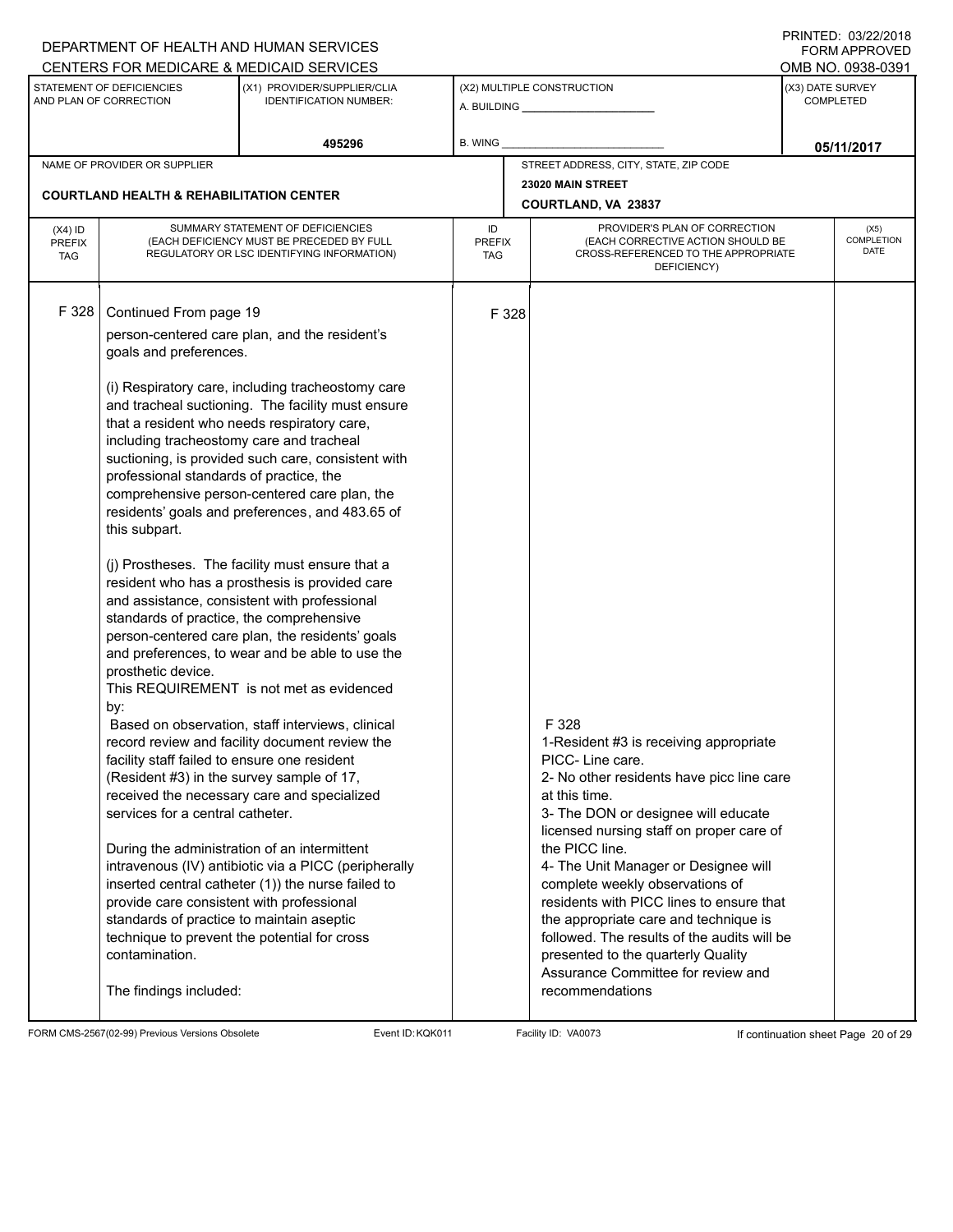|                             |                                                     | DEPARTMENT OF HEALTH AND HUMAN SERVICES                                                             |             |                                                                                           |                                       |                           | 11111111122.0072212010<br><b>FORM APPROVED</b> |  |
|-----------------------------|-----------------------------------------------------|-----------------------------------------------------------------------------------------------------|-------------|-------------------------------------------------------------------------------------------|---------------------------------------|---------------------------|------------------------------------------------|--|
|                             | STATEMENT OF DEFICIENCIES                           | CENTERS FOR MEDICARE & MEDICAID SERVICES<br>(X1) PROVIDER/SUPPLIER/CLIA                             |             |                                                                                           | (X2) MULTIPLE CONSTRUCTION            | (X3) DATE SURVEY          | OMB NO. 0938-0391                              |  |
|                             | AND PLAN OF CORRECTION                              | <b>IDENTIFICATION NUMBER:</b>                                                                       |             |                                                                                           | A. BUILDING <b>A.</b> BUILDING        |                           | <b>COMPLETED</b>                               |  |
|                             |                                                     | 495296                                                                                              | B. WING     |                                                                                           |                                       |                           |                                                |  |
|                             | NAME OF PROVIDER OR SUPPLIER                        |                                                                                                     |             |                                                                                           | STREET ADDRESS, CITY, STATE, ZIP CODE |                           | 05/11/2017                                     |  |
|                             |                                                     |                                                                                                     |             |                                                                                           | 23020 MAIN STREET                     |                           |                                                |  |
|                             | <b>COURTLAND HEALTH &amp; REHABILITATION CENTER</b> |                                                                                                     |             |                                                                                           | COURTLAND, VA 23837                   |                           |                                                |  |
| $(X4)$ ID                   |                                                     | SUMMARY STATEMENT OF DEFICIENCIES                                                                   | ID          |                                                                                           | PROVIDER'S PLAN OF CORRECTION         |                           | (X5)                                           |  |
| <b>PREFIX</b><br><b>TAG</b> |                                                     | (EACH DEFICIENCY MUST BE PRECEDED BY FULL<br>REGULATORY OR LSC IDENTIFYING INFORMATION)             | TAG         | (EACH CORRECTIVE ACTION SHOULD BE<br><b>PREFIX</b><br>CROSS-REFERENCED TO THE APPROPRIATE |                                       | COMPLETION<br><b>DATE</b> |                                                |  |
|                             |                                                     |                                                                                                     | DEFICIENCY) |                                                                                           |                                       |                           |                                                |  |
| F 328                       |                                                     |                                                                                                     |             |                                                                                           |                                       |                           |                                                |  |
|                             | Continued From page 20                              |                                                                                                     | F 328       |                                                                                           |                                       |                           |                                                |  |
|                             | Resident #3 was admitted to the facility on         |                                                                                                     |             |                                                                                           |                                       |                           |                                                |  |
|                             | 4/11/17 with diagnoses to include insulin           |                                                                                                     |             |                                                                                           |                                       |                           |                                                |  |
|                             | dependent diabetes, and left diabetic foot          |                                                                                                     |             |                                                                                           |                                       |                           |                                                |  |
|                             |                                                     | infection requiring intravenous (IV) antibiotic                                                     |             |                                                                                           |                                       |                           |                                                |  |
|                             | therapy.                                            |                                                                                                     |             |                                                                                           |                                       |                           |                                                |  |
|                             |                                                     | The admission MDS (Minimum Data Set) with an                                                        |             |                                                                                           |                                       |                           |                                                |  |
|                             |                                                     | assessment reference date of 4/18/17 coded the                                                      |             |                                                                                           |                                       |                           |                                                |  |
|                             |                                                     | resident as scoring a 12 out of a possible 15 on                                                    |             |                                                                                           |                                       |                           |                                                |  |
|                             |                                                     | the Brief Interview for Mental Status (BIMS),<br>indicating the resident's cognition was moderately |             |                                                                                           |                                       |                           |                                                |  |
|                             |                                                     | impaired. The resident was coded as having                                                          |             |                                                                                           |                                       |                           |                                                |  |
|                             |                                                     | received IV medications while a resident within                                                     |             |                                                                                           |                                       |                           |                                                |  |
|                             | the last 14 days.                                   |                                                                                                     |             |                                                                                           |                                       |                           |                                                |  |
|                             |                                                     | The Comprehensive Resident Centered Plan of                                                         |             |                                                                                           |                                       |                           |                                                |  |
|                             |                                                     | Care dated 4/11/17 one Focus area identified the                                                    |             |                                                                                           |                                       |                           |                                                |  |
|                             | resident had a PICC/Midline catheter for            |                                                                                                     |             |                                                                                           |                                       |                           |                                                |  |
|                             |                                                     | medication administration. The goal was that the                                                    |             |                                                                                           |                                       |                           |                                                |  |
|                             |                                                     | resident will have no complications related to<br>(PICC/Midline) infusion therapy through the next  |             |                                                                                           |                                       |                           |                                                |  |
|                             | review. One of the goals set to achieve or          |                                                                                                     |             |                                                                                           |                                       |                           |                                                |  |
|                             |                                                     | maintain the goal was to administer a flush as                                                      |             |                                                                                           |                                       |                           |                                                |  |
|                             | ordered by the physician.                           |                                                                                                     |             |                                                                                           |                                       |                           |                                                |  |
|                             |                                                     | The physician orders dated 5/2/17 instructed the                                                    |             |                                                                                           |                                       |                           |                                                |  |
|                             |                                                     | staff to administer the antibiotic Piperacillin                                                     |             |                                                                                           |                                       |                           |                                                |  |
|                             | Sod-Tazobactam solution 4.5 grams                   |                                                                                                     |             |                                                                                           |                                       |                           |                                                |  |
|                             |                                                     | intravenously every 6 hours for infection until                                                     |             |                                                                                           |                                       |                           |                                                |  |
|                             | 5/24/17.                                            |                                                                                                     |             |                                                                                           |                                       |                           |                                                |  |
|                             | On 5/9/17 at 5:30 pm, a medication                  |                                                                                                     |             |                                                                                           |                                       |                           |                                                |  |
|                             | administration pass was observed with               |                                                                                                     |             |                                                                                           |                                       |                           |                                                |  |
|                             |                                                     | Registered Nurse #2 (RN). The nurse entered                                                         |             |                                                                                           |                                       |                           |                                                |  |
|                             |                                                     | the resident's room, placed the IV antibiotic bag                                                   |             |                                                                                           |                                       |                           |                                                |  |
|                             |                                                     | next to the sink, washed her hands and then<br>spiked the IV solution with the new tubing. The      |             |                                                                                           |                                       |                           |                                                |  |
|                             |                                                     | nurse then used an alcohol prep pad to wipe one                                                     |             |                                                                                           |                                       |                           |                                                |  |

FORM CMS-2567(02-99) Previous Versions Obsolete Event ID:KQK011 Facility ID: VA0073 If continuation sheet Page 21 of 29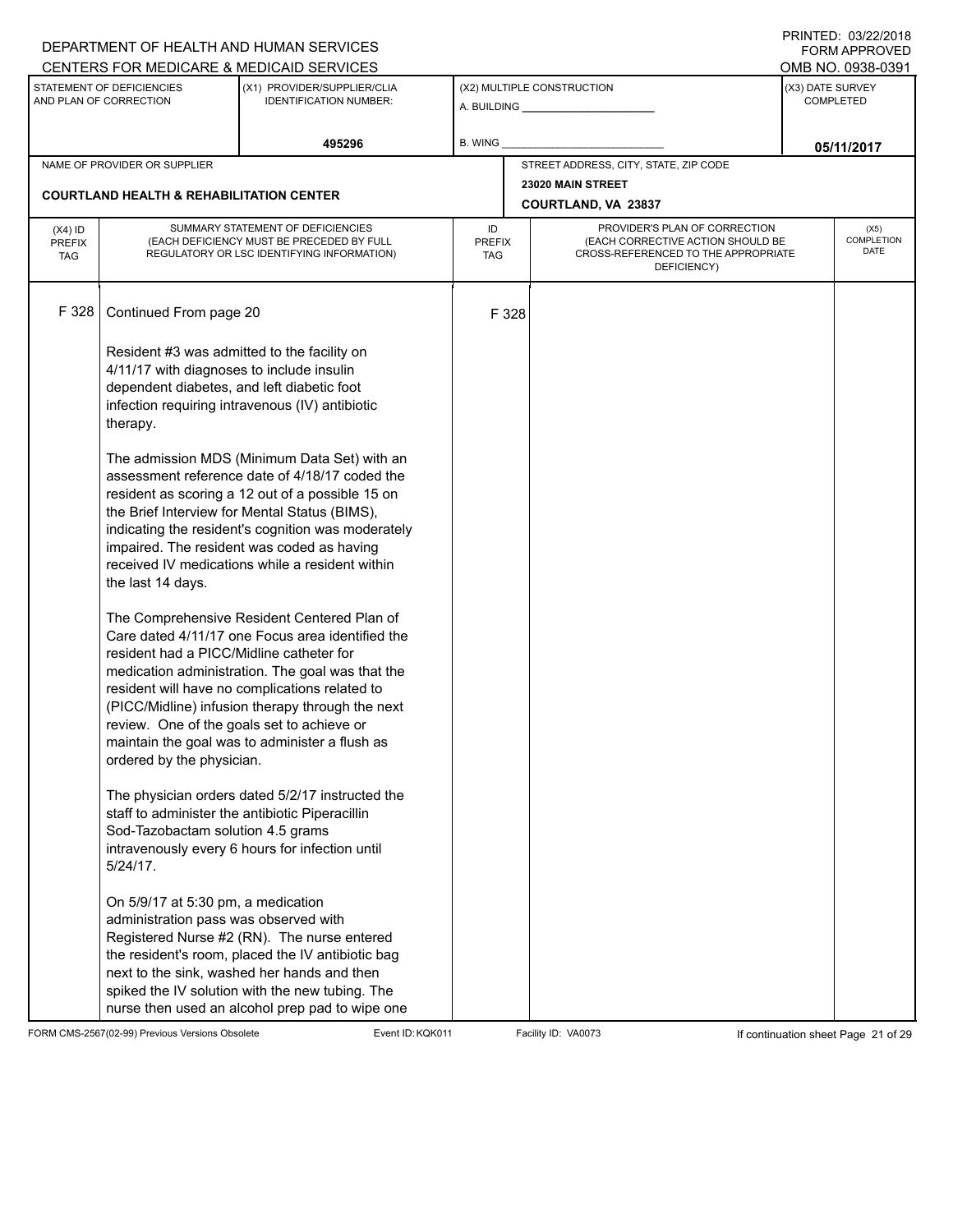|                                          |                                                                                                                                                                                                                                                                                                                                                                                                                                                                                                             | DEPARTMENT OF HEALTH AND HUMAN SERVICES                                                                                                                                                                                                                                                                                                                                                                                                                                                                                                                                                                                                                                                                                                                                                                                                                                                                                                                                                                                                                                                                                                                                                                          |                                                                                                                                                               |       |                                                              |                  | 11111111122.0072212010<br><b>FORM APPROVED</b> |
|------------------------------------------|-------------------------------------------------------------------------------------------------------------------------------------------------------------------------------------------------------------------------------------------------------------------------------------------------------------------------------------------------------------------------------------------------------------------------------------------------------------------------------------------------------------|------------------------------------------------------------------------------------------------------------------------------------------------------------------------------------------------------------------------------------------------------------------------------------------------------------------------------------------------------------------------------------------------------------------------------------------------------------------------------------------------------------------------------------------------------------------------------------------------------------------------------------------------------------------------------------------------------------------------------------------------------------------------------------------------------------------------------------------------------------------------------------------------------------------------------------------------------------------------------------------------------------------------------------------------------------------------------------------------------------------------------------------------------------------------------------------------------------------|---------------------------------------------------------------------------------------------------------------------------------------------------------------|-------|--------------------------------------------------------------|------------------|------------------------------------------------|
|                                          |                                                                                                                                                                                                                                                                                                                                                                                                                                                                                                             | CENTERS FOR MEDICARE & MEDICAID SERVICES                                                                                                                                                                                                                                                                                                                                                                                                                                                                                                                                                                                                                                                                                                                                                                                                                                                                                                                                                                                                                                                                                                                                                                         |                                                                                                                                                               |       |                                                              |                  | OMB NO. 0938-0391                              |
|                                          | STATEMENT OF DEFICIENCIES<br>AND PLAN OF CORRECTION                                                                                                                                                                                                                                                                                                                                                                                                                                                         | (X1) PROVIDER/SUPPLIER/CLIA<br><b>IDENTIFICATION NUMBER:</b>                                                                                                                                                                                                                                                                                                                                                                                                                                                                                                                                                                                                                                                                                                                                                                                                                                                                                                                                                                                                                                                                                                                                                     |                                                                                                                                                               |       | (X2) MULTIPLE CONSTRUCTION<br>A. BUILDING <b>A.</b> BUILDING | (X3) DATE SURVEY | <b>COMPLETED</b>                               |
|                                          |                                                                                                                                                                                                                                                                                                                                                                                                                                                                                                             | 495296                                                                                                                                                                                                                                                                                                                                                                                                                                                                                                                                                                                                                                                                                                                                                                                                                                                                                                                                                                                                                                                                                                                                                                                                           | B. WING                                                                                                                                                       |       |                                                              |                  | 05/11/2017                                     |
|                                          | NAME OF PROVIDER OR SUPPLIER                                                                                                                                                                                                                                                                                                                                                                                                                                                                                |                                                                                                                                                                                                                                                                                                                                                                                                                                                                                                                                                                                                                                                                                                                                                                                                                                                                                                                                                                                                                                                                                                                                                                                                                  |                                                                                                                                                               |       | STREET ADDRESS, CITY, STATE, ZIP CODE                        |                  |                                                |
|                                          | <b>COURTLAND HEALTH &amp; REHABILITATION CENTER</b>                                                                                                                                                                                                                                                                                                                                                                                                                                                         |                                                                                                                                                                                                                                                                                                                                                                                                                                                                                                                                                                                                                                                                                                                                                                                                                                                                                                                                                                                                                                                                                                                                                                                                                  |                                                                                                                                                               |       | 23020 MAIN STREET<br>COURTLAND, VA 23837                     |                  |                                                |
| $(X4)$ ID<br><b>PREFIX</b><br><b>TAG</b> |                                                                                                                                                                                                                                                                                                                                                                                                                                                                                                             | SUMMARY STATEMENT OF DEFICIENCIES<br>(EACH DEFICIENCY MUST BE PRECEDED BY FULL<br>REGULATORY OR LSC IDENTIFYING INFORMATION)                                                                                                                                                                                                                                                                                                                                                                                                                                                                                                                                                                                                                                                                                                                                                                                                                                                                                                                                                                                                                                                                                     | PROVIDER'S PLAN OF CORRECTION<br>ID<br><b>PREFIX</b><br>(EACH CORRECTIVE ACTION SHOULD BE<br>CROSS-REFERENCED TO THE APPROPRIATE<br><b>TAG</b><br>DEFICIENCY) |       |                                                              |                  | (X5)<br><b>COMPLETION</b><br><b>DATE</b>       |
| F328                                     | Continued From page 21<br>inspector and stated, "I forgot to put on my<br>The nurse was told to do what she would<br>during the preparation of administering an<br>resident, she stated, "The resident".<br>meeting.<br>The facility's pharmacy policy titled "3.6<br>5/1/16 reads, in part:<br>4. Perform hand hygiene.<br>6. Don gloves.<br>8. Using aseptic technique, remove<br>administration set from packaging<br>alcohol. Allow to air dry.<br>needleless connector<br>22. Dispose of used supplies | of the two PICC line needleless port connectors.<br>After cleansing the cap, the nurse then flushed<br>the PICC line with 10 cc of normal saline, wiped<br>the cap again with an alcohol prep, waited several<br>seconds and then hooked the IV tubing into the<br>capped port. At this time, the nurse turned to this<br>glovesdo you want me to start over again".<br>normally do, she then programmed the IV pump<br>(electronic infusion device). The nurse then<br>washed her hands and left the room. After<br>leaving the room, the nurse was asked what was<br>the facility policy for donning (putting on) gloves<br>intermittent infusion via a PICC line to include<br>flushing the PICC line ports, she stated she was<br>not sure but would find out. When asked why use<br>gloves for this process, she stated, "As an extra<br>precaution". When asked for who, the staff or the<br>The above observation was shared with the<br>Administrator, the Director of Nursing and the<br>Corporate Nurse on 5/10/17 during an end of day<br>Administration of an Intermittent Infusion" revised<br>15. Vigorously cleanse needleless connector with<br>16. Maintaining asepsis, attach flush syringe to |                                                                                                                                                               | F 328 |                                                              |                  |                                                |

FORM CMS-2567(02-99) Previous Versions Obsolete Event ID:KQK011 Facility ID: VA0073 If continuation sheet Page 22 of 29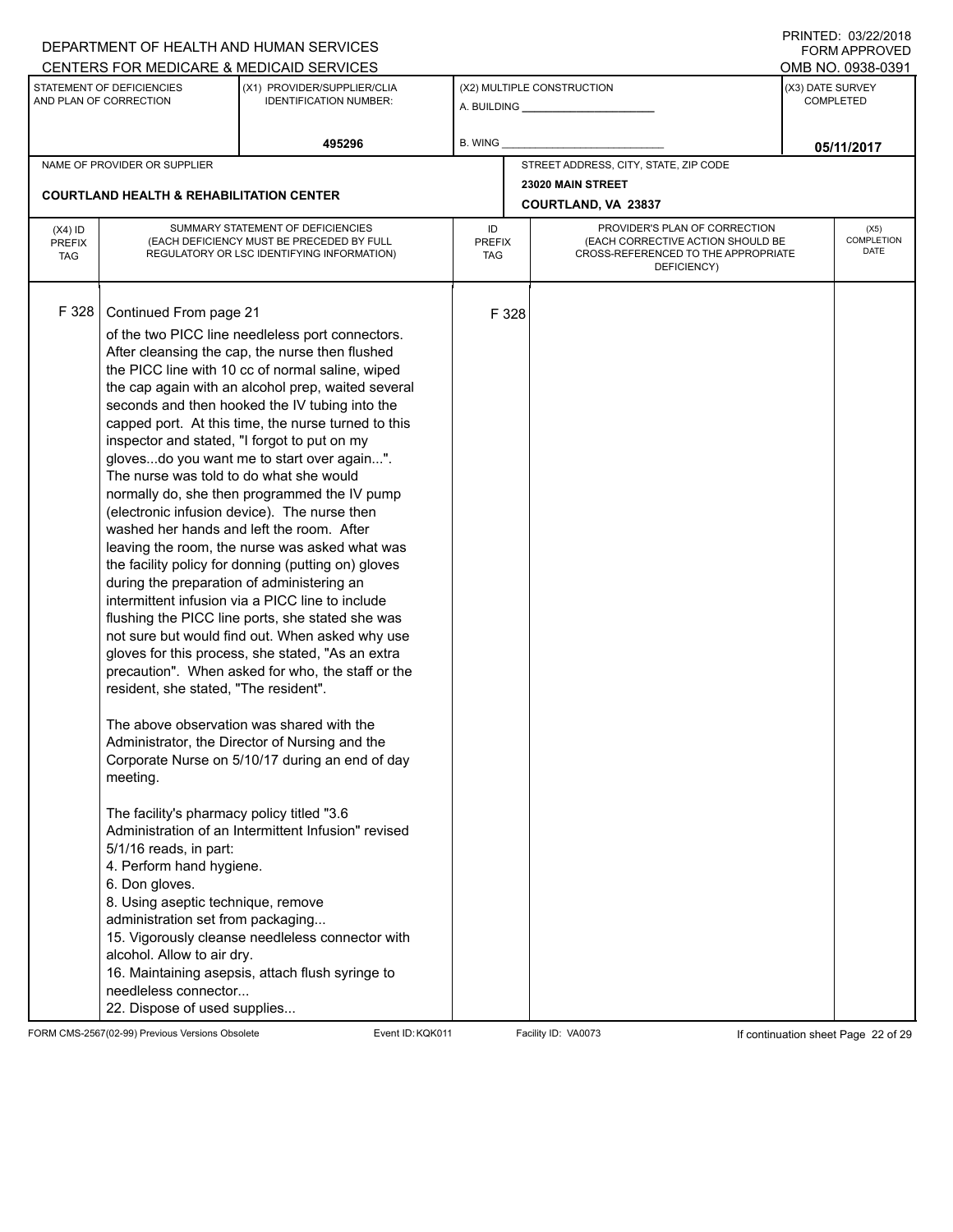|                                          |                                                                                                                                                                                                                                                                   | DEPARTMENT OF HEALTH AND HUMAN SERVICES<br>CENTERS FOR MEDICARE & MEDICAID SERVICES                                                                                                                                                                                                                                                                                                                                                                                                                                                                                                                                                                                                                 |                                   |                                                                                                                          | <b>FINISILU.</b> VJIZZI<br><b>FORM APPROVED</b><br>OMB NO. 0938-0391 |                                   |  |
|------------------------------------------|-------------------------------------------------------------------------------------------------------------------------------------------------------------------------------------------------------------------------------------------------------------------|-----------------------------------------------------------------------------------------------------------------------------------------------------------------------------------------------------------------------------------------------------------------------------------------------------------------------------------------------------------------------------------------------------------------------------------------------------------------------------------------------------------------------------------------------------------------------------------------------------------------------------------------------------------------------------------------------------|-----------------------------------|--------------------------------------------------------------------------------------------------------------------------|----------------------------------------------------------------------|-----------------------------------|--|
|                                          | STATEMENT OF DEFICIENCIES<br>AND PLAN OF CORRECTION                                                                                                                                                                                                               | (X1) PROVIDER/SUPPLIER/CLIA<br><b>IDENTIFICATION NUMBER:</b>                                                                                                                                                                                                                                                                                                                                                                                                                                                                                                                                                                                                                                        |                                   | (X2) MULTIPLE CONSTRUCTION                                                                                               | (X3) DATE SURVEY<br><b>COMPLETED</b>                                 |                                   |  |
|                                          |                                                                                                                                                                                                                                                                   | 495296                                                                                                                                                                                                                                                                                                                                                                                                                                                                                                                                                                                                                                                                                              | <b>B. WING</b>                    |                                                                                                                          |                                                                      | 05/11/2017                        |  |
|                                          | NAME OF PROVIDER OR SUPPLIER                                                                                                                                                                                                                                      |                                                                                                                                                                                                                                                                                                                                                                                                                                                                                                                                                                                                                                                                                                     |                                   | STREET ADDRESS, CITY, STATE, ZIP CODE                                                                                    |                                                                      |                                   |  |
|                                          | <b>COURTLAND HEALTH &amp; REHABILITATION CENTER</b>                                                                                                                                                                                                               |                                                                                                                                                                                                                                                                                                                                                                                                                                                                                                                                                                                                                                                                                                     |                                   | 23020 MAIN STREET<br><b>COURTLAND, VA 23837</b>                                                                          |                                                                      |                                   |  |
| $(X4)$ ID<br><b>PREFIX</b><br><b>TAG</b> |                                                                                                                                                                                                                                                                   | SUMMARY STATEMENT OF DEFICIENCIES<br>(EACH DEFICIENCY MUST BE PRECEDED BY FULL<br>REGULATORY OR LSC IDENTIFYING INFORMATION)                                                                                                                                                                                                                                                                                                                                                                                                                                                                                                                                                                        | ID<br><b>PREFIX</b><br><b>TAG</b> | PROVIDER'S PLAN OF CORRECTION<br>(EACH CORRECTIVE ACTION SHOULD BE<br>CROSS-REFERENCED TO THE APPROPRIATE<br>DEFICIENCY) |                                                                      | (X5)<br><b>COMPLETION</b><br>DATE |  |
| F 328<br>F 371<br>$SS = F$               | Continued From page 22<br>23. Remove gloves.<br>24. Perform hand hygiene.<br>(PICC or PIC line), less commonly called a<br>prolonged period of time (e.g., for long<br>therapy, or total parenteral nutrition).<br><b>SANITARY</b><br>$CFR(s)$ : 483.60(i)(1)-(3) | (1) PICC-A peripherally inserted central catheter<br>Percutaneous indwelling central catheter, is a<br>form of intravenous access that can be used for a<br>chemotherapy regimens, extended antibiotic<br>FOOD PROCURE, STORE/PREPARE/SERVE -<br>$(i)(1)$ - Procure food from sources approved or                                                                                                                                                                                                                                                                                                                                                                                                   | F 328<br>F 371                    |                                                                                                                          |                                                                      | 6/12/17                           |  |
|                                          | authorities.<br>and local laws or regulations.<br>safe growing and food-handling practices.<br>service safety.<br>handling, and consumption.                                                                                                                      | considered satisfactory by federal, state or local<br>(i) This may include food items obtained directly<br>from local producers, subject to applicable State<br>(ii) This provision does not prohibit or prevent<br>facilities from using produce grown in facility<br>gardens, subject to compliance with applicable<br>(iii) This provision does not preclude residents<br>from consuming foods not procured by the facility.<br>(i)(2) - Store, prepare, distribute and serve food in<br>accordance with professional standards for food<br>(i)(3) Have a policy regarding use and storage of<br>foods brought to residents by family and other<br>visitors to ensure safe and sanitary storage, |                                   |                                                                                                                          |                                                                      |                                   |  |

FORM CMS-2567(02-99) Previous Versions Obsolete Event ID:KQK011 Facility ID: VA0073 If continuation sheet Page 23 of 29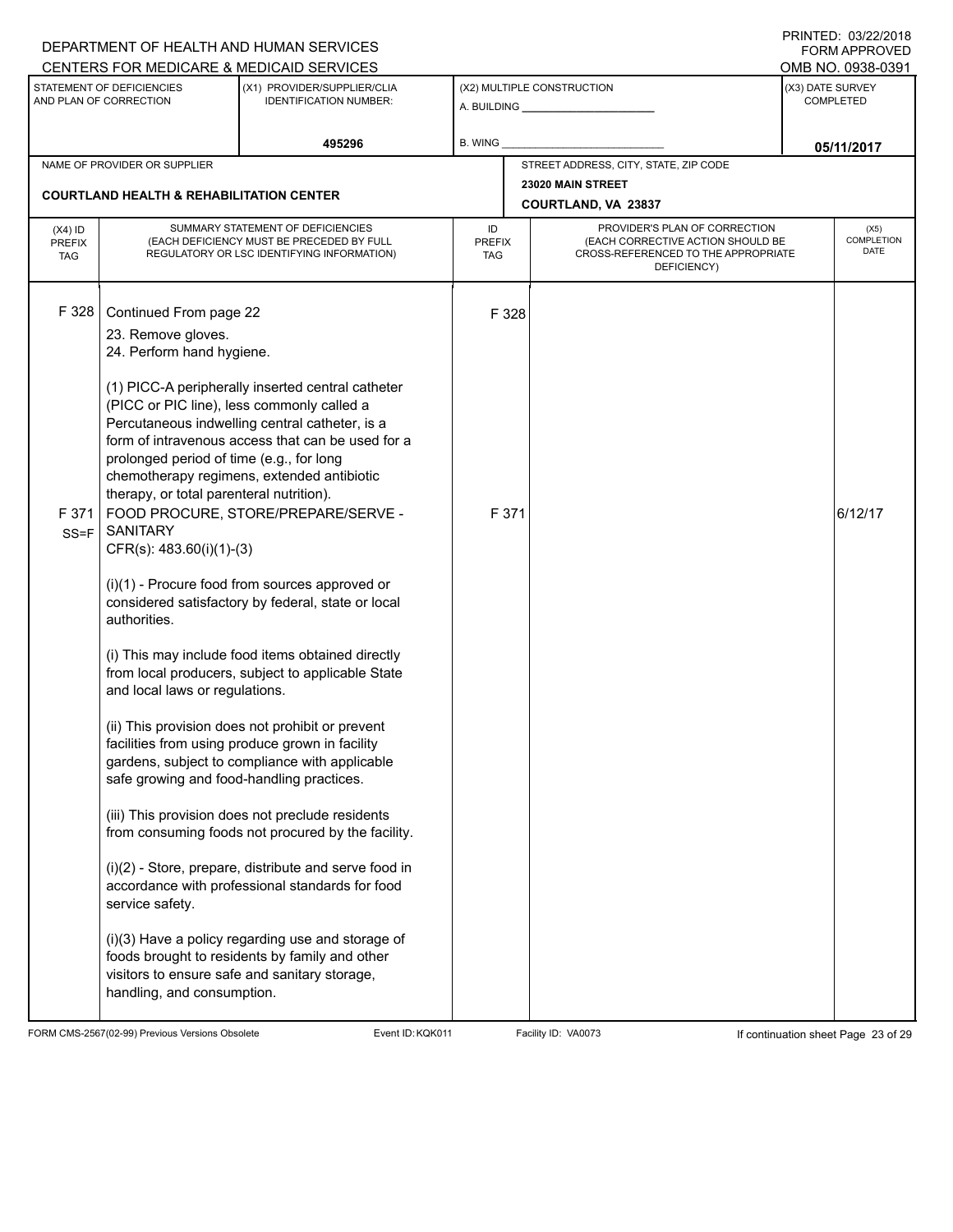|                                          |                                                                                                                                                                                                                                                                                                                                                                                                                                                                                                                                                                                              | DEPARTMENT OF HEALTH AND HUMAN SERVICES                                                                                                                                                                                                                                                                                                                                                                                                                                                                                                                                                                                                                                                                                                                                                                                                                                                                                                                                                                                                     |                            |                                                                                                                                                                                                                                                                                                                                                                                                                                                                                                                                                                                                                                                                                                                                                                                                      |                                      | $1111$ $1112$ . $0312212010$<br><b>FORM APPROVED</b><br>OMB NO. 0938-0391 |
|------------------------------------------|----------------------------------------------------------------------------------------------------------------------------------------------------------------------------------------------------------------------------------------------------------------------------------------------------------------------------------------------------------------------------------------------------------------------------------------------------------------------------------------------------------------------------------------------------------------------------------------------|---------------------------------------------------------------------------------------------------------------------------------------------------------------------------------------------------------------------------------------------------------------------------------------------------------------------------------------------------------------------------------------------------------------------------------------------------------------------------------------------------------------------------------------------------------------------------------------------------------------------------------------------------------------------------------------------------------------------------------------------------------------------------------------------------------------------------------------------------------------------------------------------------------------------------------------------------------------------------------------------------------------------------------------------|----------------------------|------------------------------------------------------------------------------------------------------------------------------------------------------------------------------------------------------------------------------------------------------------------------------------------------------------------------------------------------------------------------------------------------------------------------------------------------------------------------------------------------------------------------------------------------------------------------------------------------------------------------------------------------------------------------------------------------------------------------------------------------------------------------------------------------------|--------------------------------------|---------------------------------------------------------------------------|
|                                          | STATEMENT OF DEFICIENCIES<br>AND PLAN OF CORRECTION                                                                                                                                                                                                                                                                                                                                                                                                                                                                                                                                          | CENTERS FOR MEDICARE & MEDICAID SERVICES<br>(X1) PROVIDER/SUPPLIER/CLIA<br><b>IDENTIFICATION NUMBER:</b>                                                                                                                                                                                                                                                                                                                                                                                                                                                                                                                                                                                                                                                                                                                                                                                                                                                                                                                                    |                            | (X2) MULTIPLE CONSTRUCTION                                                                                                                                                                                                                                                                                                                                                                                                                                                                                                                                                                                                                                                                                                                                                                           | (X3) DATE SURVEY<br><b>COMPLETED</b> |                                                                           |
|                                          |                                                                                                                                                                                                                                                                                                                                                                                                                                                                                                                                                                                              | 495296                                                                                                                                                                                                                                                                                                                                                                                                                                                                                                                                                                                                                                                                                                                                                                                                                                                                                                                                                                                                                                      | B. WING                    |                                                                                                                                                                                                                                                                                                                                                                                                                                                                                                                                                                                                                                                                                                                                                                                                      |                                      | 05/11/2017                                                                |
|                                          | NAME OF PROVIDER OR SUPPLIER                                                                                                                                                                                                                                                                                                                                                                                                                                                                                                                                                                 |                                                                                                                                                                                                                                                                                                                                                                                                                                                                                                                                                                                                                                                                                                                                                                                                                                                                                                                                                                                                                                             |                            | STREET ADDRESS, CITY, STATE, ZIP CODE                                                                                                                                                                                                                                                                                                                                                                                                                                                                                                                                                                                                                                                                                                                                                                |                                      |                                                                           |
|                                          | <b>COURTLAND HEALTH &amp; REHABILITATION CENTER</b>                                                                                                                                                                                                                                                                                                                                                                                                                                                                                                                                          |                                                                                                                                                                                                                                                                                                                                                                                                                                                                                                                                                                                                                                                                                                                                                                                                                                                                                                                                                                                                                                             |                            | 23020 MAIN STREET<br>COURTLAND, VA 23837                                                                                                                                                                                                                                                                                                                                                                                                                                                                                                                                                                                                                                                                                                                                                             |                                      |                                                                           |
| $(X4)$ ID<br><b>PREFIX</b><br><b>TAG</b> |                                                                                                                                                                                                                                                                                                                                                                                                                                                                                                                                                                                              | SUMMARY STATEMENT OF DEFICIENCIES<br>(EACH DEFICIENCY MUST BE PRECEDED BY FULL<br>REGULATORY OR LSC IDENTIFYING INFORMATION)                                                                                                                                                                                                                                                                                                                                                                                                                                                                                                                                                                                                                                                                                                                                                                                                                                                                                                                | ID<br><b>PREFIX</b><br>TAG | PROVIDER'S PLAN OF CORRECTION<br>(EACH CORRECTIVE ACTION SHOULD BE<br>CROSS-REFERENCED TO THE APPROPRIATE<br>DEFICIENCY)                                                                                                                                                                                                                                                                                                                                                                                                                                                                                                                                                                                                                                                                             |                                      | (X5)<br>COMPLETION<br>DATE                                                |
| F 371                                    | Continued From page 23<br>by:<br>serve food in accordance with professional<br>standards for food service safety.<br>the appropriate concentration according to<br>manufacturers recommendations.<br>The findings included:<br>5/9/17 at 12:00 pm. The Certified Dietary<br>solution. The chemical strip indicated the<br>ppm. She further stated it was the cooks<br>the cooler, everything".<br>(RD) and the CDM provided additional<br>information. The RD stated that she does<br>monthly kitchen checks and the sanitizing<br>review. The log indicated the solution was<br>each check. | This REQUIREMENT is not met as evidenced<br>The facility staff failed to store, prepare and<br>The chemical sanitizing solution concentration<br>inside the sanitizer bucket was not maintained at<br>An inspection of the kitchen was conducted on<br>Manager (CDM) escorted this inspector. Stored<br>on top of the three compartment sink was a<br>sanitary bucket containing one cleaning cloth<br>inside of it. The CDM was asked to test the<br>concentration was 100 ppm (parts per million).<br>The CDM stated the concentration should be 200<br>responsibility to empty and refill the sanitizing<br>bucket prior to breakfast, after lunch and after<br>dinner. The CDM stated the solution is used to<br>"wipe down table tops, carts, tray carts, outside of<br>On 5/11/17 at 10:18 am, the Registered Dietician<br>solution had always been correct, she stated this<br>was an "isolated thing". A copy of the Sanitizer<br>Concentration Log for May 2017 was provided for<br>checked three times a day and was at 200 ppm's | F 371                      | F 371<br>1- The chemical sanitizing solution<br>concentration is maintained at the<br>appropriate concentration.<br>2- The sanitizing solution was checked by<br>the Dietary Manager to ensure that the<br>concentration was at 200 ppm.<br>3- The Dietary manager or designee will<br>provide education to Dietary staff on the<br>appropriate procedure to follow in<br>checking the chemical sanitizing solution<br>concentration inside the sanitizing bucket.<br>4- The Dietary manager or designee will<br>complete weekly audits to ensure that the<br>sanitizing solution concentration is<br>checked per policy and maintained at the<br>appropriate ppm. The results of the audits<br>will be presented to the quarterly Quality<br>Assurance Committee for review and<br>recommendations. |                                      |                                                                           |

FORM CMS-2567(02-99) Previous Versions Obsolete Event ID:KQK011 Facility ID: VA0073 If continuation sheet Page 24 of 29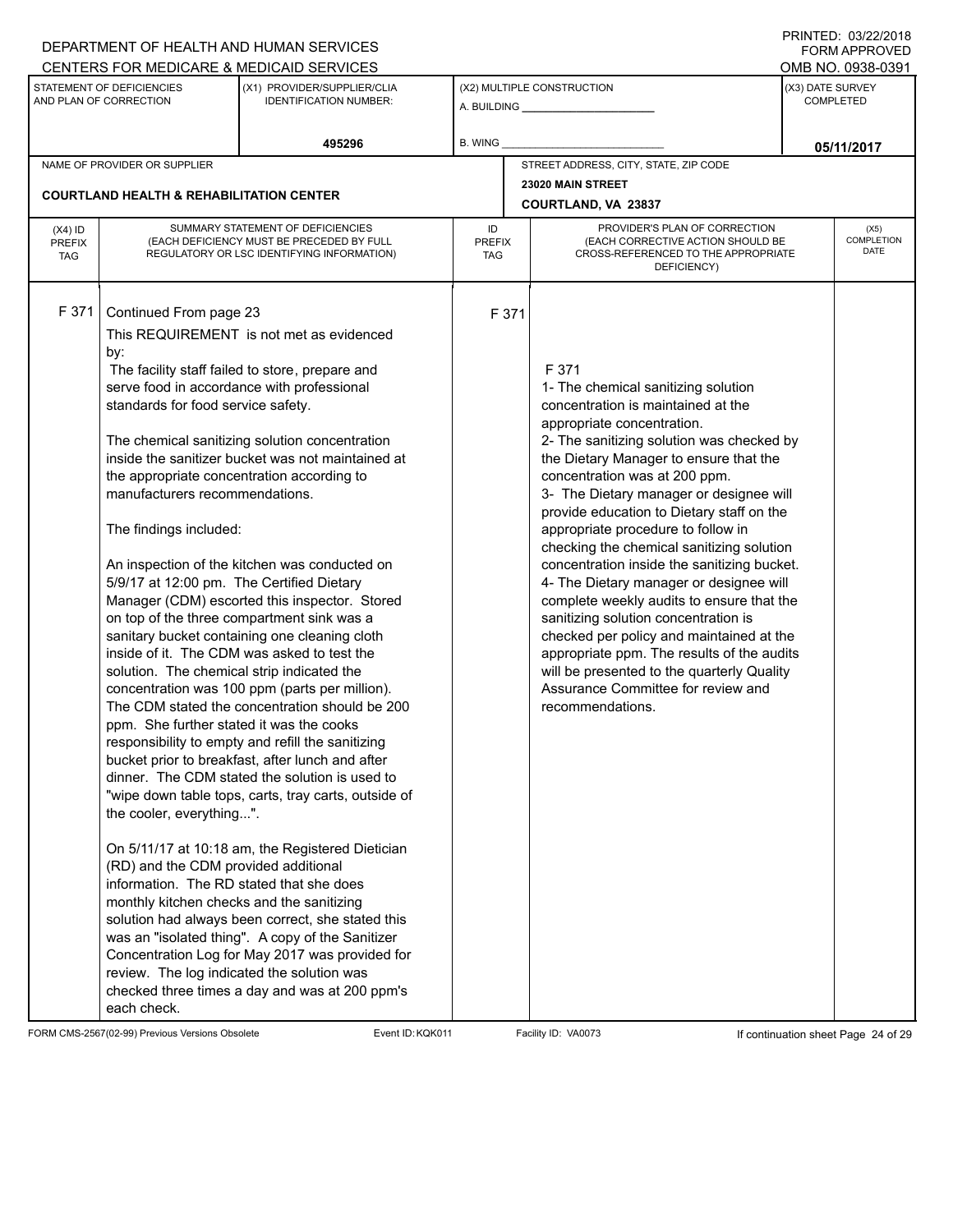|                                                                                                                                                                           |                                                                                                                                                                                                                                              | DEPARTMENT OF HEALTH AND HUMAN SERVICES                                                                                                                                                                                                                                                                                                                                                                                 |                                   |                            |                                                                                                                          |                                       | I INITILD. 09/44/4010<br>FORM APPROVED |  |
|---------------------------------------------------------------------------------------------------------------------------------------------------------------------------|----------------------------------------------------------------------------------------------------------------------------------------------------------------------------------------------------------------------------------------------|-------------------------------------------------------------------------------------------------------------------------------------------------------------------------------------------------------------------------------------------------------------------------------------------------------------------------------------------------------------------------------------------------------------------------|-----------------------------------|----------------------------|--------------------------------------------------------------------------------------------------------------------------|---------------------------------------|----------------------------------------|--|
| CENTERS FOR MEDICARE & MEDICAID SERVICES<br>STATEMENT OF DEFICIENCIES<br>(X1) PROVIDER/SUPPLIER/CLIA<br>AND PLAN OF CORRECTION<br><b>IDENTIFICATION NUMBER:</b><br>495296 |                                                                                                                                                                                                                                              |                                                                                                                                                                                                                                                                                                                                                                                                                         |                                   | (X2) MULTIPLE CONSTRUCTION | (X3) DATE SURVEY                                                                                                         | OMB NO. 0938-0391<br><b>COMPLETED</b> |                                        |  |
|                                                                                                                                                                           |                                                                                                                                                                                                                                              | B. WING                                                                                                                                                                                                                                                                                                                                                                                                                 |                                   |                            | 05/11/2017                                                                                                               |                                       |                                        |  |
|                                                                                                                                                                           | NAME OF PROVIDER OR SUPPLIER                                                                                                                                                                                                                 |                                                                                                                                                                                                                                                                                                                                                                                                                         |                                   |                            | STREET ADDRESS, CITY, STATE, ZIP CODE                                                                                    |                                       |                                        |  |
|                                                                                                                                                                           | <b>COURTLAND HEALTH &amp; REHABILITATION CENTER</b>                                                                                                                                                                                          |                                                                                                                                                                                                                                                                                                                                                                                                                         |                                   |                            | 23020 MAIN STREET<br>COURTLAND, VA 23837                                                                                 |                                       |                                        |  |
| $(X4)$ ID<br>PREFIX<br><b>TAG</b>                                                                                                                                         | SUMMARY STATEMENT OF DEFICIENCIES<br>(EACH DEFICIENCY MUST BE PRECEDED BY FULL<br>REGULATORY OR LSC IDENTIFYING INFORMATION)                                                                                                                 |                                                                                                                                                                                                                                                                                                                                                                                                                         | ID<br><b>PREFIX</b><br><b>TAG</b> |                            | PROVIDER'S PLAN OF CORRECTION<br>(EACH CORRECTIVE ACTION SHOULD BE<br>CROSS-REFERENCED TO THE APPROPRIATE<br>DEFICIENCY) |                                       | (X5)<br>COMPLETION<br>DATE             |  |
| F 371                                                                                                                                                                     | Continued From page 24                                                                                                                                                                                                                       |                                                                                                                                                                                                                                                                                                                                                                                                                         |                                   | F 371                      |                                                                                                                          |                                       |                                        |  |
|                                                                                                                                                                           | The facility's Dining Services policy titled<br>"Sanitation" dated 4/27/16 read, in part:<br>will be posted in the department.<br>solution concentration will be checked and<br>the Sanitizer Concentration Log.<br>sanitizer read, in part: | Policy-Routine cleaning will be done to maintain a<br>sanitary work environment. A cleaning schedule<br>7. Sanitizing buckets will be emptied and refilled<br>at least three (3) times a day, and sanitizing<br>recorded three (3) times per day and recorded on<br>The manufacturer's label on the disinfectant<br>To sanitize pre-cleaned immobile food processing<br>equipment and surfaces (tanks, finished wood or |                                   |                            |                                                                                                                          |                                       |                                        |  |
| F431<br>$SS = D$                                                                                                                                                          | flood the area with a 200-400 ppm active<br>The above findings was shared with the<br>$5/10/17$ .<br><b>BIOLOGICALS</b><br>$CFR(s)$ : 483.45(b)(2)(3)(g)(h)                                                                                  | plastic chopping blocks, counter tops, conveyors)<br>quaternary solution for at least 60 seconds<br>Administrator, the Director of Nursing and the<br>Corporate Nurse during an end of day meeting on<br>DRUG RECORDS, LABEL/STORE DRUGS &                                                                                                                                                                              |                                   | F431                       |                                                                                                                          |                                       | 6/12/17                                |  |
|                                                                                                                                                                           | them under an agreement described in<br>law permits, but only under the general<br>supervision of a licensed nurse.                                                                                                                          | The facility must provide routine and emergency<br>drugs and biologicals to its residents, or obtain<br>§483.70(g) of this part. The facility may permit<br>unlicensed personnel to administer drugs if State                                                                                                                                                                                                           |                                   |                            |                                                                                                                          |                                       |                                        |  |
|                                                                                                                                                                           | (a) Procedures. A facility must provide                                                                                                                                                                                                      | pharmaceutical services (including procedures                                                                                                                                                                                                                                                                                                                                                                           |                                   |                            |                                                                                                                          |                                       |                                        |  |

FORM CMS-2567(02-99) Previous Versions Obsolete Event ID:KQK011 Facility ID: VA0073 If continuation sheet Page 25 of 29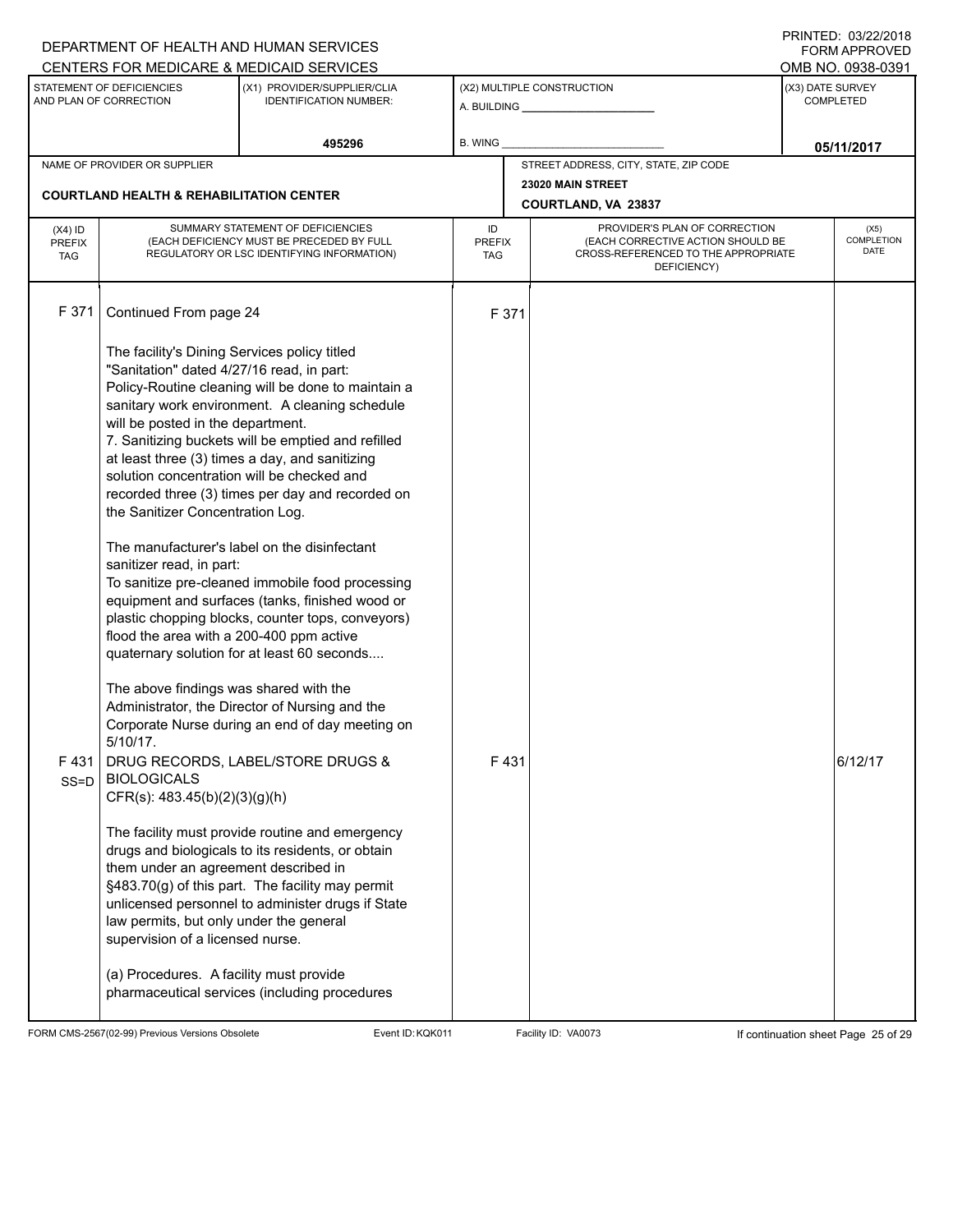|                                                     |                                                                                                                                                                                                                                                                                                                                                                                                     | DEPARTMENT OF HEALTH AND HUMAN SERVICES<br>CENTERS FOR MEDICARE & MEDICAID SERVICES                                                                                                                                                                                                                                                                                                                                                                                                                                                                                                                                                                                                                                                                                                                                                                                                                                                                                                                                                                                                                                                                     |                            |                                          |                                                                                                                          |                                      | 11111111122.0072212010<br>FORM APPROVED<br>OMB NO. 0938-0391 |  |
|-----------------------------------------------------|-----------------------------------------------------------------------------------------------------------------------------------------------------------------------------------------------------------------------------------------------------------------------------------------------------------------------------------------------------------------------------------------------------|---------------------------------------------------------------------------------------------------------------------------------------------------------------------------------------------------------------------------------------------------------------------------------------------------------------------------------------------------------------------------------------------------------------------------------------------------------------------------------------------------------------------------------------------------------------------------------------------------------------------------------------------------------------------------------------------------------------------------------------------------------------------------------------------------------------------------------------------------------------------------------------------------------------------------------------------------------------------------------------------------------------------------------------------------------------------------------------------------------------------------------------------------------|----------------------------|------------------------------------------|--------------------------------------------------------------------------------------------------------------------------|--------------------------------------|--------------------------------------------------------------|--|
| STATEMENT OF DEFICIENCIES<br>AND PLAN OF CORRECTION |                                                                                                                                                                                                                                                                                                                                                                                                     | (X1) PROVIDER/SUPPLIER/CLIA<br><b>IDENTIFICATION NUMBER:</b>                                                                                                                                                                                                                                                                                                                                                                                                                                                                                                                                                                                                                                                                                                                                                                                                                                                                                                                                                                                                                                                                                            |                            |                                          | (X2) MULTIPLE CONSTRUCTION                                                                                               | (X3) DATE SURVEY<br><b>COMPLETED</b> |                                                              |  |
|                                                     |                                                                                                                                                                                                                                                                                                                                                                                                     | 495296<br>B. WING                                                                                                                                                                                                                                                                                                                                                                                                                                                                                                                                                                                                                                                                                                                                                                                                                                                                                                                                                                                                                                                                                                                                       |                            |                                          |                                                                                                                          |                                      | 05/11/2017                                                   |  |
|                                                     | NAME OF PROVIDER OR SUPPLIER                                                                                                                                                                                                                                                                                                                                                                        |                                                                                                                                                                                                                                                                                                                                                                                                                                                                                                                                                                                                                                                                                                                                                                                                                                                                                                                                                                                                                                                                                                                                                         |                            |                                          | STREET ADDRESS, CITY, STATE, ZIP CODE                                                                                    |                                      |                                                              |  |
|                                                     | <b>COURTLAND HEALTH &amp; REHABILITATION CENTER</b>                                                                                                                                                                                                                                                                                                                                                 |                                                                                                                                                                                                                                                                                                                                                                                                                                                                                                                                                                                                                                                                                                                                                                                                                                                                                                                                                                                                                                                                                                                                                         |                            | 23020 MAIN STREET<br>COURTLAND, VA 23837 |                                                                                                                          |                                      |                                                              |  |
| $(X4)$ ID<br><b>PREFIX</b><br><b>TAG</b>            | SUMMARY STATEMENT OF DEFICIENCIES<br>(EACH DEFICIENCY MUST BE PRECEDED BY FULL<br>REGULATORY OR LSC IDENTIFYING INFORMATION)                                                                                                                                                                                                                                                                        |                                                                                                                                                                                                                                                                                                                                                                                                                                                                                                                                                                                                                                                                                                                                                                                                                                                                                                                                                                                                                                                                                                                                                         | ID<br><b>PREFIX</b><br>TAG |                                          | PROVIDER'S PLAN OF CORRECTION<br>(EACH CORRECTIVE ACTION SHOULD BE<br>CROSS-REFERENCED TO THE APPROPRIATE<br>DEFICIENCY) |                                      | (X5)<br>COMPLETION<br>DATE                                   |  |
| F431                                                | Continued From page 25<br>pharmacist who--<br>that an account of all controlled drugs is<br>maintained and periodically reconciled.<br>(g) Labeling of Drugs and Biologicals.<br>professional principles, and include the<br>appropriate accessory and cautionary<br>instructions, and the expiration date when<br>applicable.<br>(h) Storage of Drugs and Biologicals.<br>have access to the keys. | that assure the accurate acquiring, receiving,<br>dispensing, and administering of all drugs and<br>biologicals) to meet the needs of each resident.<br>(b) Service Consultation. The facility must<br>employ or obtain the services of a licensed<br>(2) Establishes a system of records of receipt and<br>disposition of all controlled drugs in sufficient<br>detail to enable an accurate reconciliation; and<br>(3) Determines that drug records are in order and<br>Drugs and biologicals used in the facility must be<br>labeled in accordance with currently accepted<br>(1) In accordance with State and Federal laws,<br>the facility must store all drugs and biologicals in<br>locked compartments under proper temperature<br>controls, and permit only authorized personnel to<br>(2) The facility must provide separately locked,<br>permanently affixed compartments for storage of<br>controlled drugs listed in Schedule II of the<br>Comprehensive Drug Abuse Prevention and<br>Control Act of 1976 and other drugs subject to<br>abuse, except when the facility uses single unit<br>package drug distribution systems in which the |                            | F431                                     |                                                                                                                          |                                      |                                                              |  |

FORM CMS-2567(02-99) Previous Versions Obsolete Event ID:KQK011 Facility ID: VA0073 If continuation sheet Page 26 of 29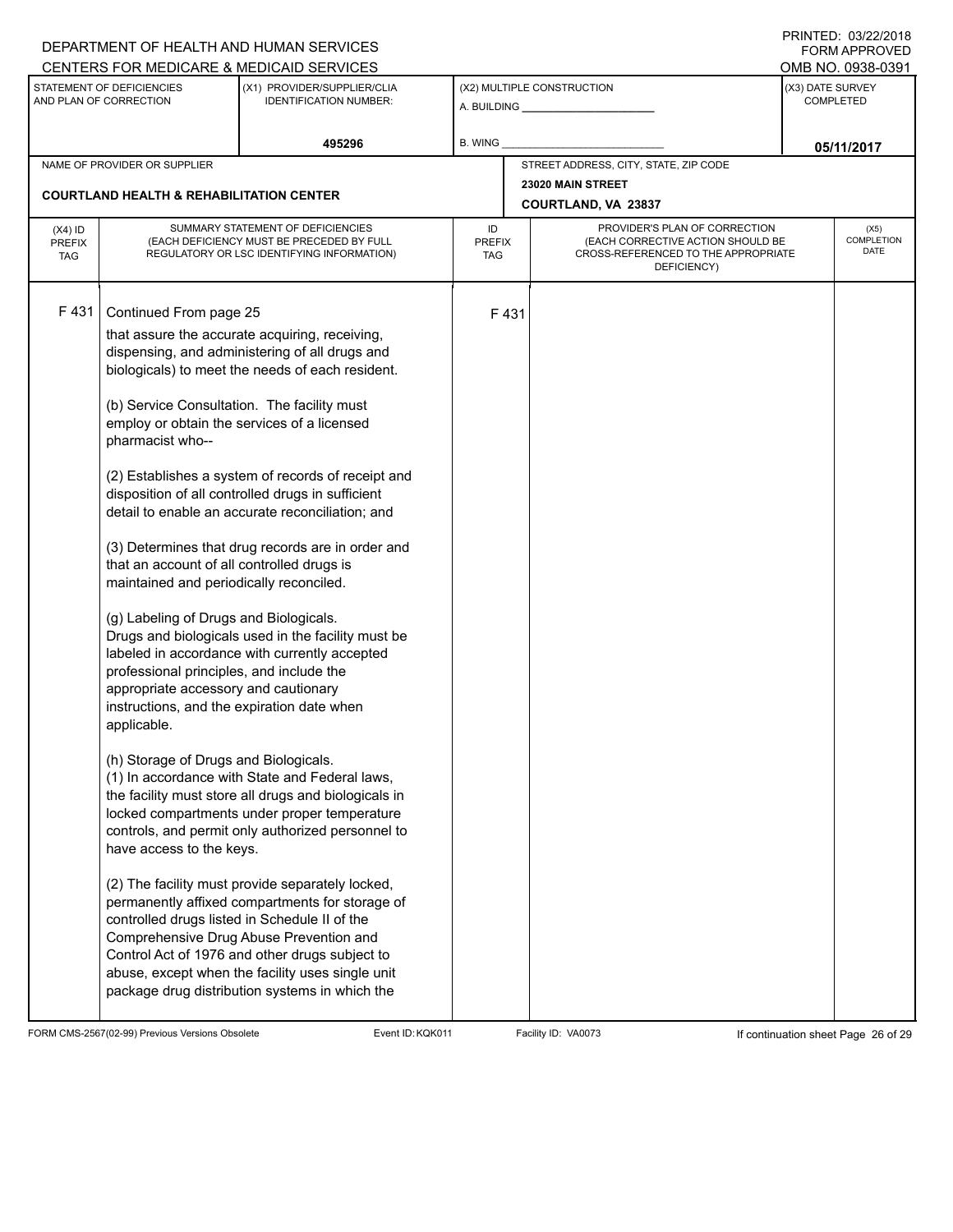|                                                                   |                                                                                                                                                                                 | DEPARTMENT OF HEALTH AND HUMAN SERVICES                                                                                                                                                                                                                                                                                                                                                                                                                                                                                                                                                                                                                                                                                                                                                                                                                                                                                                                                                                                                                                                                                                                                                                                                                                                                                   |  |               |                                                                                                                                                                                                                                                                                                                                                                                                                                                                                                                                                                                                                                                                                                                                                                                                                                                                                                                                                                                        |                  | FORM APPROVED                         |  |
|-------------------------------------------------------------------|---------------------------------------------------------------------------------------------------------------------------------------------------------------------------------|---------------------------------------------------------------------------------------------------------------------------------------------------------------------------------------------------------------------------------------------------------------------------------------------------------------------------------------------------------------------------------------------------------------------------------------------------------------------------------------------------------------------------------------------------------------------------------------------------------------------------------------------------------------------------------------------------------------------------------------------------------------------------------------------------------------------------------------------------------------------------------------------------------------------------------------------------------------------------------------------------------------------------------------------------------------------------------------------------------------------------------------------------------------------------------------------------------------------------------------------------------------------------------------------------------------------------|--|---------------|----------------------------------------------------------------------------------------------------------------------------------------------------------------------------------------------------------------------------------------------------------------------------------------------------------------------------------------------------------------------------------------------------------------------------------------------------------------------------------------------------------------------------------------------------------------------------------------------------------------------------------------------------------------------------------------------------------------------------------------------------------------------------------------------------------------------------------------------------------------------------------------------------------------------------------------------------------------------------------------|------------------|---------------------------------------|--|
|                                                                   | STATEMENT OF DEFICIENCIES                                                                                                                                                       | CENTERS FOR MEDICARE & MEDICAID SERVICES<br>(X1) PROVIDER/SUPPLIER/CLIA                                                                                                                                                                                                                                                                                                                                                                                                                                                                                                                                                                                                                                                                                                                                                                                                                                                                                                                                                                                                                                                                                                                                                                                                                                                   |  |               |                                                                                                                                                                                                                                                                                                                                                                                                                                                                                                                                                                                                                                                                                                                                                                                                                                                                                                                                                                                        |                  | OMB NO. 0938-0391<br>(X3) DATE SURVEY |  |
| AND PLAN OF CORRECTION<br><b>IDENTIFICATION NUMBER:</b><br>495296 |                                                                                                                                                                                 | (X2) MULTIPLE CONSTRUCTION<br>A. BUILDING <b>A.</b> BUILDING                                                                                                                                                                                                                                                                                                                                                                                                                                                                                                                                                                                                                                                                                                                                                                                                                                                                                                                                                                                                                                                                                                                                                                                                                                                              |  |               |                                                                                                                                                                                                                                                                                                                                                                                                                                                                                                                                                                                                                                                                                                                                                                                                                                                                                                                                                                                        | <b>COMPLETED</b> |                                       |  |
|                                                                   |                                                                                                                                                                                 | B. WING                                                                                                                                                                                                                                                                                                                                                                                                                                                                                                                                                                                                                                                                                                                                                                                                                                                                                                                                                                                                                                                                                                                                                                                                                                                                                                                   |  |               | 05/11/2017                                                                                                                                                                                                                                                                                                                                                                                                                                                                                                                                                                                                                                                                                                                                                                                                                                                                                                                                                                             |                  |                                       |  |
|                                                                   | NAME OF PROVIDER OR SUPPLIER                                                                                                                                                    |                                                                                                                                                                                                                                                                                                                                                                                                                                                                                                                                                                                                                                                                                                                                                                                                                                                                                                                                                                                                                                                                                                                                                                                                                                                                                                                           |  |               | STREET ADDRESS, CITY, STATE, ZIP CODE                                                                                                                                                                                                                                                                                                                                                                                                                                                                                                                                                                                                                                                                                                                                                                                                                                                                                                                                                  |                  |                                       |  |
|                                                                   | <b>COURTLAND HEALTH &amp; REHABILITATION CENTER</b>                                                                                                                             |                                                                                                                                                                                                                                                                                                                                                                                                                                                                                                                                                                                                                                                                                                                                                                                                                                                                                                                                                                                                                                                                                                                                                                                                                                                                                                                           |  |               | 23020 MAIN STREET<br>COURTLAND, VA 23837                                                                                                                                                                                                                                                                                                                                                                                                                                                                                                                                                                                                                                                                                                                                                                                                                                                                                                                                               |                  |                                       |  |
| $(X4)$ ID<br><b>PREFIX</b><br><b>TAG</b>                          | SUMMARY STATEMENT OF DEFICIENCIES<br>(EACH DEFICIENCY MUST BE PRECEDED BY FULL<br>REGULATORY OR LSC IDENTIFYING INFORMATION)                                                    |                                                                                                                                                                                                                                                                                                                                                                                                                                                                                                                                                                                                                                                                                                                                                                                                                                                                                                                                                                                                                                                                                                                                                                                                                                                                                                                           |  | <b>PREFIX</b> | PROVIDER'S PLAN OF CORRECTION<br>(EACH CORRECTIVE ACTION SHOULD BE<br>CROSS-REFERENCED TO THE APPROPRIATE<br>DEFICIENCY)                                                                                                                                                                                                                                                                                                                                                                                                                                                                                                                                                                                                                                                                                                                                                                                                                                                               |                  | (X5)<br>COMPLETION<br>DATE            |  |
| F431                                                              | Continued From page 26<br>be readily detected.<br>by:<br>(Unit 1).<br>C.<br>multidose vial of influenza vaccine.<br>The findings include:<br>locked it".<br>must to be locked". | quantity stored is minimal and a missing dose can<br>This REQUIREMENT is not met as evidenced<br>Based on observation, staff interviews and facility<br>documentation review the facility staff failed to<br>ensure one medication cart was secure for one of<br>two units, Unit C, and failed to date an opened<br>multidose vial of influenza vaccine on 1 of 2 units<br>1. The facility staff failed to ensure medication<br>cart was locked when not in direct sight on Unit<br>2. The facility staff failed to date an opened<br>On 05/10/17 at approximately 8:45 a.m., LPN #1<br>went into room #14, closing the door behind her<br>to administer medication without locking the<br>medication cart. When LPN #1 returned to the<br>medication cart, the surveyor asked LPN #1, if<br>she was aware that she had left the medication<br>cart unlocked, she replied "Yes, I should have<br>On 05/10/17 at approximately 9:05 a.m., the Unit<br>Manager of Unit C was made aware that LPN #1<br>had left her medication cart unlocked when not in<br>her direct supervision. The Unit Manager replied,<br>"The medication cart should be locked when not<br>in sight by the nurse, even if she turns her back it<br>An interview was conducted with the Director of<br>Nursing (DON) on 05/10/17 at approximately at |  | F431          | F431<br>1- Medication carts are locked and<br>secured. The Influenza vaccine was<br>wasted on 5/9/17.<br>2- The DON checked the Medication<br>carts to ensure that they are locked and<br>secured. The DON checked the<br>Medication room refrigerators to ensure<br>that there are free from undated<br>medications and biologicals.<br>3- The DON educated Licensed nursing<br>staff on locking and securing medication<br>carts and the protocol for dating opened<br>medications and biologicals.<br>4- The Unit Manager or designee will<br>complete weekly audits of the medication<br>room refrigerator to ensure that opened<br>medications and biologicals are dated<br>appropriately. The Unit Manager or<br>designee will complete weekly<br>observations to ensure that the<br>medication carts are locked and secured<br>appropriately. The results of the audits<br>will be presented to the quarterly Quality<br>Assurance Committee for review and<br>recommendations. |                  |                                       |  |

FORM CMS-2567(02-99) Previous Versions Obsolete Event ID:KQK011 Facility ID: VA0073 If continuation sheet Page 27 of 29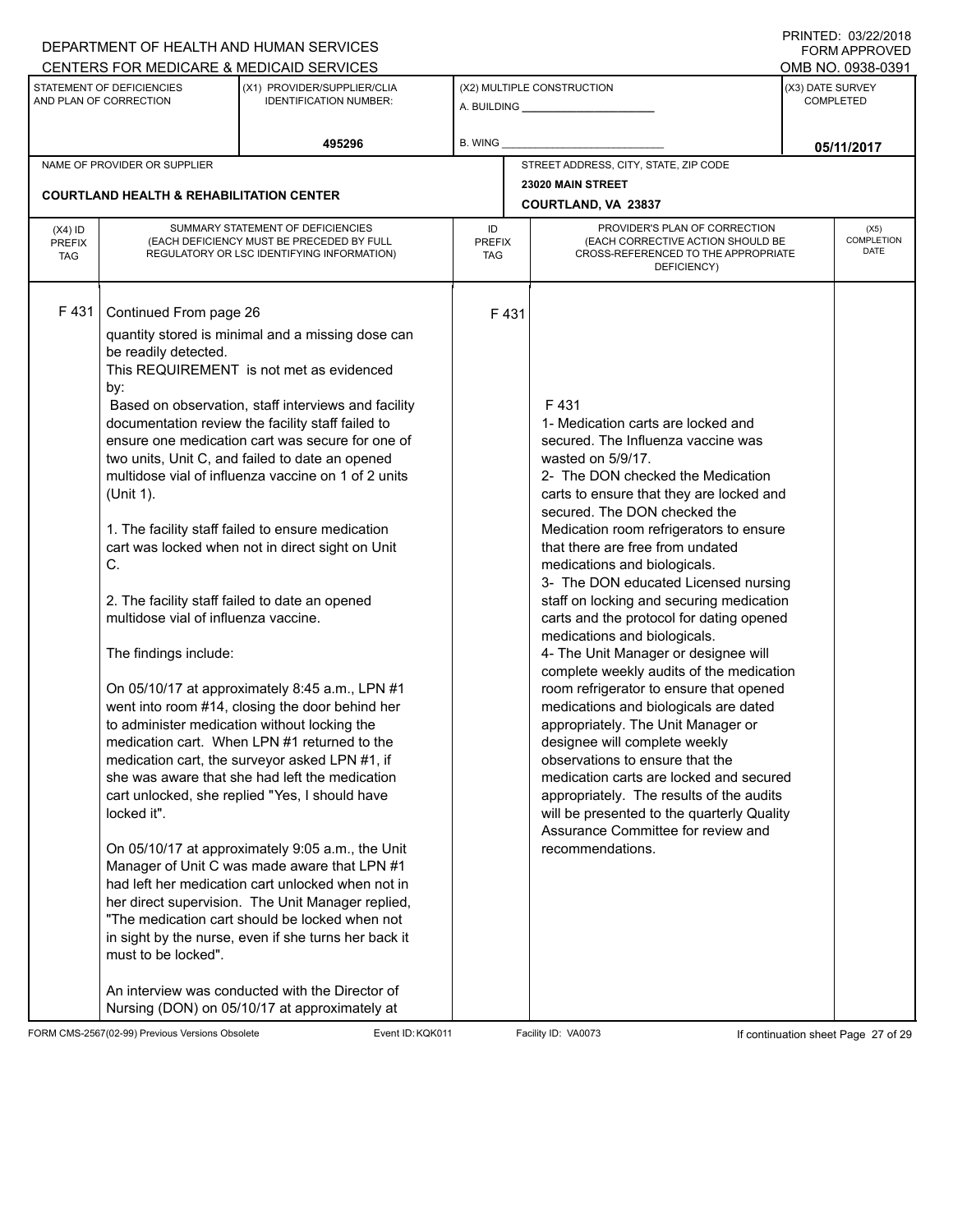|                                                     |                                                                                                                                                                                                                                                                                                                                                                                                     | DEPARTMENT OF HEALTH AND HUMAN SERVICES<br>CENTERS FOR MEDICARE & MEDICAID SERVICES                                                                                                                                                                                                                                                                                                                                                                                                                                                                                                                                                                                                                                                                                                                                                                                                                                                                                                                                                                                                                                                                                                                    |                |                                                 |                                                                                                                          |            | <b>FININILU. VJIZZIZVIO</b><br><b>FORM APPROVED</b>       |  |
|-----------------------------------------------------|-----------------------------------------------------------------------------------------------------------------------------------------------------------------------------------------------------------------------------------------------------------------------------------------------------------------------------------------------------------------------------------------------------|--------------------------------------------------------------------------------------------------------------------------------------------------------------------------------------------------------------------------------------------------------------------------------------------------------------------------------------------------------------------------------------------------------------------------------------------------------------------------------------------------------------------------------------------------------------------------------------------------------------------------------------------------------------------------------------------------------------------------------------------------------------------------------------------------------------------------------------------------------------------------------------------------------------------------------------------------------------------------------------------------------------------------------------------------------------------------------------------------------------------------------------------------------------------------------------------------------|----------------|-------------------------------------------------|--------------------------------------------------------------------------------------------------------------------------|------------|-----------------------------------------------------------|--|
| STATEMENT OF DEFICIENCIES<br>AND PLAN OF CORRECTION |                                                                                                                                                                                                                                                                                                                                                                                                     | (X1) PROVIDER/SUPPLIER/CLIA<br><b>IDENTIFICATION NUMBER:</b>                                                                                                                                                                                                                                                                                                                                                                                                                                                                                                                                                                                                                                                                                                                                                                                                                                                                                                                                                                                                                                                                                                                                           |                | (X2) MULTIPLE CONSTRUCTION                      |                                                                                                                          |            | OMB NO. 0938-0391<br>(X3) DATE SURVEY<br><b>COMPLETED</b> |  |
|                                                     |                                                                                                                                                                                                                                                                                                                                                                                                     | 495296                                                                                                                                                                                                                                                                                                                                                                                                                                                                                                                                                                                                                                                                                                                                                                                                                                                                                                                                                                                                                                                                                                                                                                                                 | <b>B. WING</b> |                                                 |                                                                                                                          | 05/11/2017 |                                                           |  |
|                                                     | NAME OF PROVIDER OR SUPPLIER                                                                                                                                                                                                                                                                                                                                                                        |                                                                                                                                                                                                                                                                                                                                                                                                                                                                                                                                                                                                                                                                                                                                                                                                                                                                                                                                                                                                                                                                                                                                                                                                        |                |                                                 | STREET ADDRESS, CITY, STATE, ZIP CODE                                                                                    |            |                                                           |  |
|                                                     | <b>COURTLAND HEALTH &amp; REHABILITATION CENTER</b>                                                                                                                                                                                                                                                                                                                                                 |                                                                                                                                                                                                                                                                                                                                                                                                                                                                                                                                                                                                                                                                                                                                                                                                                                                                                                                                                                                                                                                                                                                                                                                                        |                | 23020 MAIN STREET<br><b>COURTLAND, VA 23837</b> |                                                                                                                          |            |                                                           |  |
| $(X4)$ ID<br><b>PREFIX</b><br><b>TAG</b>            | SUMMARY STATEMENT OF DEFICIENCIES<br>(EACH DEFICIENCY MUST BE PRECEDED BY FULL<br>REGULATORY OR LSC IDENTIFYING INFORMATION)                                                                                                                                                                                                                                                                        |                                                                                                                                                                                                                                                                                                                                                                                                                                                                                                                                                                                                                                                                                                                                                                                                                                                                                                                                                                                                                                                                                                                                                                                                        |                | <b>PREFIX</b><br><b>TAG</b>                     | PROVIDER'S PLAN OF CORRECTION<br>(EACH CORRECTIVE ACTION SHOULD BE<br>CROSS-REFERENCED TO THE APPROPRIATE<br>DEFICIENCY) |            | (X5)<br>COMPLETION<br><b>DATE</b>                         |  |
| F431                                                | Continued From page 27<br>direct sight".<br>additional information was provided.<br>Needles" (Last Revision Date: 10/31/16).<br>should ensure that all medications and<br>biologicals, including treatment items, are<br>and visitors.<br>one of two medication rooms.<br>This vial was not dated when opened.<br>The licensed practical nurse (LPN#2) who<br>opened the locked medication room was | 11:55 p.m. The DON was asked, "What is your<br>expectation for your nurses when the medication<br>cart is not in their direct view", she replied, "The<br>medication cart must be locked when it's not in<br>The above information was shared with the<br>Administrator and DON during a pre-exit meeting<br>on 05/11/17 at approximately 12:10 p.m. No<br>The facility's policy: "5.3 Storage and Expiration<br>Dating of Medications, Biologicals, Syringes and<br>3. General Storage Procedures: 3.3 Facility<br>securely stored in a locked cabinet/cart or locked<br>medication room that is inaccessible by residents<br>2. The facility staff failed to date an opened<br>multi-dose vial of Influenza vaccine stored inside<br>An inspection of the Unit B medication storage<br>room was conducted on 5/9/17 at 1:50 pm.<br>Stored inside the locked medication refrigerator<br>were multiple dose vials of biologicals to include<br>Influenza vaccine vials. One opened multi-dose 5<br>ml (milliliter) Influenza vaccine vial was found.<br>questioned about the dating of this vial and asked<br>once opened how long was it good for. Her<br>response was that the vial should have been |                | F431                                            |                                                                                                                          |            |                                                           |  |

FORM CMS-2567(02-99) Previous Versions Obsolete Event ID:KQK011 Facility ID: VA0073 If continuation sheet Page 28 of 29